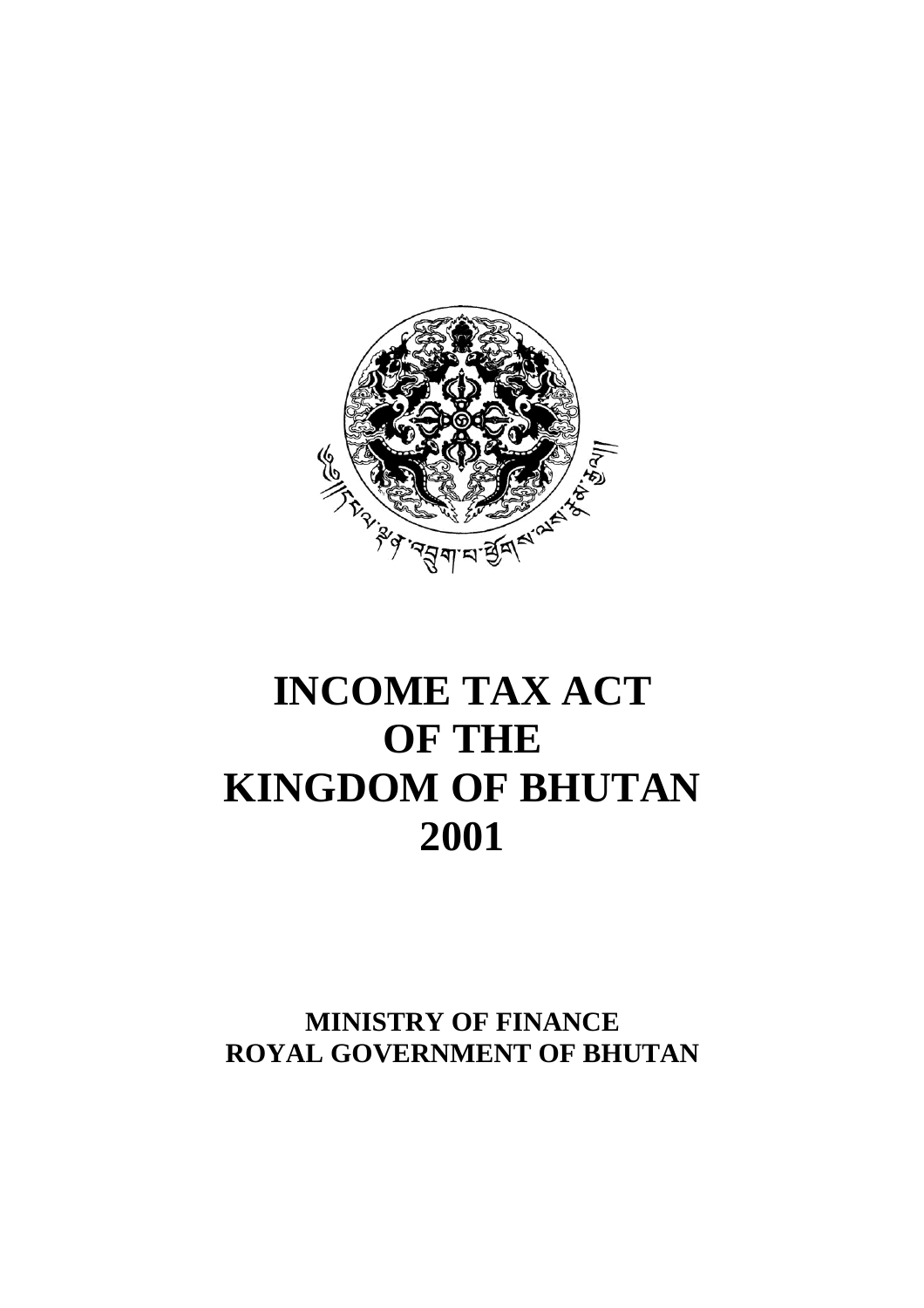### **CONTENS**

### **PREAMBLE**

#### **Section Pages**

### **General Preliminary**

- 1. Shot Title, Commencement, Application and Extent
- 2. Definitions
- 3. Rules of construction

### **Part I CORPORATE INCOME TAX**

### **Chapter 1 Tax liability**

- 1. Full tax liability
- 2. Limited tax liability

### **Chapter 2**

#### **Commencement and cessation of tax liability**

- 3. Commencement of full tax liability
- 4. Cessation of full tax liability
- 5. Commencement of limited tax liability
- 6. Cessation of limited tax liability

### **Chapter 3**

### **Income**

- 7. Income
- 8. Tax holidays
- 9. Accounting treatment

### **Chapter 4 Allowable Deductions**

- 10. General Principle
- 11. Direct cost
- 12. Employment expenses
- 13. Overhead expenses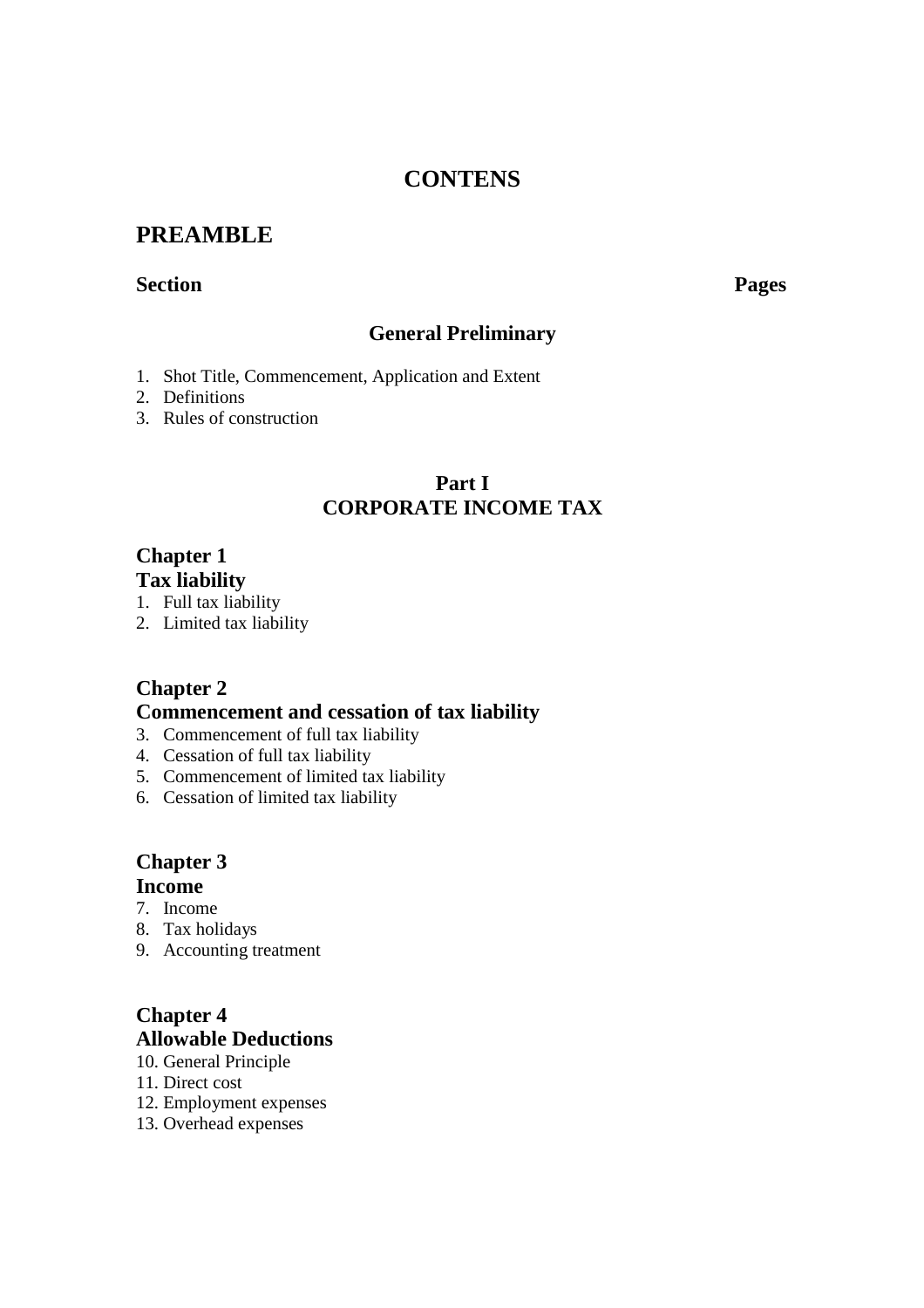- 14. Sales & marketing expenses
- 15. Bad debts
- 16. Miscellaneous/general expenses
- 17. Carry forward and offset of losses
- 18. Deductions not allowed for tax purposes

### **Chapter 5**

#### **Income and Deductions for debts, shares and intangibles**

- 19. Forgiveness of indebtedness
- 20. Deductions and carry forward of loss by the debtor when debt has been forgiven
- 21. Deductibility of forgiven amount by the creditor
- 22. Gain or loss from sale of shares
- 23. Issue of stock
- 24. Dividend from the company's own shares
- 25. Reserve for contingencies
- 26. Intangibles

## **Chapter 6**

### **Depreciation**

- 27. Scope
- 28. Assets
- 29. Method and basis of depreciation
- 30. Blocks of Assets and percentage of depreciation
- 31. Depreciation of a damaged asset
- 32. Decline in value
- 33. Increase in value
- 34. Depreciation in the year of purchase and sale
- 35. Sales and transfer

#### **Chapter 7 Valuation**

36. Stock in Trade

### **Chapter 8**

#### **Amalgamation**

- 37. Definition of amalgamation
- 38. Date of amalgamation
- 39. Liability to tax
- 40. Conditions for taxation
- 41. Assessment of the transferor
- 42. Compensation other than shares in the transferee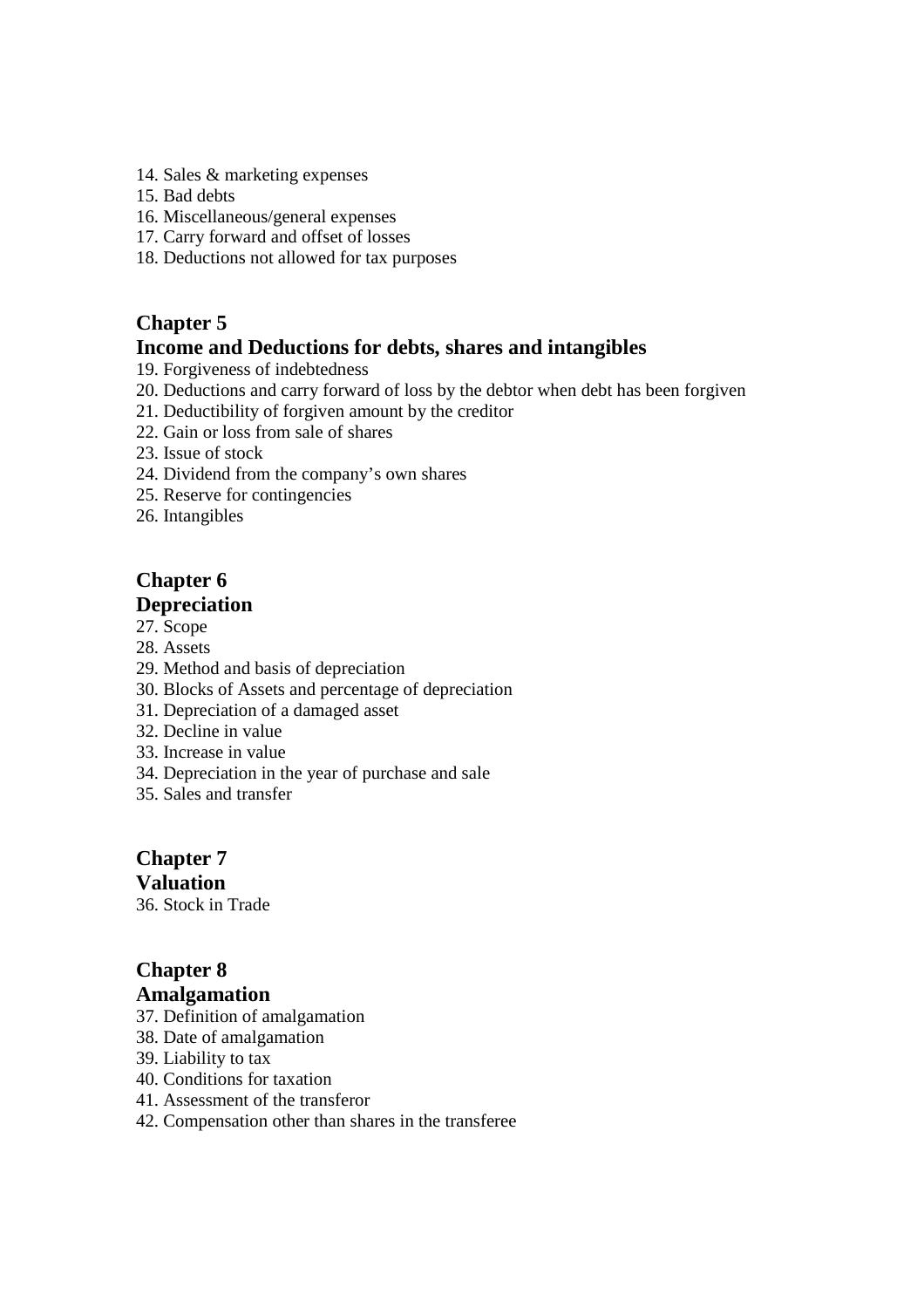- 43. Annulment of shares
- 44. Shares received as compensation from the transferee

### **Chapter 9 Rate and Calculation of Income Tax**

45. Tax Rates 46. Authorization

## **Chapter 10 Registration of taxpayers and filing of Tax Return**

- 47. Tax Registration
- 48. Filing of income tax return
- 49. Payment of taxes
- 50. Exemption from filing
- 51. Correction of tax return and postponement of filing

### **Part II BUSINESS INCOME TAX**

## **Chapter 1**

### **Tax liability**

- 1. Full tax liability
- 2. Limited tax liability

### **Chapter 2**

### **Commencement and cessation of tax liability**

- 3. Commencement of full tax liability
- 4. Cessation of full tax liability
- 5. Commencement of limited tax liability
- 6. Cessation of limited tax liability

## **Chapter 3**

### **Income**

- 7. Income
- 8. Business under the same ownership
- 9. Tax holidays
- 10. Accounting treatment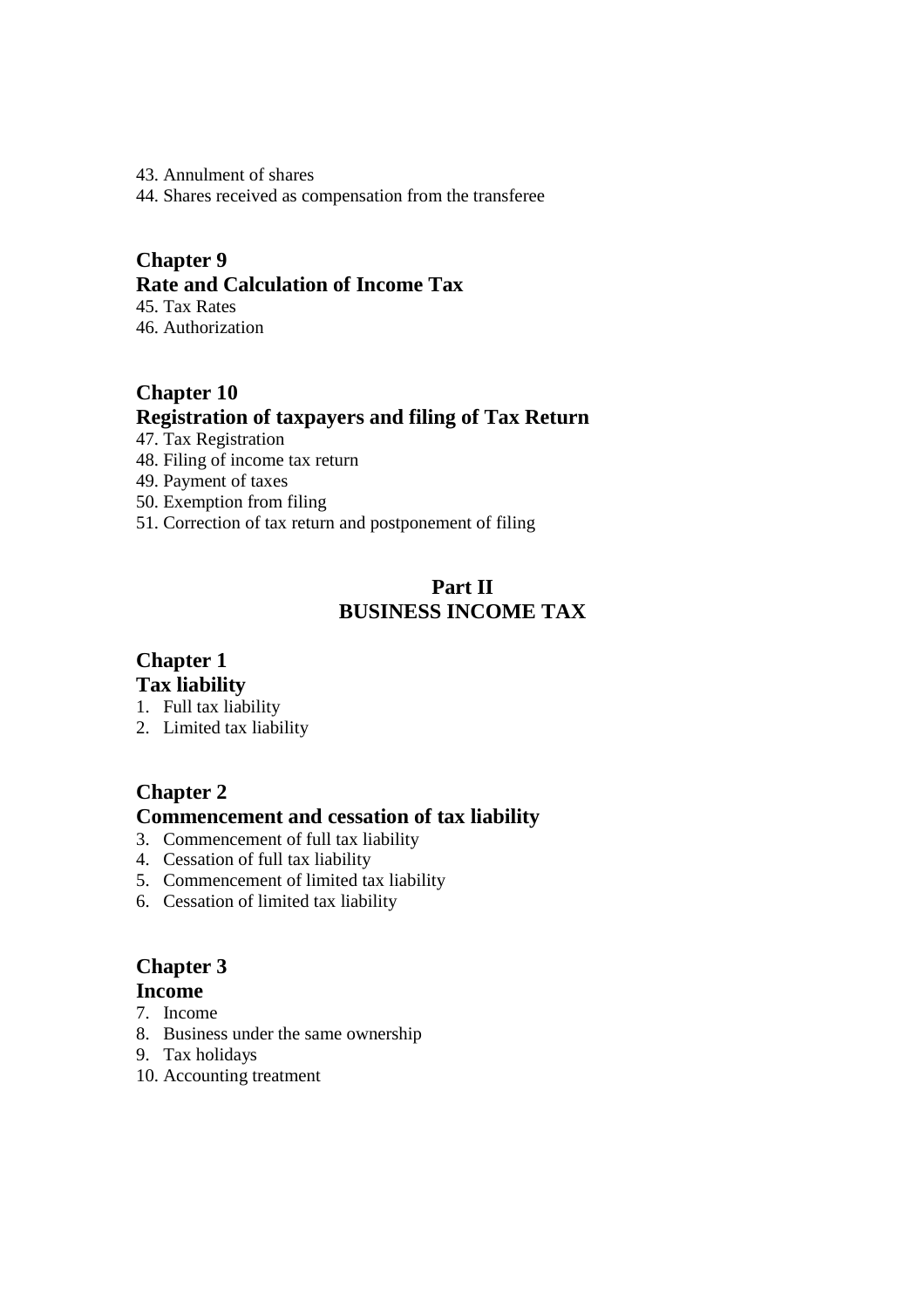## **Chapter 4**

**Assessment of Taxable Income** 

11. Taxable Income

## **Chapter 5**

**Rate and Calculation of income tax** 

12. Tax rate

13. Authorization

### **Chapter 6 Registration of taxpayers and filing of tax return**

14. Tax registration

- 15. Filing of Income Tax Return
- 16. Payment of taxes
- 17. Exemption from filing
- 18. Correction of tax return and postponement of filing

### **Part III PERSONAL INCOME TAX**

## **Chapter 1**

### **Tax liability**

- 1. Liability to tax
- 2. Taxation of married couples and minors
- 3. Members of Diplomatic Missions and Consular Posts

### **Chapter 2 Taxable income**

4. Taxable income

## **Chapter 3 Income liable to tax**

- 5. Income from salary
- 6. Income from real property
- 7. Exemption from tax
- 8. Income from dividends
- 9. Income from interest
- 10. Income from cash crops
- 11. Income from other sources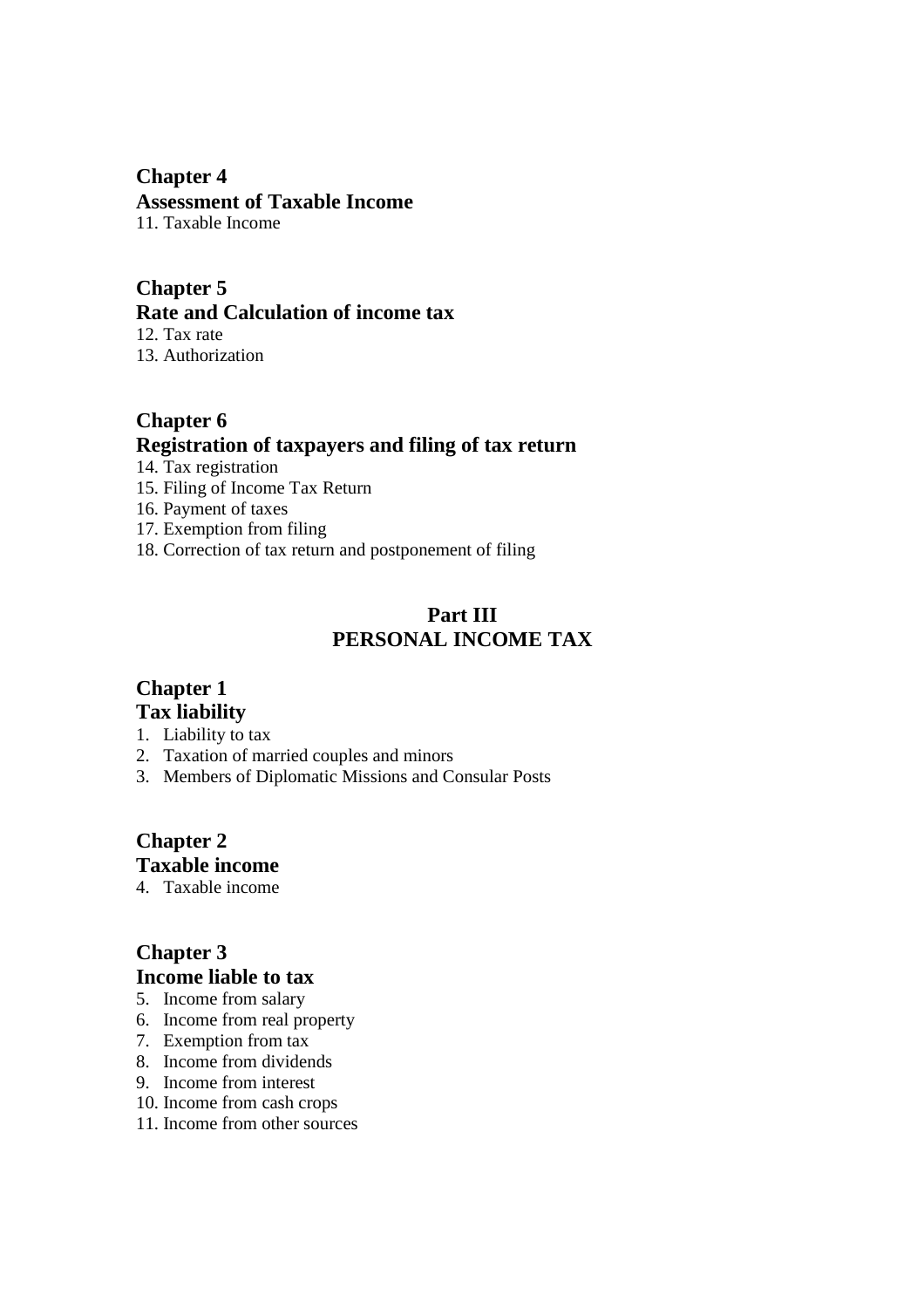- 12. General Deductions
- 13. Net taxable income
- 14. Tax rates
- 15. Set off and carry forward

### **Chapter 4 Registration, filing of tax return and payment of tax**  16. Registration

17. Filing of tax return

### **GENERAL PROVISION**

### **Chapter 1 Taxation in the event of Bankruptcy**

- 1. Scope
- 2. Companies, businesses and individuals

### **Chapter 2**

### **Assessment**

- 3. Assessment authority
- 4. Assessment
- 5. Reassessment
- 6. Transfer and closure of business
- 7. Associated business
- 8. Double taxation relief

### **Chapter 3 Collection**

- 9. Collection authority
- 10. Payment of tax
- 11. Taxes deducted at source
- 12. Salary Income
- 13. Dividend income
- 14. Interest income
- 15. Royalty
- 16. Other income of individuals
- 17. National tour operators
- 18. Contractors
- 19. Obligations of withholders
- 20. Obligations of taxpayers
- 21. Taxes paid in instalments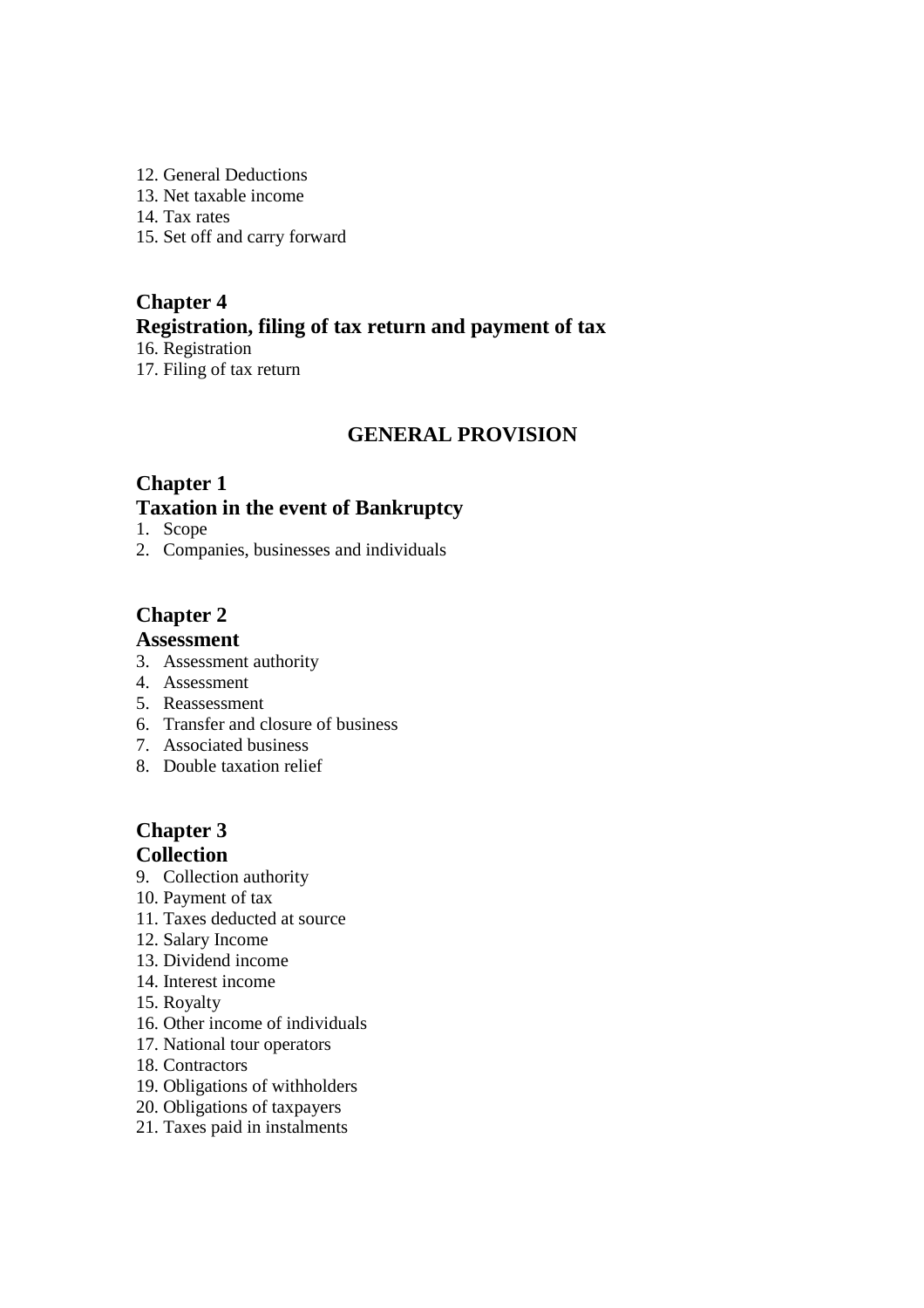- 22. Exemptions from payment of tax in instalments
- 23. Refund and adjustment of prepaid taxes

### **Chapter 4 Information, control and documentation**

- 24. Documentation
- 25. Information from third persons
- 26. Financial institutions and insurance companies
- 27. General authority

#### **Chapter 5 Fines and Penalties**

28. Scope

- 29. Late filing of tax returns
- 30. Late payment of tax
- 31. Non filing of tax returns
- 32. Failure to maintain books of accounts and documents
- 33. Failure to comply with notice
- 34. Withholding agents
- 35. Concealment
- 36. Prosecutions

### **Chapter 6**

#### **Recovery measures**

- 37. General
- 38. Restraints on assets
- 39. Detention of assets and auction
- 40. Responsibility of the Department
- 41. Power to search and detain
- 42. Search of premises
- 43. Winding up a business entry
- 44. Tax clearance certificate

### **Chapter 7**

### **Settlement of disputes and Appeals**

- 45. Appeal
- 46. Appeal Committee and Appeal Board
- 47. Appeal procedure
- 48. Waiver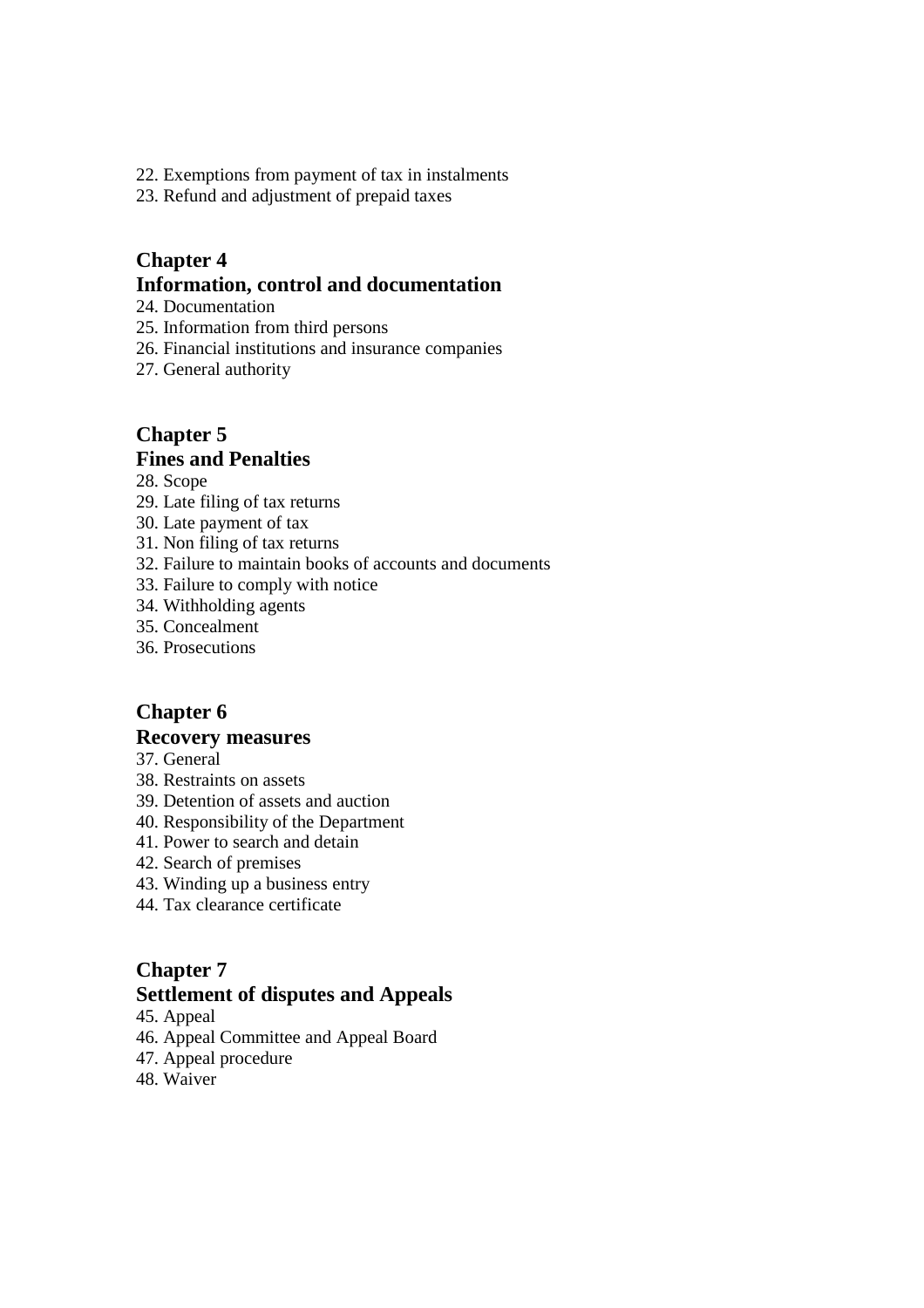## **Chapter 8 Duties and Functions of employees of Department**

49. General

50. Confidentiality

51. Liability of officers

52. Intelligence

53. Anonymity of informant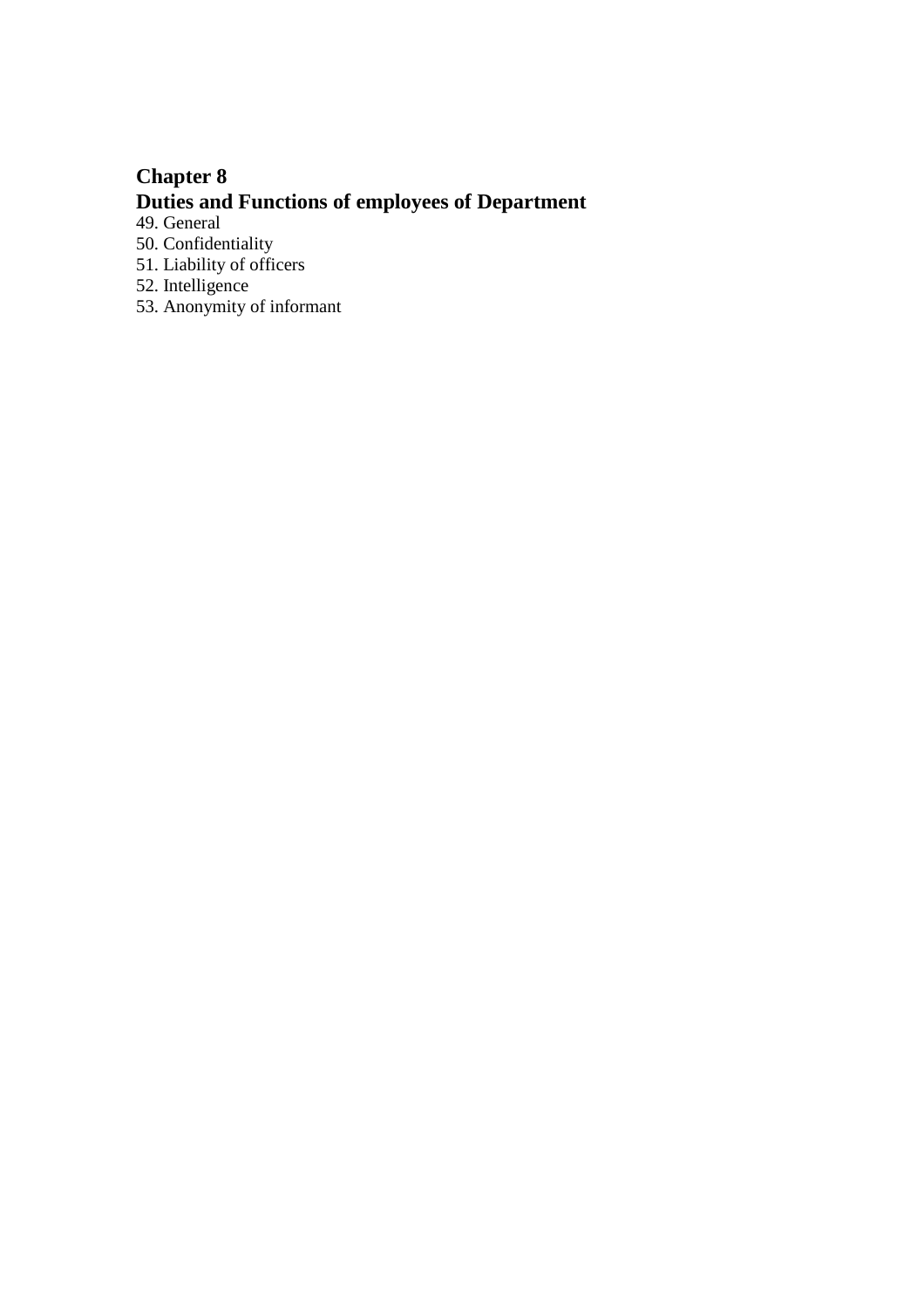#### **INCOME TAX ACT OF THE KINGDOM OF BHUTAN, 2001**

#### **PREAMBLE**

**Whereas, it is expedient in the interest of the People of the Kingdom of Bhutan, in order to promote social justice, general welfare and the adoption of a tax system that is fair, uniform, equitable, efficient, and just, thereby securing equal distribution of wealth, financial sustainability, growth, progress and prosperity, do hereby, ordain and enact this legislation on taxation of Companies, Businesses and Individuals.** 

#### **General Preliminary**

#### **1. Short Title, Commencement, Application and Extent**

Be it enacted by the National Assembly of the Kingdom of Bhutan in the year 2001 as follows:-

This Act shall:

- (a) Be called the Income Tax Act of the Kingdom of Bhutan, 2001.
- (b) Come into force  $17<sup>th</sup>$  day,  $11<sup>th</sup>$  Month of the Iron Female Snake Year corresponding to  $1<sup>st</sup>$  January of the year 2002.
- (c) On commencement supersede all rules and notifications not otherwise arising out of this Act.
- (d) Extend to persons liable to tax under the provisions of this Act in the Kingdom of Bhutan.
- (e) Require the Ministry of Finance to include a report on income tax in the Budget Report submitted to the National Assembly.
- (f) Be implemented by the Ministry of Finance.

#### **2. Definitions**

In this Act unless the context otherwise requires: -

- (1) **Arms- length basis** means transactions at the prevailing market conditions between parties not closely connected and where there is no conflict of interests.
- (2) **Assessment** means all proceedings starting with the filing of return or issue of notice and ending with determination of tax payable by an assesses.
- (3) **Citizen** means a citizen of the Kingdom of Bhutan.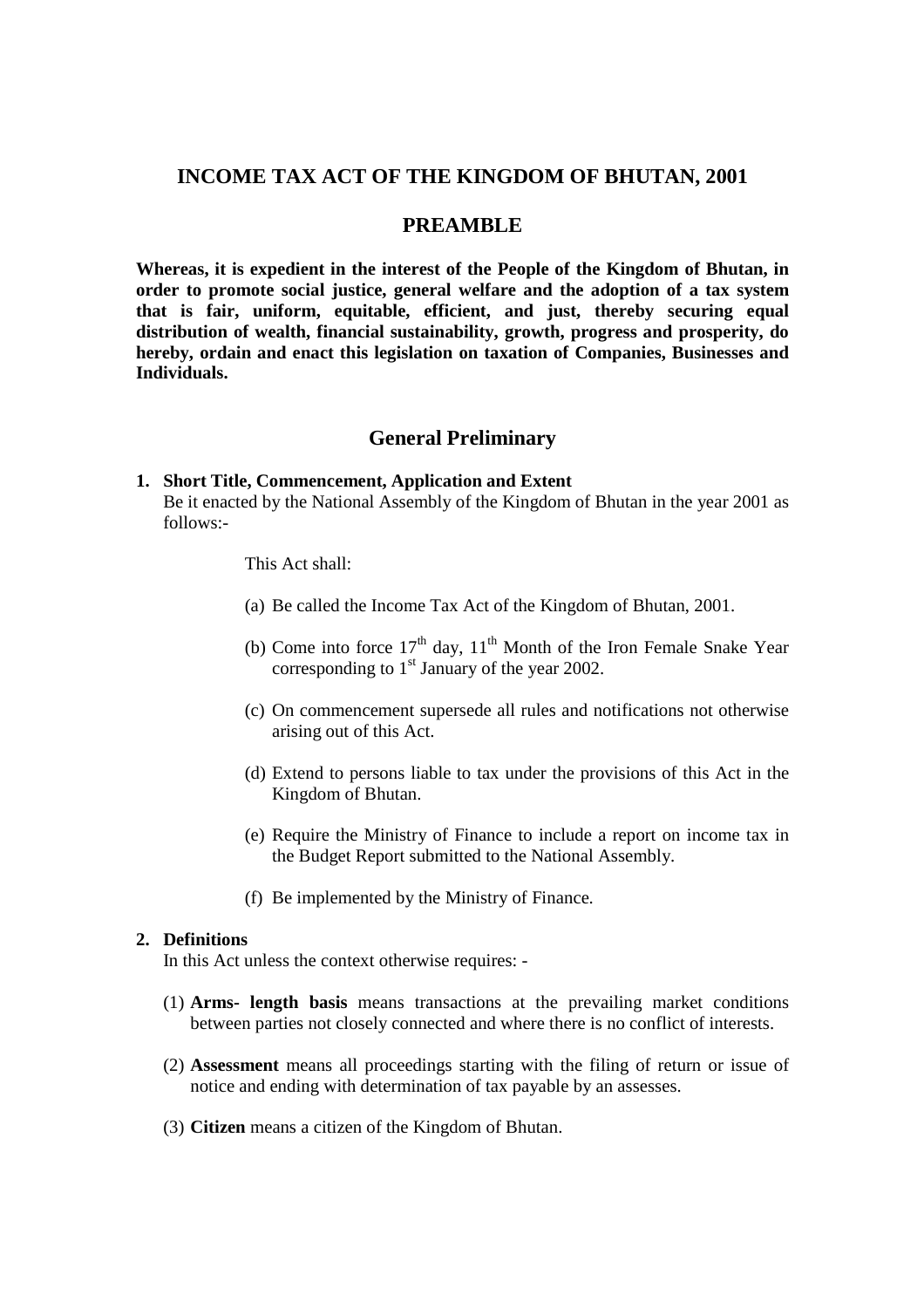- (4) **Company** means any body corporate or entity that is treated as a company for tax purpose.
- (5) **Contractor** means one who contracts to perform any work or service at a certain price or rate.
- (6) **Department** means the Department of Revenue and Customs including its branch offices.
- (7) **Dividend** means income from shares or other rights participating in profits. It includes everything that a company distributes to the shareholders, except bonus shares and distribution of proceeds from the winding up of a company in the year it is liquidated.
- (8) **Government royalties** means payment to the Government in return for the right to conduct a business or exploit natural resources.
- (9) **Head Office** and **Regional Office** means Head Office and Regional Office of the Department.
- (10)**Interest** means amount payable or receivable from debt and claims of every kind.
- (11)**Income Year** means the calendar year starting on the  $1<sup>st</sup>$  of January and ending on the  $31<sup>st</sup>$  of December.
- (12)**Ministry** means the Ministry of Finance, being the Minister of Finance and his authorized representatives.
- (13)**Permanent establishment** means a fixed place of business through which the business of an enterprise is wholly or partly carried on.
- (14)**Person** means an individual, a company, any other legal entity, and an association of persons or body of individuals.
- (15)**Provisional tax** means taxes paid before assessment of final tax either by deduction at source or in installments.
- (16)**Resident** means any person liable to be taxed in this country by reason of domicile, residence, place of management or any other criterion of a similar nature, and includes the State and any sub-division or local authority thereof.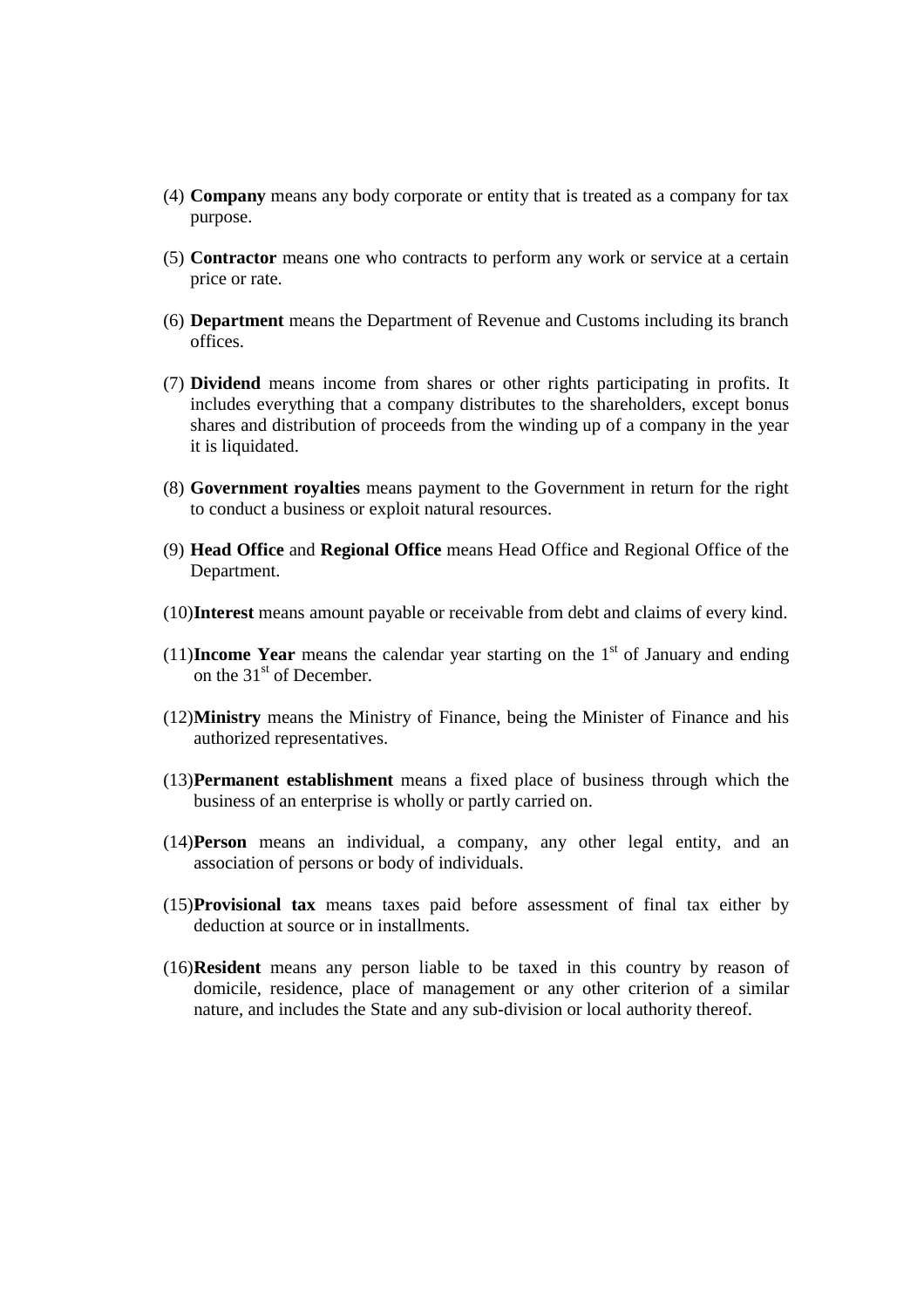(17)**Royalties** means payments of an kind received as a consideration for the use of, or the right to use, any copyright of literary, artistic or scientific work including cinematograph films, any patent, trade mark, design or model, plan, secret formula or process, for the use of, or the right to use, industrial, commercial or scientific experience.

#### **3. Rules of construction**

3.1.In this Act, unless the context indicates otherwise, the singular shall include the plural, and masculine shall include the feminine.

For the purpose of this Act, the term defined thereunder shall prevail over a meaning that may be defined under any other Laws of the Kingdom of Bhutan.

### **PART I CORPORATE INCOME TAX**

#### **CHAPTER 1 Tax liability**

#### **1. Full tax liability**

All Companies registered under the Companies Act of the Kingdom of Bhutan shall be subject to full tax liability on all sources of income under the provisions of this Part of the Act.

#### **2. Limited tax liability**

2.1. Companies or legal entities resident abroad in which none of the participants are personally liable for the company's liabilities, and in which the surplus is distributed according to the ratio of investment from the participants or legal entities resident abroad are liable to corporation tax, if they: -

- a) Conduct business in Bhutan through a permanent establishment or participate in business activities conducted through a permanent establishment. The tax liability shall include income from letting such business, payments for consultant services, technical assistance or similar activities, and dividends, royalties or interest that are effectively connected with the permanent establishment. Activities in connection with preliminary survey, exploration or extraction of mineral resources shall be deemed to be conducted through a permanent establishment from the first day;
- b) In the capacity of owner, co-owner or user receive income from immovable property in Bhutan;
- c) Receive income as contractor from sources in Bhutan;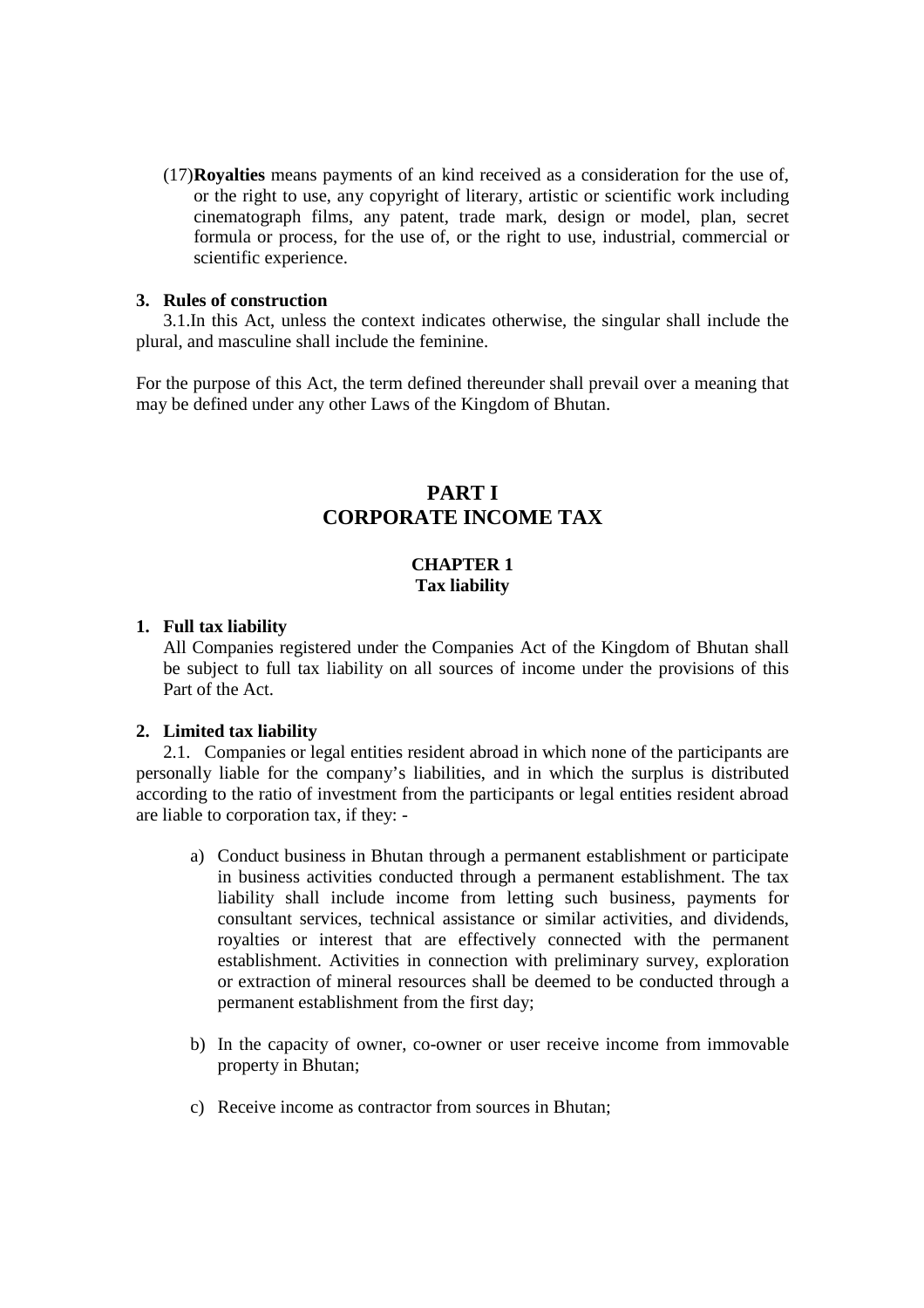- d) Receive income as consultant, technical adviser, or similar activities from sources in Bhutan;
- e) Receive dividend from sources in Bhutan;
- f) Receive royalties from sources in Bhutan; or
- g) Receive interest from sources in Bhutan.

2.2. All income including income received either directly or through agencies in Bhutan from bi-lateral/multi-lateral agencies by way of grants or loans shall be deemed to have its source in Bhutan. Where, however, a person, not being a resident of this country, has a permanent establishment in Bhutan, the following income shall be deemed to have its source in Bhutan: -

- a) Interest paid or home on indebtedness in connection with the permanent establishment in Bhutan;
- b) Royalties paid by the permanent establishment in Bhutan for its own use;
- c) Technical services or consultant fees paid by the permanent establishment for services rendered; or
- d) Income from immovable property in Bhutan.

#### **Chapter 2 Commencement and cessation of tax liability**

#### **3. Commencement of full tax liability**

Full tax liability for resident companies shall commence from the date of its incorporation under the Companies Act of the Kingdom of Bhutan.

#### **4. Cessation of full tax liability**

Full tax liability shall cease when a resident company is wound up under the provisions of the Companies Act of the Kingdom of Bhutan or the Bankruptcy Act of the Kingdom of Bhutan.

#### **5. Commencement of limited tax liability**

Limited tax liability under 2.1 for companies resident abroad shall commence on the date of activities giving rise to the tax liability.

#### **6. Cessation of limited tax liability**

6.1. Limited tax liability under Section 2.1 shall cease on the day the company is dissolved or ceases its taxable activities.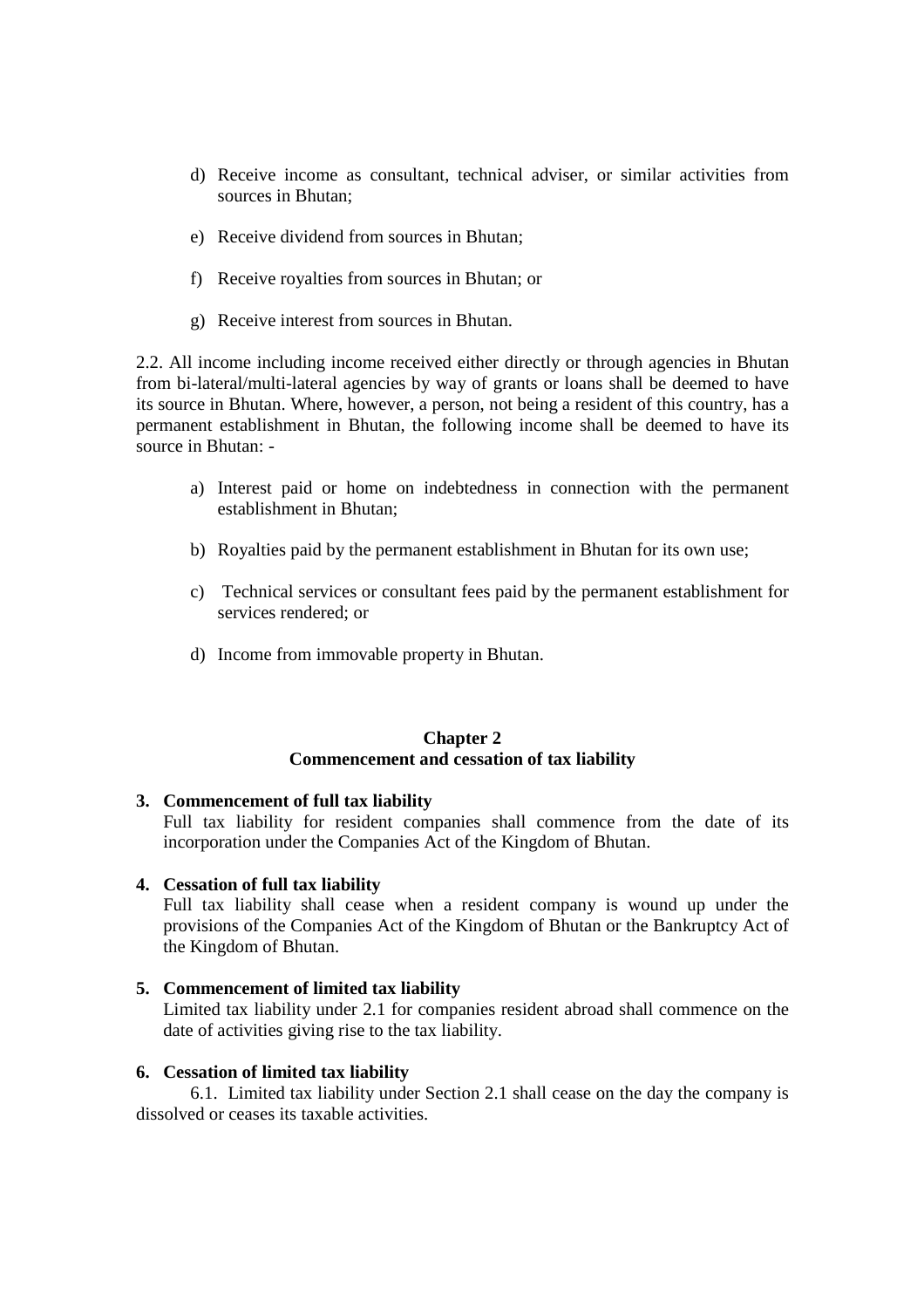6.2. The taxable activity ceases when the assets have been disposed off by way of sale or transfer. The transfer of assets shall be deemed as a sale at the prevailing market price.

#### **Chapter 3 Income**

#### **7. Income**

- 7.1. Taxable income for companies under full tax liability shall include all types of income be it in money or monies worth.
- 7.2. Taxable income for companies with limited tax liability shall include only income with source in Bhutan under Section 2.1.

#### **8. Tax holidays**

On satisfaction and in the public interest, the Ministry may grant exemption and tax holidays to certain companies.

#### **9. Accounting treatment**

Unless otherwise specified under the provisions of this Act, income and expenditure shall be accounted for on an accrual basis.

#### **Chapter 4 Allowable Deductions**

#### **10. General Principle**

- 10.1.For ascertaining the taxable income, deductions for expenses incurred wholly and solely for the purpose of the business shall be allowed from the gross income in accordance with the provisions of this Chapter.
- 10.2.For the purpose of allowable deduction, the following general principles shall apply:
	- a) Proper books of accounts are maintained;
	- b) Expenses are incurred for the purpose of the business or company, and must be supported by documentary evidence, such as purchase invoices, money receipts, or other legally valid documents;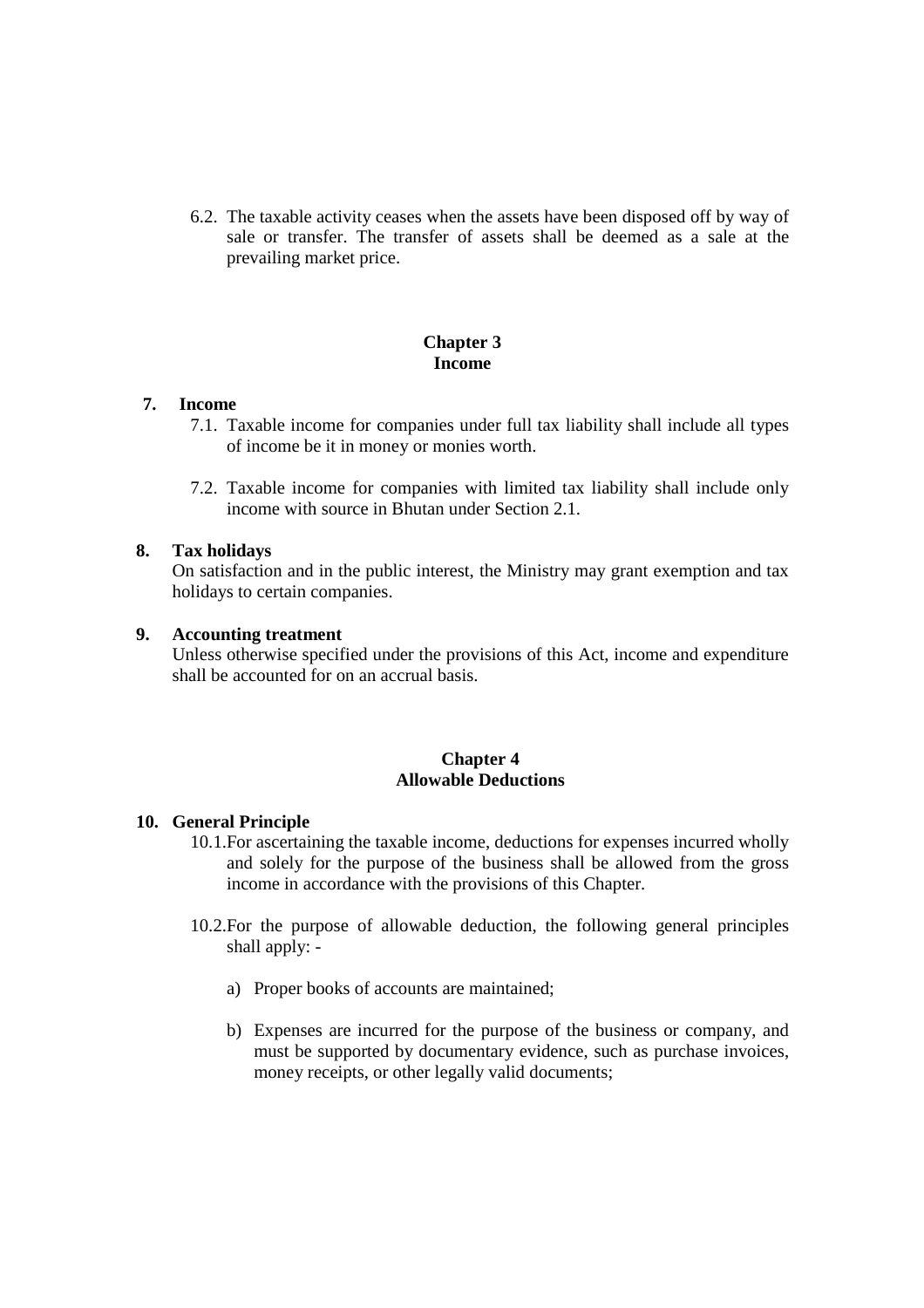- c) Where only part of an expense has been incurred for the purpose of the business or company, then only a proportion of that expense shall be allowed as a deduction in the calculation of taxable income; and;
- d) Expenses incurred on transactions not done on an arm's length basis shall not be allowed.
- 10.3.The Ministry shall prescribe rules for allowable deductions in accordance with provisions under this Chapter.

#### **11. Direct Cost**

Direct costs associated with the operation of the business that may be directly attributed to the generation of income shall be allowed as deductions.

#### **12. Employment Expenses**

- 12.1.Wage, salary, and bonus paid to the employees shall be deductible as per the limits and rules prescribed by the Ministry.
- 12.2.Contributions made to a Provident and/or Gratuity Fund for the benefit of the employees shall be allowed as deductions provided the contributions are invested with a recognized financial institution in a separate account not accessible to the company. Such contributions are subject to limits and regulations as may be framed by the Government.
- 12.3.Medical expenses for treatment outside Bhutan shall be allowed as deductions provided prior recommendation is obtained from the Referral Committee of the Ministry of Health as per the rules prescribed by the Ministry.
- 12.4.Staff Welfare expenses within the limits prescribed bye the Ministry shall be allowed as deductions.

#### **13. Overhead Expenses**

- 13.1.Preliminary expenses shall be allowed as deduction on the fulfillment of the following conditions:
	- a) Incurred prior to commencement of the business and directly related to the business; and
	- b) Contributed to the actual commencement of the business.
- 13.2.Deduction under Section 13.1 shall only be allowed in equal installments over a period of first 3 years after the commencement of the business.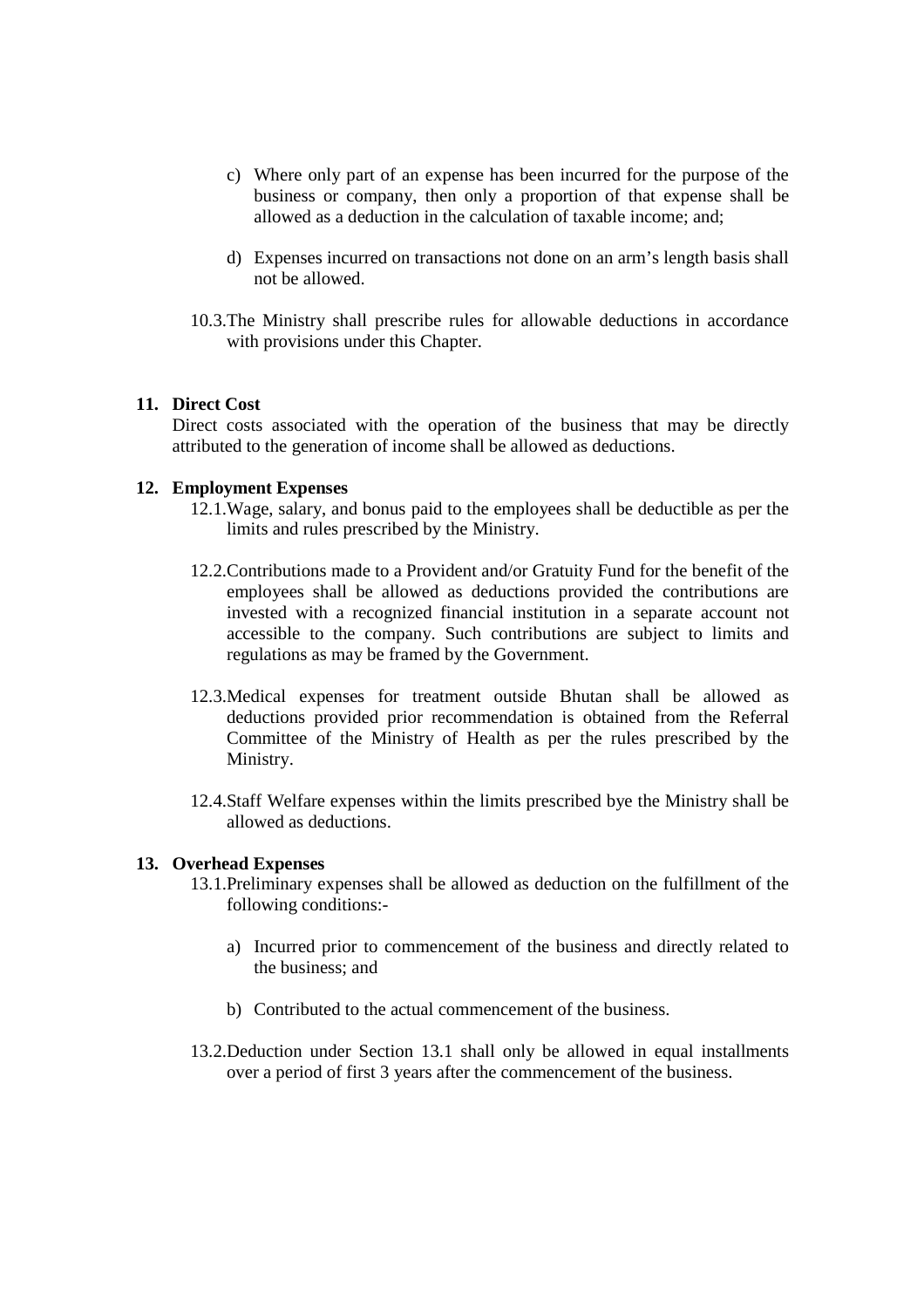- 13.3.Costs incurred for Research and Development in connection with the business shall be allowed as deductions or depreciated in accordance with limits and rules prescribed bye the Ministry.
- 13.4.The following general expenditure for the business shall be allowed as deductions:
	- a) Printing and stationary expenses;
	- b) Postage and telegram expenses;
	- c) Telephone, trunk calls and telex charges;
	- d) User charges;
	- e) Administrative fees and charges; or
	- f) Any other expenses of similar nature.
- 13.5.Insurance premium relating to any asset owned by and used for the purpose of the business shall be allowed as deductions if not specified under Section 29.3
- 13.6.Allowable deductions for maintenance and repair costs shall include:
	- a) Current repair costs relating to any asset owned by and used for the business provided that the asset is shown in the balance sheet and fixed asset register;
	- b) "Current repair cost" shall refer to any cost incurred to maintain the asset in a consistent working condition, without modifying the nature of the asset; and
	- c) Major repair and enhancement work that may modify or significantly improve the asset so that the original nature of the asset is altered shall be treated as capital expenditure and depreciated.
- 13.7.Expenses incurred for hire of plant, machinery and vehicle shall be allowed as deductions provided that the expense is incurred for the purpose of business.
- 13.8.Rental expenses incurred on property used for business purpose shall be allowed as deductions.
- 13.9.Municipal and Motor Vehicle tax shall be allowed as deductions provided the asset is owned by and used for the purpose of the business.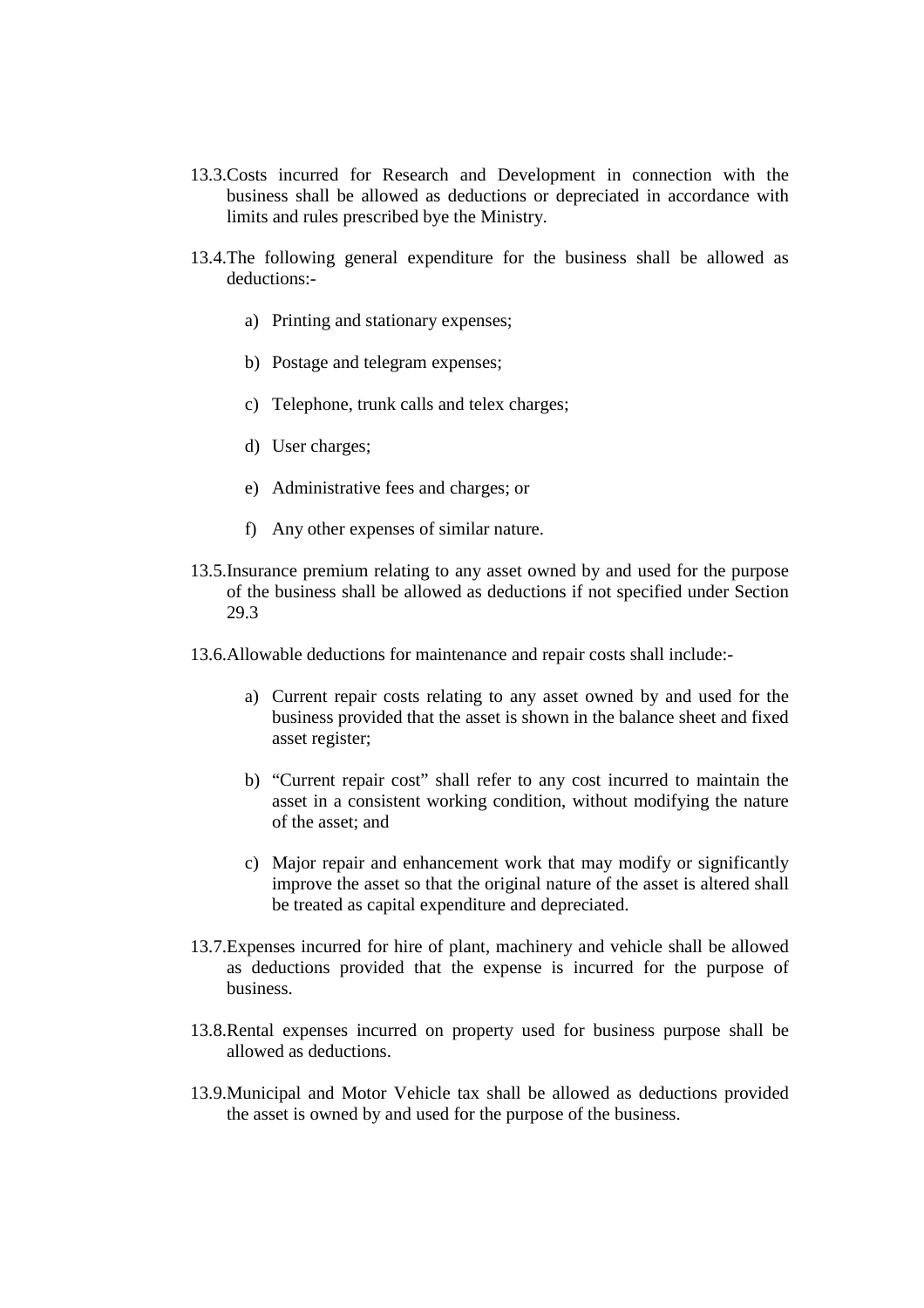- 13.10. Trade license registration and renewal fees shall be allowed as deductions.
- 13.11. Fees and expenses related to legal or professional work carried out on behalf of the business shall be allowed as deductions.
- 13.12. Annual membership fees and subscriptions paid for the purpose of the business shall be allowed as deductions.
- 13.13. Interest paid on loans shall be allowed as deductions provided that the loan is:
	- a) taken from a recognized financial institution;
	- b) used for the purpose of the business; and
	- c) within the debt equity ratio 3:1 including working capital.
- 13.14. Interest paid on legally recognised negotiable instruments shall be allowed as deductions provided that it is in keeping with the Company's Act of the Kingdom of Bhutan.

#### **14. Sales and Marketing Expenses**

- 14.1.Commission on business transactions supported by documentary evidence shall be allowed as deductions.
- 14.2.Entertainment expenses directly related to sales promotion of the business shall be allowed as deductions on actual expenses incurred or 2 per cent of assessed net profit, whichever is lower.
- 14.3.Publicity and advertisement expenses shall be allowed as deductions on actual expenses incurred or 2 per cent of assessed gross income, which ever is lower.

#### **15 Bad debts**

- 15.1. Bad debts less than Nu.25,000 per debtor shall be allowed as deductions on the fulfillment of the following conditions:
	- a) Tax has been paid on such debts in the relevant previous years;
	- b) The debt is not less than 5 years old; and
	- c) Bad debt would be incorporated as income if recovered in the subsequent years; or,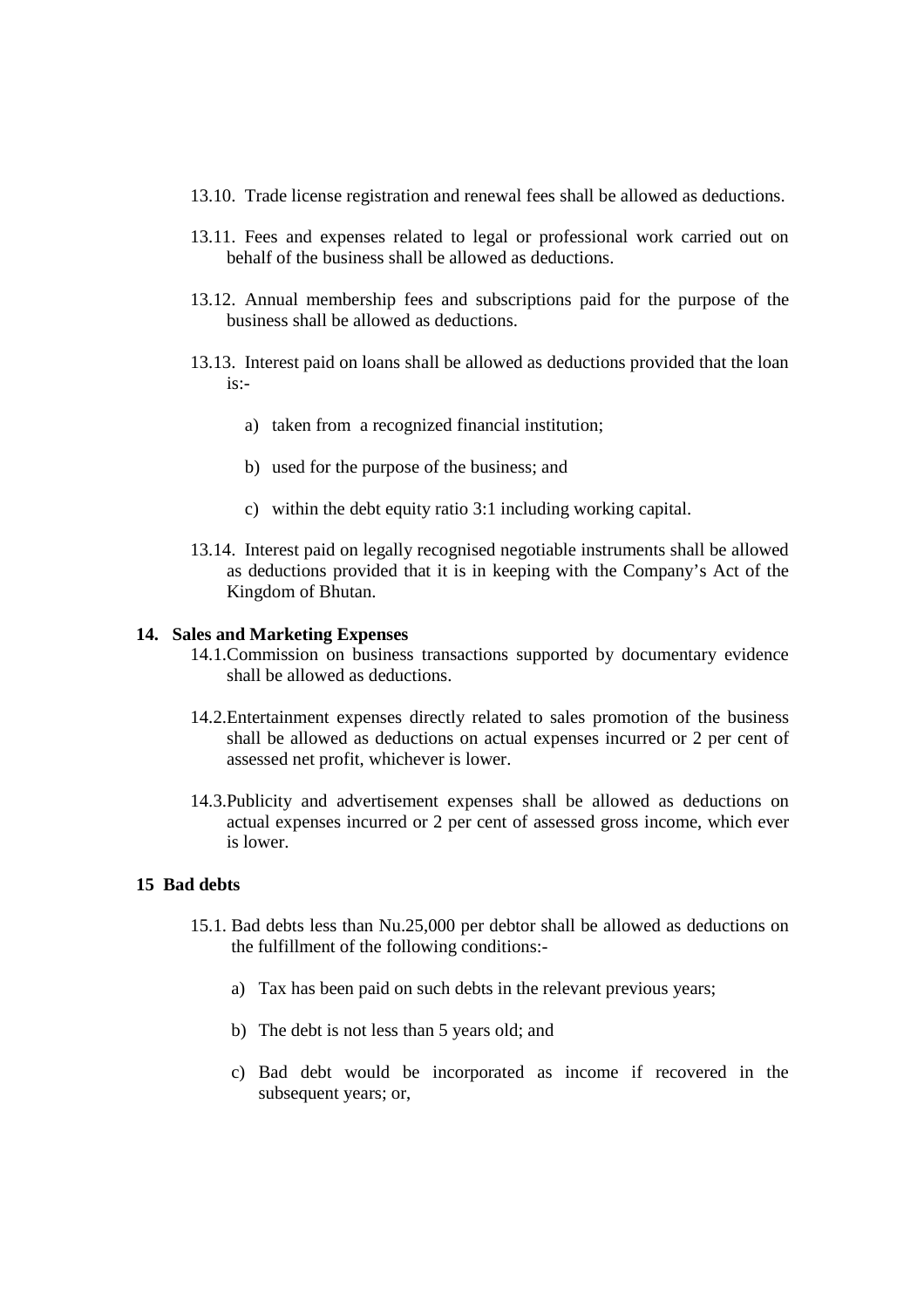- d) Where the debtor is declared bankrupt under the Bankruptcy Act of the Kingdom of Bhutan; or,
- e) Scheme of arrangement has been made under the supervision of a Judge.
- 15.2. Bad debts exceeding Nu.25,000 per debtor shall be allowed as deductions on the fulfillment of the following conditions :
	- a) Tax has been paid on such debts in the relevant previous year;
	- b) Judicial recourse has been exhausted in respect of the debt;
	- c) Bad debt would be incorporated as income if recovered in the subsequent years; or
	- d) Where the debtor is declared bankrupt under the Bankruptcy Act of the Kingdom of Bhutan; or,
	- e) Scheme of arrangement has been made under the supervision of a judge.

#### 15. Miscellaneous/ General Expenses

16.1. Revenue losses due to theft, fire, and natural calamities shall be allowed as deductions.

- 16.2. Bhutan Sales Tax, Customs, Excise Duty and royalty paid on goods for use in the business shall be allowed as deductions provided it is not capitalized under Section 29.3.
- 16.3. Carriage and freight expenses in incurred wholly for the purpose of business shall be allowed as deductions. Where such charges are incurred for the transportation of fixed assets to their place of use, this shall be treated as part of the capital cost of acquiring the assets and shall be depreciated as prescribed under Chapter 6 of this Part.
- 16.4. Donations shall be allowed as deductions within limits prescribed by the Ministry provided that the donation is made for one of the following purposes:
	- a) Domestic fund for natural calamities in Bhutan;
	- b) Preservation and Promotion of religious and cultured purpose in Bhutan; or
	- c) Promotion of sporting, education and scientific activities in Bhutan.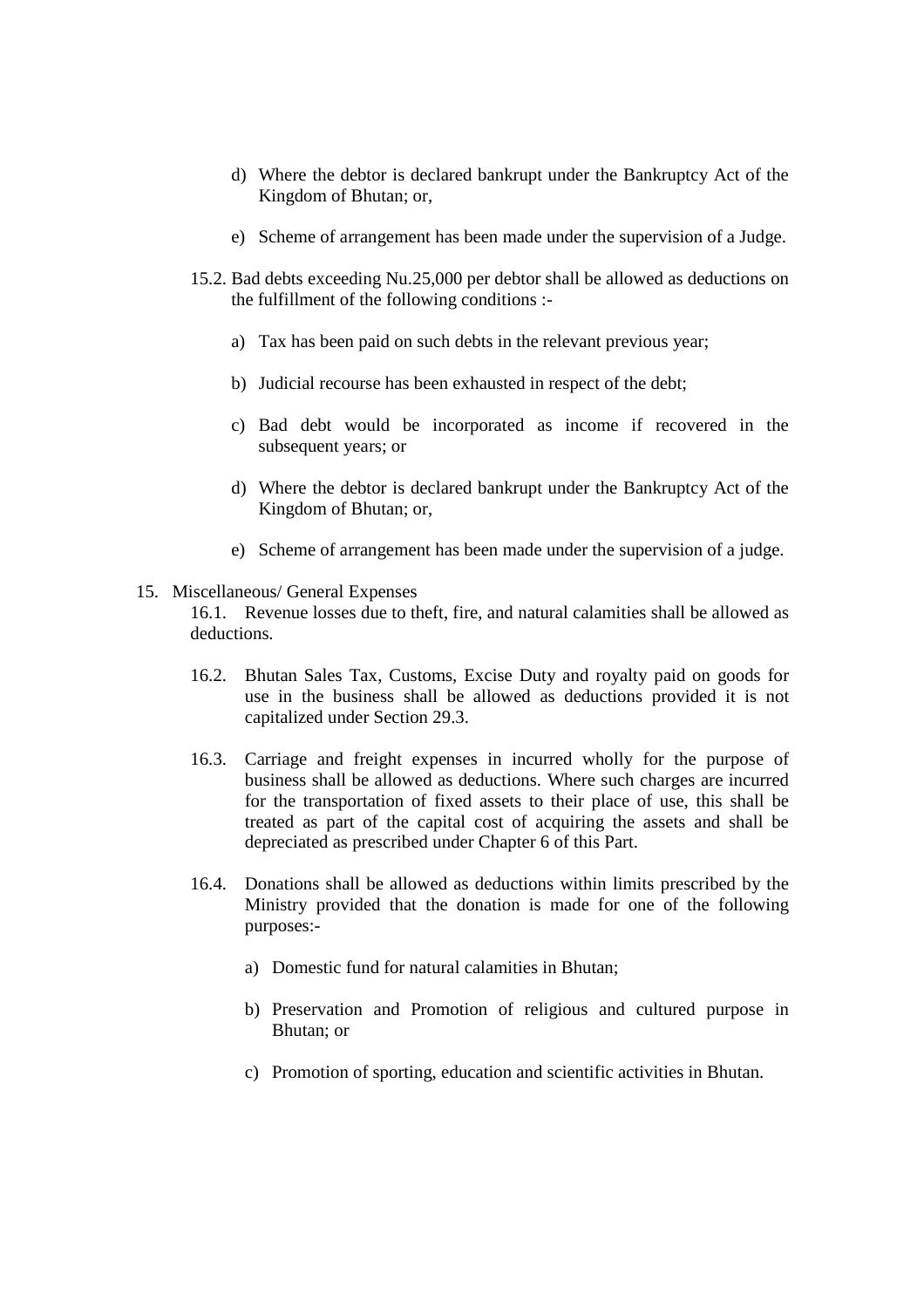#### **17. Carry forward and offset of losses**

Losses sustained in an the income year may be carried forward and adjusted in the subsequent 3 income year as prescribed under rules thereto.

#### **18. Deductions not allowed for tax purposes**

The following expenses shall not be allowed as deductions:-

- a) Domestic and private expenses on food, clothing, marriage etc.;
- b) Personal administrative fees of employees;
- c) Payment of dividend or profit distributions to shareholders, partners and properties before tax;
- d) Creation of or adjustments to reserves, except in the specific cases that may be prescribed under this Act;
- e) Life and Health insurance premium excepts schemes that may be approved by the Government;
- f) Business, Corporate and Personal income Tax;
- g) Penalties, fines, penal interest, forfeiture, etc.;
- h) Donations other than those authorized under this Act;
- i) Bad debts not fulfilling the conditions under this Act;
- j) Any sum, by whatever name called, payable for the use of license or permit through public auction or tender;
- k) Any other expenses not related to the business.

#### **Chapter 5**

#### **Income and deductions for debts, shares and intangibles**

#### **19. Forgiveness of indebtedness**

Forgiveness of indebtedness is not taxable income of the debtor where:-

a) Debts has been forgiven pursuant to Part Xl of the Bankruptcy Act of the Kingdom of Bhutan; and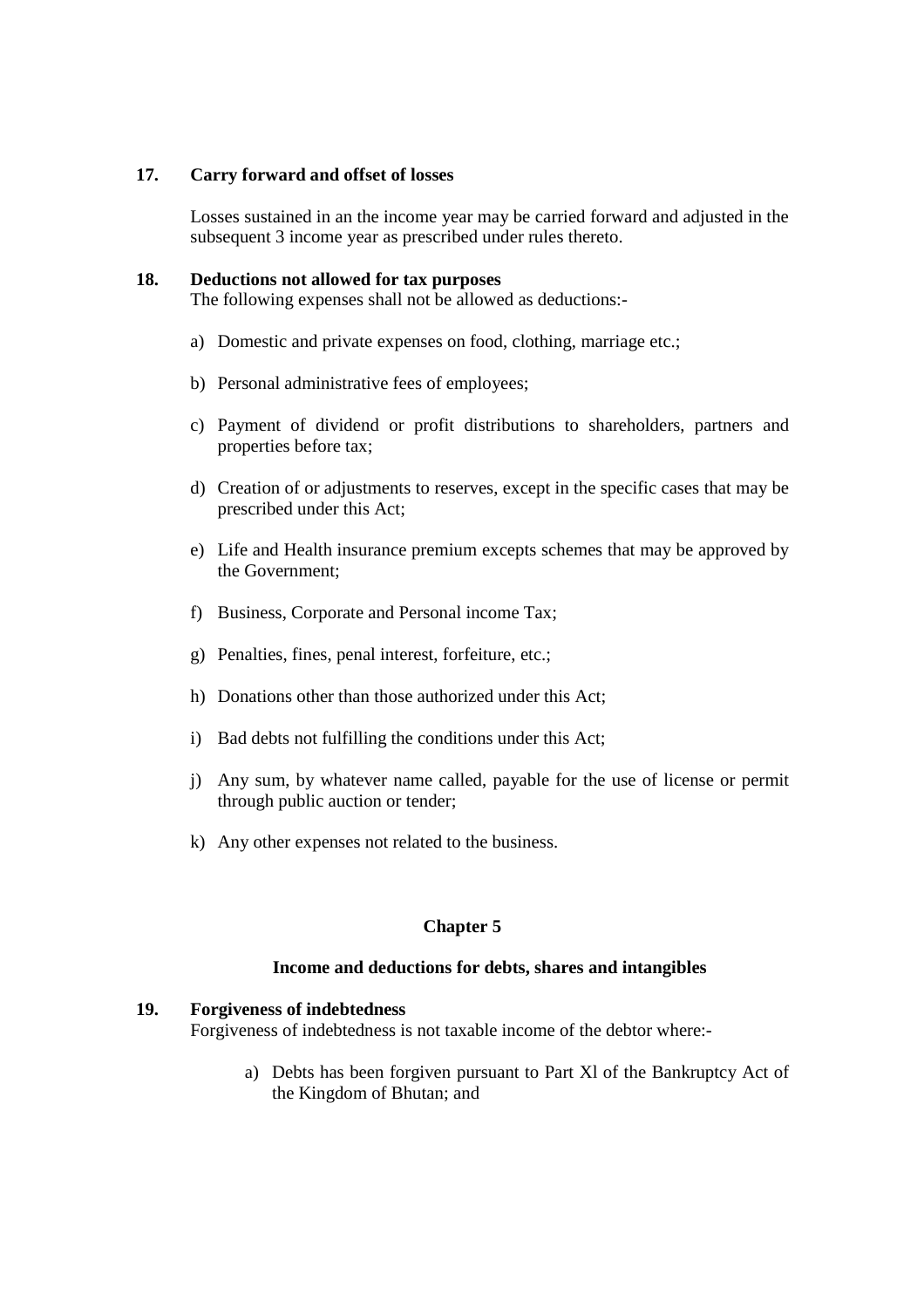b) Debts have been forgiven as part of settlement of debts under the supervision of a judge.

#### **20. Deductions and carry forward of losses by the debtor when debt has been forgiven**

- 20.1. Losses to the extent of the forgiven debts shall not be carried forward.
- 20.2. Subjects to the provisions under Section 15 and 17 of this Part, the Ministry shall prescribed rules regarding the forgiveness of debt.

#### **21. Deductibility of forgiven amount by the creditor**

A loss consisting of a forgiven amount is not deductible by the creditor, unless it has been proven to be bed debts in accordance with Section 15.

#### **22. Gain or loss from sales of shares**

- 22.1 Gain or loss from the sales of shares shall be included in the computation of income. The Gain or loss is the different between the acquisition price and the sales price.
- 22.2. Where a share is sold at a discount, the fair market price shall be taken as s ales price.

#### **23. Issue of stock**

Issue of stock at a premium shall not be taxed as income of the company.

#### **24. Dividend from the company's own shares**

Dividend from the company's own shares shall not be taxed as income of the company.

#### **25. Reserve for loan loss contingencies**

Financial institutions while computing taxable income may deduct reserves for loan loss contingencies provided that it is in accordance with the Financial Institutions Act of the Bhutan 1992.

#### **26. Intangibles**

26.1. When computing taxable income the following shall be included:-

- a) Gain or loss from sales of goodwill connected to the business;
- b) Gain or loss from sales or renunciation of rights such as know how, patent, copy right, artistic or trademarks;
- c) Gain or loss from sales or renunciation of right to lease or tenancy contracts; or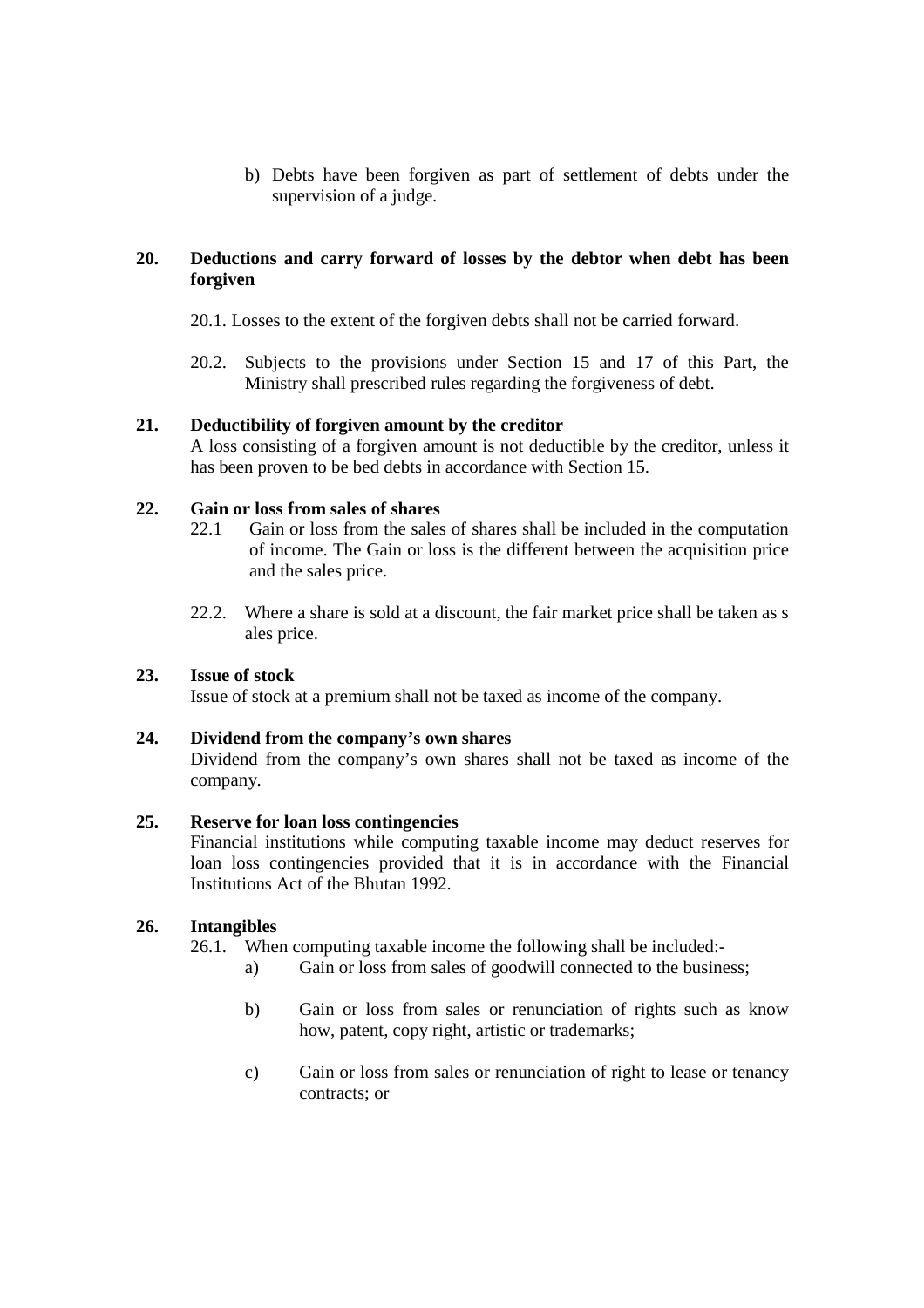- d) Compensation for renunciation of agency.
- 26.2. Renunciation in the form of gift shall be deemed as sale.
- 26.3. Gain or loss shall be the difference between the sales price and the acquisition price.

#### **Chapter 6 Depreciation**

#### **27. Scope**

Assets and expenses in connection with acquisition and improvement of such assets, used wholly and solely in the business, as well as certain other costs, shall be depreciated or written off in accordance with the provisions under this Chapter.

#### **28. Assets**

All assets except antiques, works of art and land as specified shall be allowed for depreciation subjects to the fulfillment of the following conditions:-

- a) The asset is purchased by and registered in the Assets Register of the company.
- b) The asset is used for the purpose of the business ; and
- c) The asset ordinarily does not decline in value.

#### **29. Method and basis of depreciation**

- 29.1. Each asset shall be depreciated separately on the straight-line method or as may be prescribed by the Ministry.
- 29.2. Depreciation of assets shall be taken on the acquisition price or cost price if the goods are produced in the business.
- 29.3. Notwithstanding Section 13.5 and 16.2 of the part, related costs such as Customs, Excise duties, Sales tax, carriage, freight and insurance are not deductible if included in the acquisition price or the cost price.
- 29.4. The rate of depreciation chosen for the first income year shall be used for the entire period in which the asset is depreciated.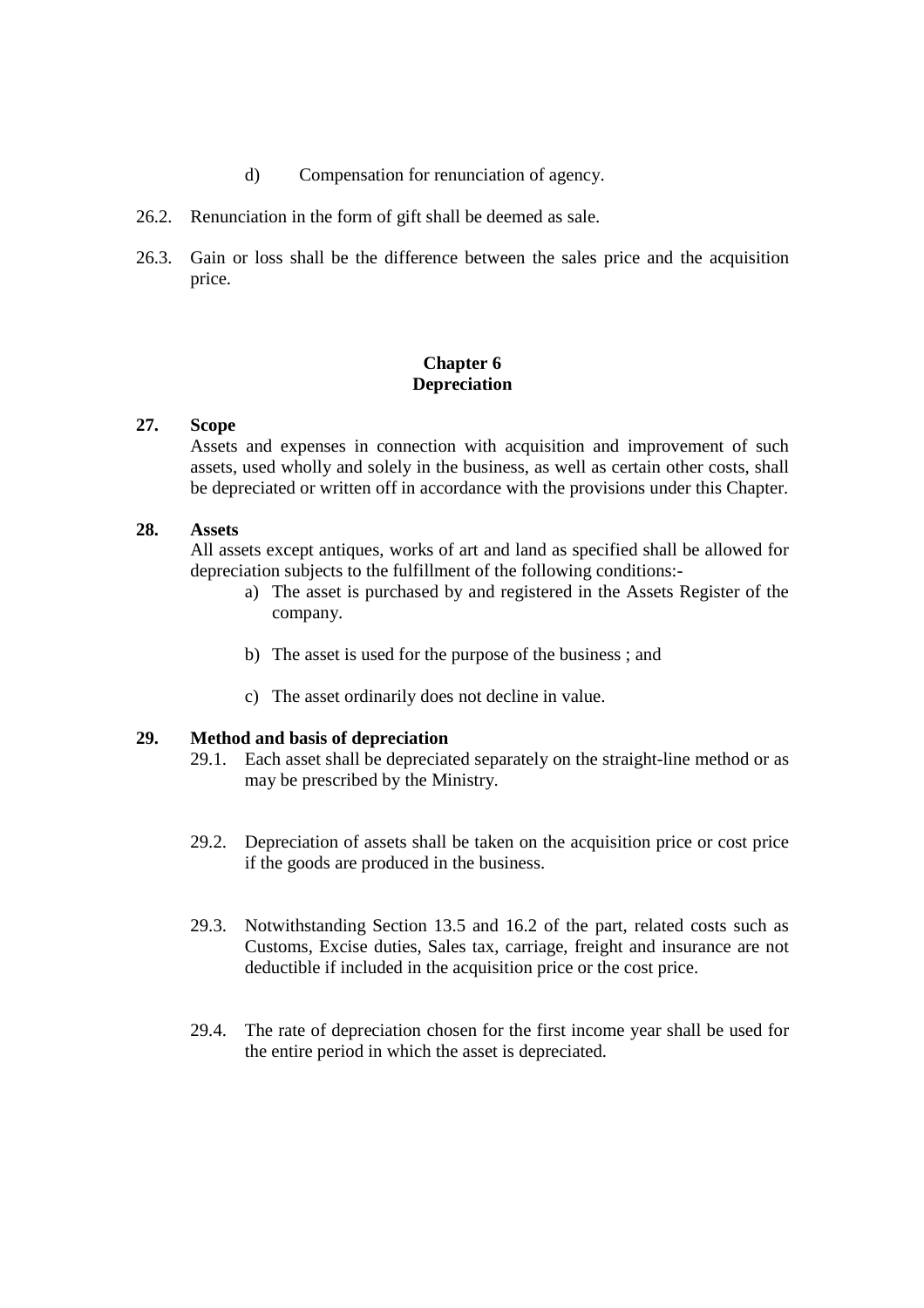#### **30. Blocks of assets and percentage of depreciation**

The Ministry of Finance shall frame rules with regard to:-

- a) Categorization of depreciation assets in blocks;
- b) Fixation of maximum rates of depreciation in each blocks; and
- c) Fixation of limits for writing off of low value assets.

#### **31. Depreciation of damaged asset**

- 31.1. When a damaged asset has been repaired, the value of the asset shall be the same as before the damage.
- 31.2. Cost of repaired incurred to bring the asset in the same condition as before the damage shall not affect the net book value of the damaged assets.
- 31.3. Cost of repairing a damaged asset is deductible in the income year when the asset is repaired.
- 31.4. Insurance or restitution received for the damaged assets shall be taxed in the year it is accrued.

#### **32. Decline in value**

In the year an asset is damaged beyond repair, depreciation shall be taken pro-rata in accordance with Section 29 until the date of damage. From that date, depreciation shall be taken pro-rata on the decreased value.

#### **33. Increase in value**

- 33.1. The added value of an asset due to improvement shall increase the basis on which depreciation is taken and the net book value of the asset.
- 33.2. If maintenance cost exceeds the depreciation allowed on an asset, the amount in excess shall be regarded as an improvement and added to the net book value of the asset and depreciated thereto.

#### **34. Depreciation of the year of purchase and sale**

- 34.1. Depreciation of year of purchase of an asset shall be made on pro-rata basis from the date it is delivered in useable states.
- 34.2. No depreciation shall be allowed on as asset in the year of sale or demolition.
- 34.3. No depreciation shall be allowed on assets in the year where a company is wound up, dissolved or liquidated pursuant to the Companies Act of the Kingdom of the Bhutan.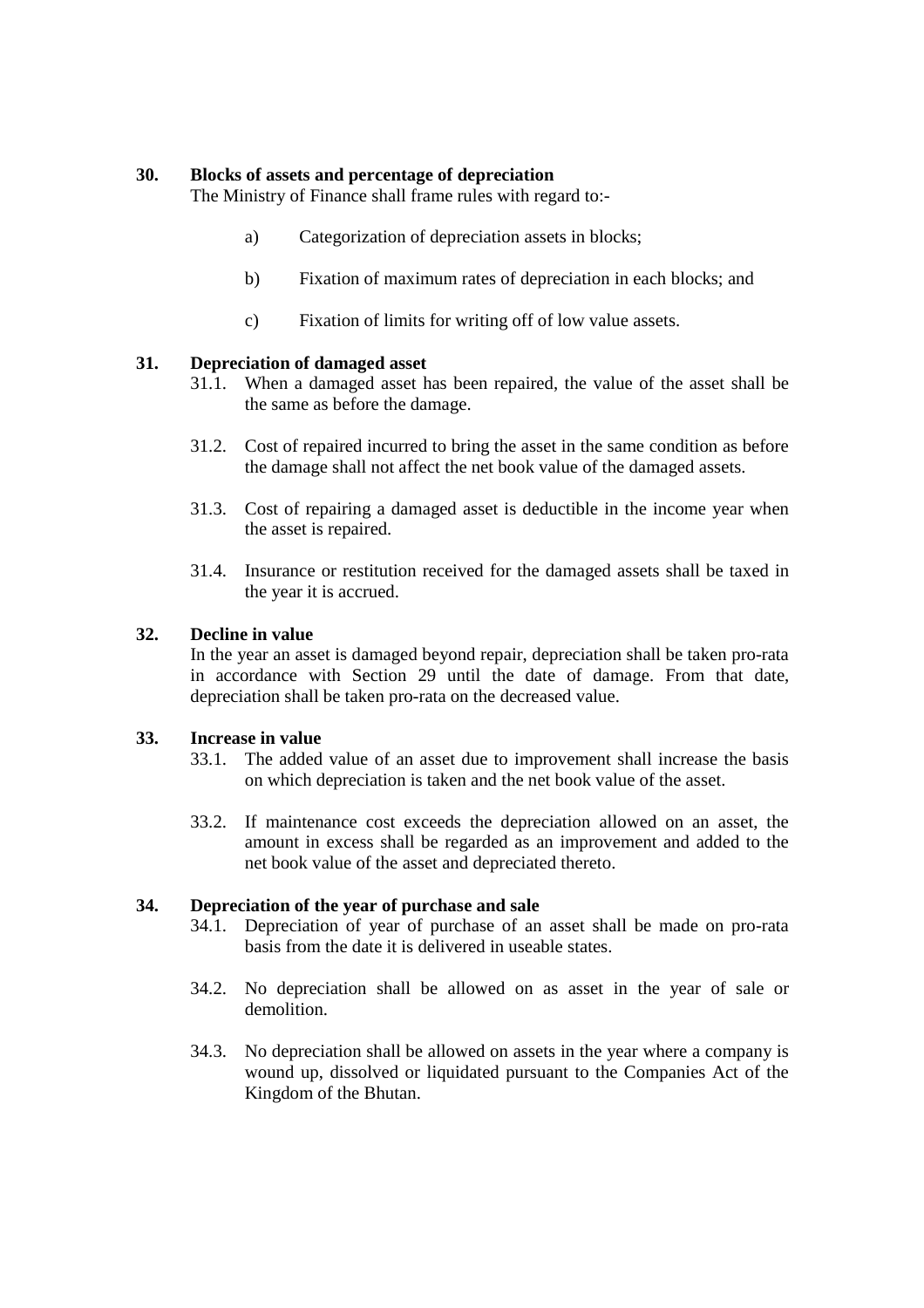#### **35. Sales and transfer**

- 35.1. When a company sells an asset, the gain or loss is calculated as the difference between the sales price and the net book value. If an asset of low value has been written off in the year of purchase, the sales price is a gain.
- 35.2. If an asset is transferred from business to a private use, or transferred from private use to the business, such transfer shall be treated as a sale or acquisition of the asset. The acquisition or sales price is the market value of the asset or the book value whichever is higher.
- 35.3. Any cession of assets shall be deemed to be a sale. The sales price shall be the market price or the book value whichever is higher.
- 35.4. Where assets of a permanent establishment are transferred from use in its business in this country for use abroad, the transfer shall be deemed to be a sale. The market price at the time of transfer shall be the sale price.
- 35.5. Where a permanent establishment transfers assets from abroad foe use in a permanent establishment in this country, the transfer shall be deemed to be an acquisition .The market price at the time of transfer shall be purchase price.

#### **Chapter 7 Valuation**

#### **36. Stock –in-trade**

- 36.1. When assessing taxable income, the taxpayer may choose the value stockin-trade on the basis of :
	- a) the cost price including Customs and Excise duties, Sales tax carriage, freight and insurance; or
	- b) actual cost of production where the goods are produced in the business.
- 36.2. When assessing the value of stock-in-trade under Section 36.1, levies, freight and insurance shall not be included if the same has been deducted when assessing taxable income.
- 36.3. The method used for valuation of stack-in-trade in the first income year shall be used for all subsequent income years.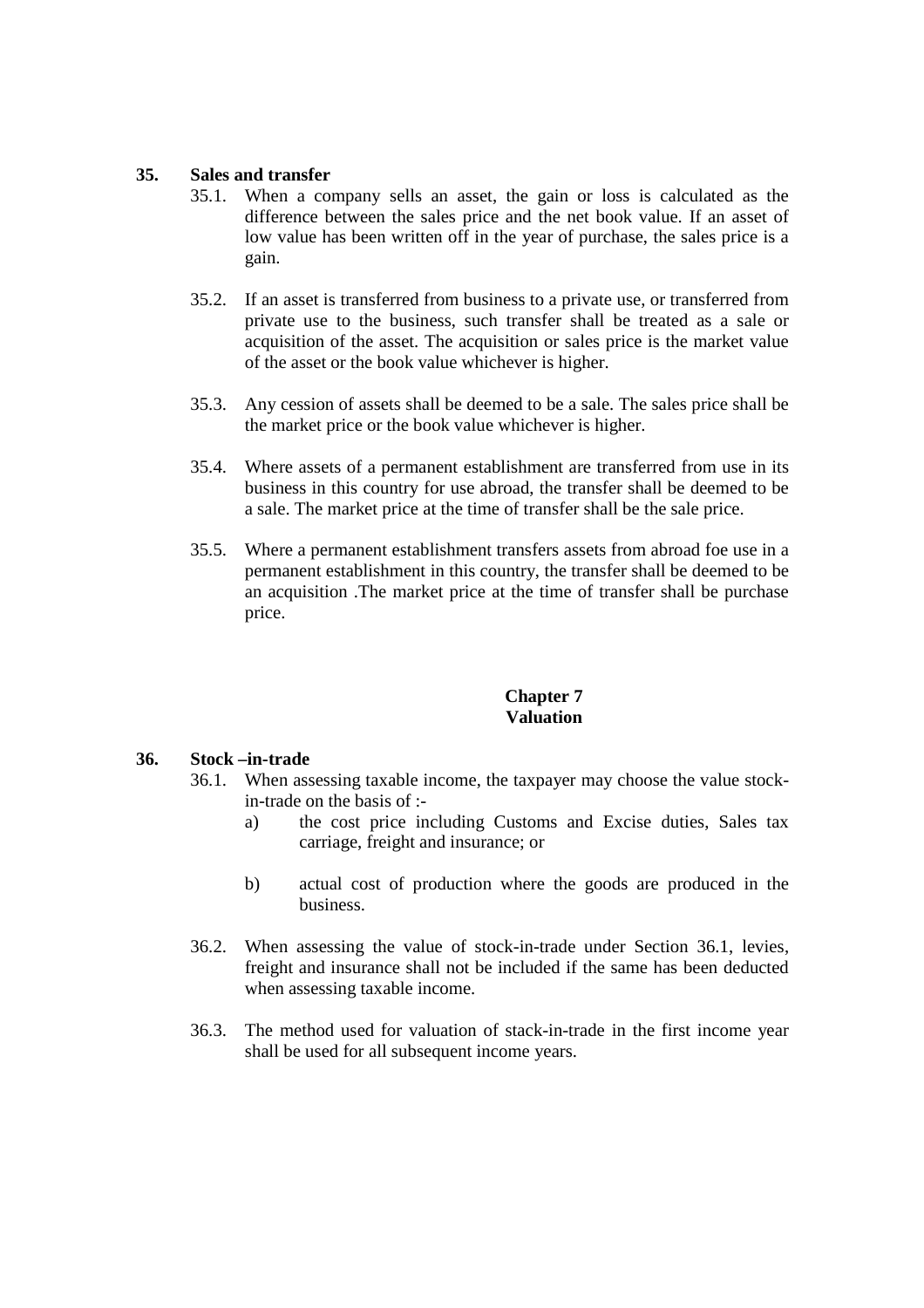#### **Chapter 8 Amalgamation**

#### **37. Definition of amalgamation**

Amalgamation means that a company transfers all its assets and liabilities (referred to as the "transferor") to another company (referred to as the "transferee") or merges with another company.

#### **38. Date of amalgamation**

For the purpose of this Act, the date of amalgamation shall be deemed to be the date when the company is registered under the Companies Act of the Kingdom of Bhutan.

#### **39. Liability to tax**

Amalgamating companies under full tax liability may choose to be taxed in one of the following manner:-

- a) At the time of amalgamation; or
- b) The amalgamated company shall assume all tax liabilities and be taxed at the end of the income year when returns are filed subject to the fulfillment of provisions under Section 40 to 44.

### **40. Conditions of taxation**

- 40.1. In order to avail the provisions under Section 39 (b) the following conditions shall apply:
	- a) the shareholders in the transferor company are compensation in shares or parts in the transferee; and
	- b) Compensation in cash is distributed equally to the shareholders and shall not exceed 10 per cent of the nominal value of the shares, or in the absence of such nominal value then the book value shall be taken.
- 40.2. Notwithstanding Section 40.1, the part of the shares or parts in the transferor that is owned by the transferee shall not be included.

#### **41. Assessment of the transferor**

Losses from prior years of the transferor shall not be offset against the profits of the amalgamated Companies.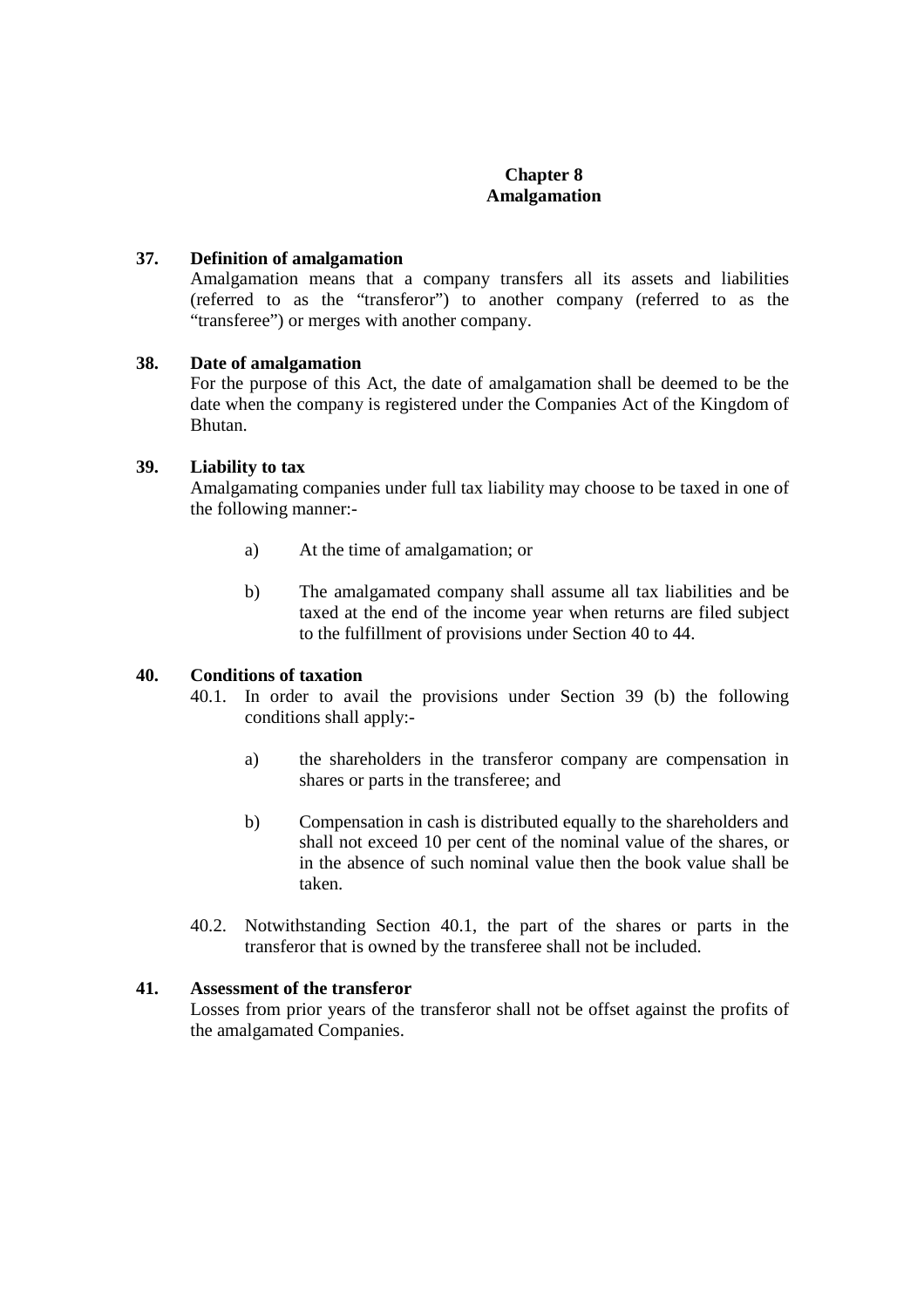#### **42. Compensation other than shares in the transferee**

Shares in the transferor are deemed to be sold by the shareholders in the Company to an unrelated person to the extent they are not compensated with shares in the transferee.

#### **43. Annulment of shares**

Shares annulled by a transferee company in connection with the amalgamation, including the transferee's own shares shall be disregarded for taxation purposes.

#### **44. Shares received as compensation form the transferee**

Shares received as compensation from the transferee shall deemed to be acquired at the same time and at the same acquisition price as the compensated shares.

#### **Chapter 9 Rate and Calculation of Income Tax**

#### **45. Tax Rates**

- 45.1. The rate of income tax for companies under full tax liability shall be 30 per cent on the net profit.
- 45.2. The rates of income tax for companies under limited liability shall be as follows:
	- a) Permanent establishment at the rate of 30 per cent of the net profit;
	- b) Contractors and consultants at the rate of 3 per cent of the contract value;
	- c) Income from interest and royalty at the rate of 5 per cent of the gross amount ; and
	- d) Income from divided at the rate of 10 per cent of the gross amount.

#### **46. Authorization**

The Ministry shall lay down Rules regarding:-

- a) Calculation of tax;
- b) Time limits for payment;
- c) Adjustment of provision tax; and
- d) Interest on surplus and outstanding tax.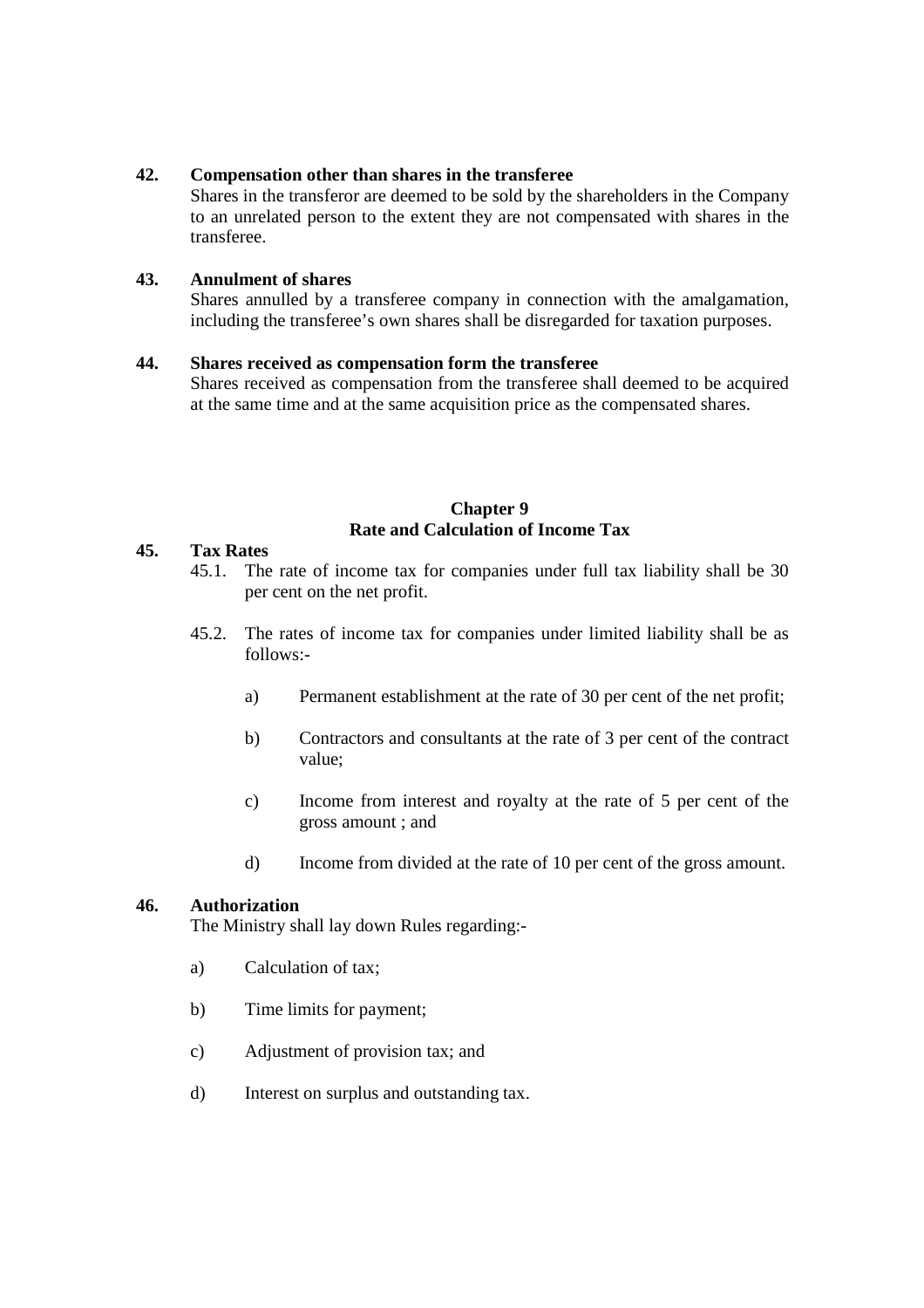#### **Chapter 10 Registration of taxpayers and Filling of Tax Return**

#### **47. Tax Registration**

All companies shall register with Department within 3 months from the date of establishment as per rules prescribed by the Ministry.

### **48. Filling of Income tax return**

All companies shall file an income tax return for the income year within  $31<sup>st</sup>$  of March of the succeeding year in accordance with the rules prescribed by the Ministry.

#### **49. Payment of taxes**

All companies shall pay tax on the basis of the tax return at the time of filing with the Regional Office where registered as a taxpayer.

#### **50. Exemption from filling**

Companies, whose tax is final, in accordance with Section 2.1 Sub-sections (c) to (g), shall be exemption from filling a tax return.

#### **51. Correction of tax return and postponement of filling**

- 51.1. A taxpayer may correct a tax return within fifteen days from the date of submission of tax return on grounds and reasons acceptable to the Department.
- 51.2. The time limit for filling a tax return may extend on written request in accordance with rules prescribed by the Ministry.
- 51.3. Postponement of filling shall not postpone the payment of tax. In such case, the amount payable within  $31<sup>st</sup>$  March shall correspond to tax paid for the previous year or the self-assessed tax whichever is the higher.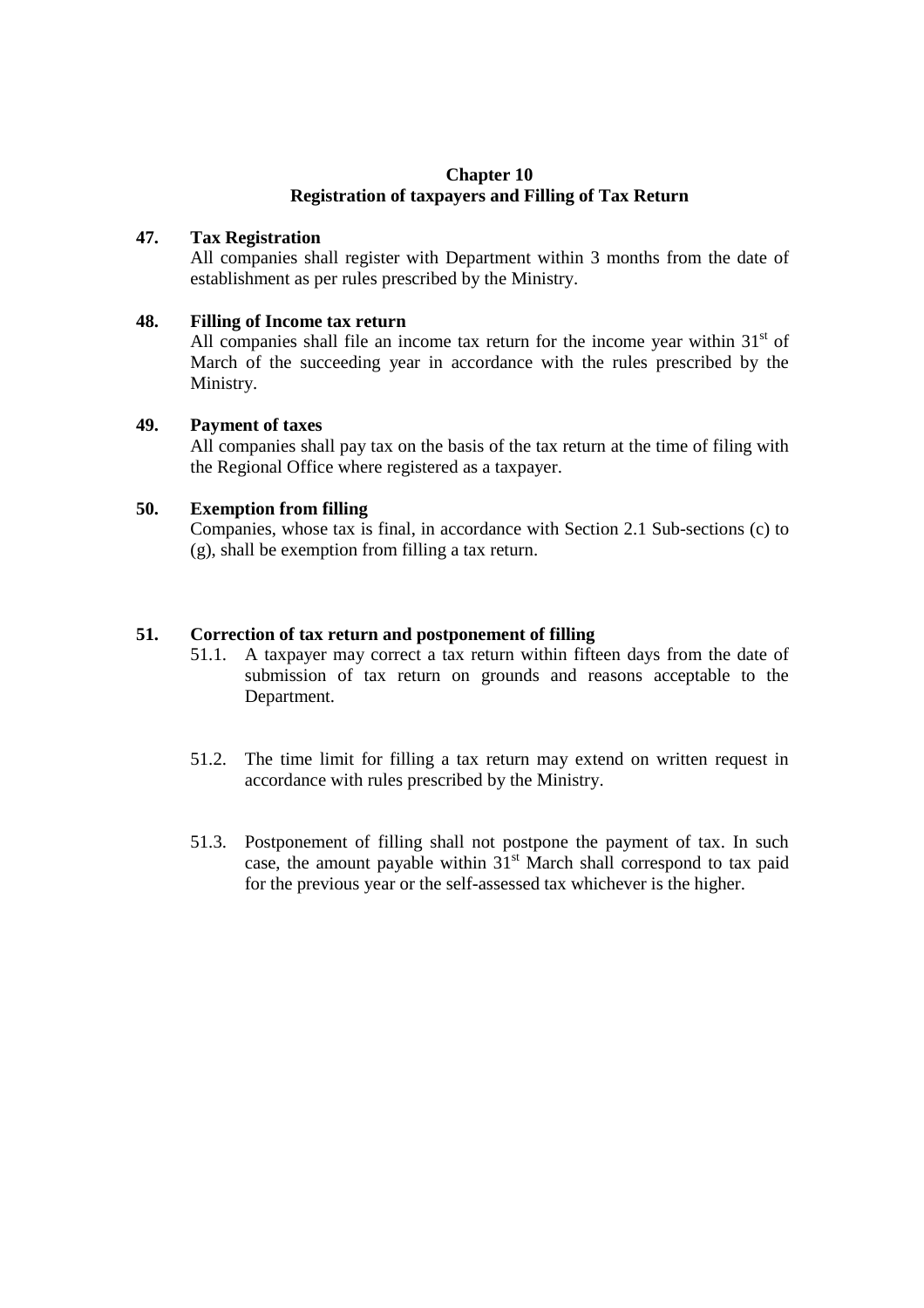#### **PART II BUSINESS INCOME TAX**

#### **Chapter 1 Tax liability**

#### **1. Full tax liability**

All business not covered under Part 1 of this shall be subject to full tax liability under the provisions of this Part of the Act, provided that the person is a resident or an individual liable to tax on all sources of income in accordance with Section 1 of Part III of this Act.

#### **2. Limited tax liability**

2.1. Business resident abroad shall be liable to Business Income Tax, if they:

- a) conduct business in Bhutan through a permanent establishment or participate in business activities conducted through a permanent establishment. The tax liability includes income from letting such business, payments for consultant services, technical assistance or similar activities, and dividends, royalties or interest that are effectively connected with the permanent establishment. Activities in connection with preliminary survey, exploration or extraction of mineral resources shall be deemed to be conducted through a permanent establishment from the first day.
- b) in the capacity of owner, co-owner or user receive income from immovable property in Bhutan;
- c) receive income as contractor from sources in Bhutan;
- d) receive income as consultant, technical adviser, or similar activities from sources in Bhutan;
- e) receive dividend from sources in Bhutan;
- f) receive royalties from sources in Bhutan; or
- g) receive interest from sources in Bhutan.
- 2.2. All income including income received either directly or through agencies in Bhutan from bi-lateral/multi-lateral agencies by way of grants or loans shall be deemed to have its source in Bhutan. Where, however, a person not being a resident of this country, has a permanent establishment in Bhutan, the following income shall be deemed to have its source in Bhutan: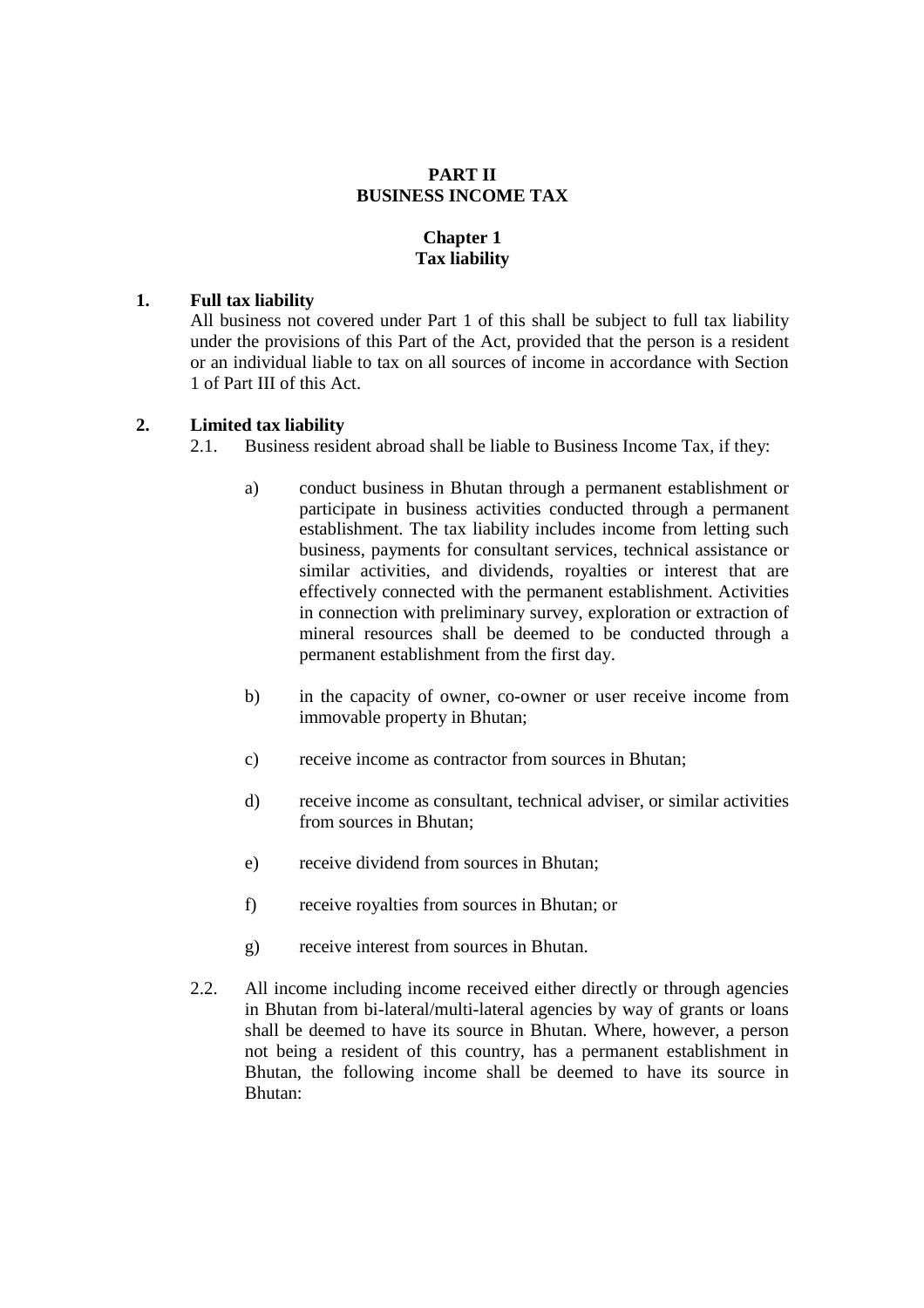- a) interest paid or borne on indebtedness in connection with the permanent establishment in Bhutan;
- b) Royalties paid by the permanent fees paid in Bhutan for its own use;
- c) Technical services or consultant fees paid by the permanent establishment for services rendered; or
- d) Income from immovable property in Bhutan.

#### **Chapter 2 Commencement and cessation of tax liability**

#### **3. Commencement of full tax liability**

Full Tax liability for resident businesses shall commence from the date when the Business License/Permit is issued.

#### **4. Cessation of full liability**

Full tax liability shall cease when a business is closed either by choice or in accordance with the provisions of the Bankruptcy Act of the Kingdom of Bhutan.

#### **5. Commencement of limited tax liability**

Limited tax liability under Section 2.1 shall commence on the date of activities giving rise to the tax liability.

#### **6. Cessation of limited tax liability**

- 6.1. Limited tax liability under Section 2.1 shall cease on the day the business is dissolved or cease its taxable activities.
- 6.2. The taxable activity ceases when the assets have been disposed off by way of sale or transfer. Transfer of assets shall be deemed as a sale at the prevailing market price.

#### **Chapter 3 Income**

#### **7. Income**

- 7.1. Taxable income for business under full tax liability shall include all types of income be it in money or monies worth.
- 7.2. Taxable income for businesses with limited tax liability shall include only income with source in Bhutan under Section 2.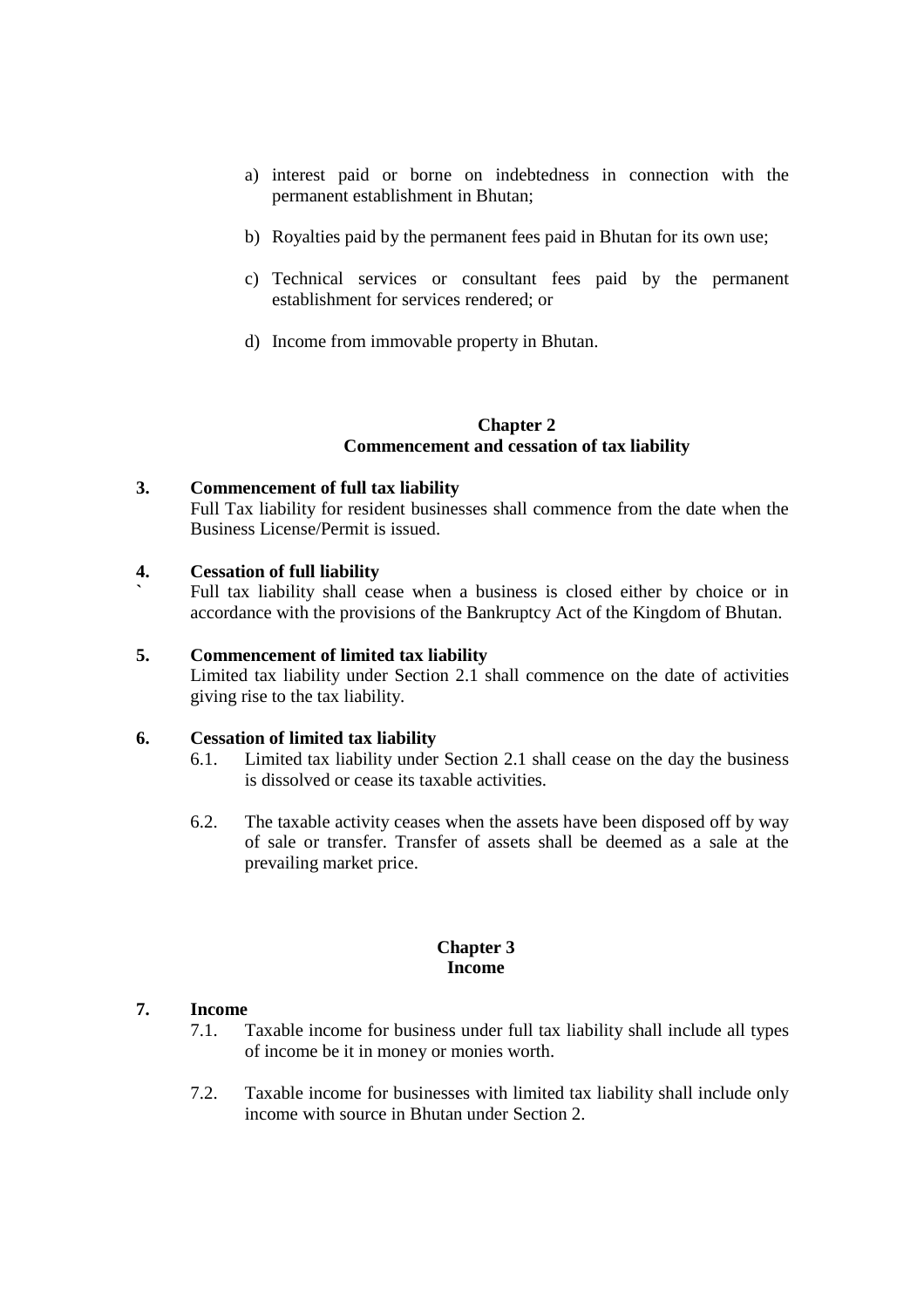#### **8. Businesses under the same ownership**

- 8.1. When a taxpayer owns several businesses, each business shall be treated as a separate taxable unit. Losses from one unit shall not be offset against the profit of another unit.
- 8.2. Notwithstanding Section 8.1 businesses falling under manufacturing and s service sector with the same activity at different geographical locations u under the same ownership may be treated as a single taxable entity.
- 8.3. Ministry shall prescribe rules with regards to this Section.

#### **9. Tax holidays**

On satisfaction and in the public interest, the Ministry may grant exemption and tax holidays to certain businesses.

#### **10. Accounting treatment**

Unless otherwise specified under the provisions of this Act, income and expenditure shall be accounted for on accrual basis.

#### **Chapter 4 Assessment of Taxable Income**

#### **11. Taxable income**

Taxable income shall be determined in accordance with the provisions under Chapters 4, 5, 6 and 7 of Part l wherever it may be applicable.

#### **Chapter 5 Rate and Calculation of income tax**

#### **12. Tax Rates**

- 12.1. The rate of Business Income Tax under full liability shall be 30 per cent on the profit.
- 12.2. The rates of Business Income Tax under limited tax liability shall be as follows:
	- a) Permanent establishment at the rate of 30 per cent on the profit;
	- b) Contractors and consultants at the rate 3 per cent on the gross amount;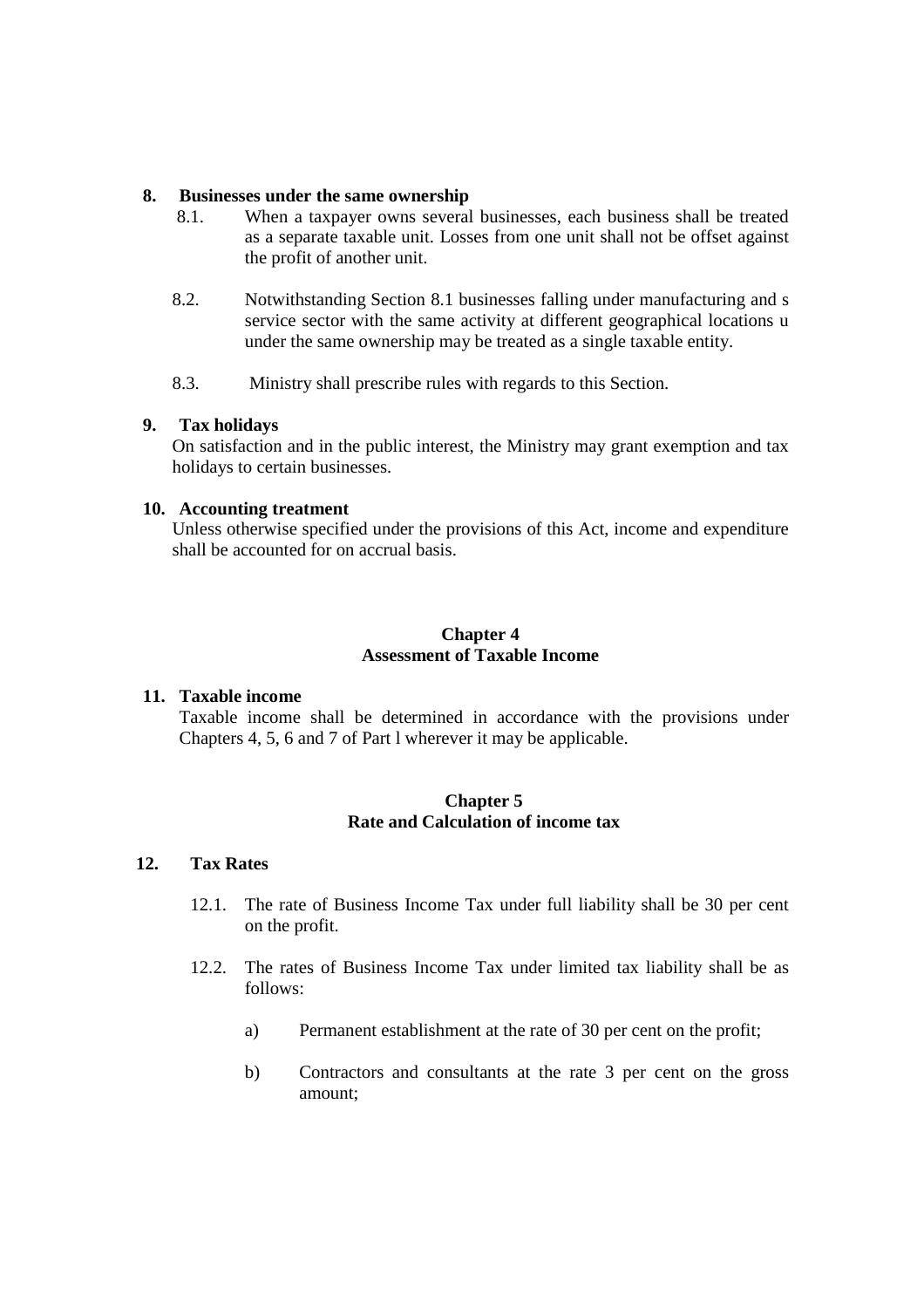- c) Income from interest and royalty at the rate of 5 per cent on the gross amount; and
- d) Income from dividend at the rate of 10 per cent on the gross amount.

#### **13. Authorization**

The Ministry shall lay down Rules regarding:-

- a) Calculation of tax;
- b) Time limits for payment;
- c) Adjustment of provisional tax; and
- d) Interest on surplus and outstanding tax.

#### **Chapter 6 Registration of taxpayers and Filing of Tax Return**

#### **14. Tax Registration**

All businesses shall register with the Department within 3months from the date of establishment as per rules prescribed by the Ministry.

#### **15. Filing of income tax return**

All businesses shall file an income tax return for the income year within  $31<sup>st</sup>$ March of the succeeding year in accordance with the rules prescribed by the Ministry.

#### **16. Payment of taxes**

All businesses shall pay tax on the basis of the tax return at the time of filling with the Regional Office where registered as a taxpayer.

#### **17. Exemption from filling**

Businesses whose tax is final, under Section 2.1 Sub-sections (c) to (g) shall be exempt from filling a tax return.

#### **18. Correction of tax return and postponement of filling**

- 18.1. A taxpayer may correct the tax return within fifteen days from the date of submission of tax return on grounds and reasons acceptable to the Department.
- 18.2. The time limit for filling the return may be extended on written request in accordance with rules prescribed by the Ministry.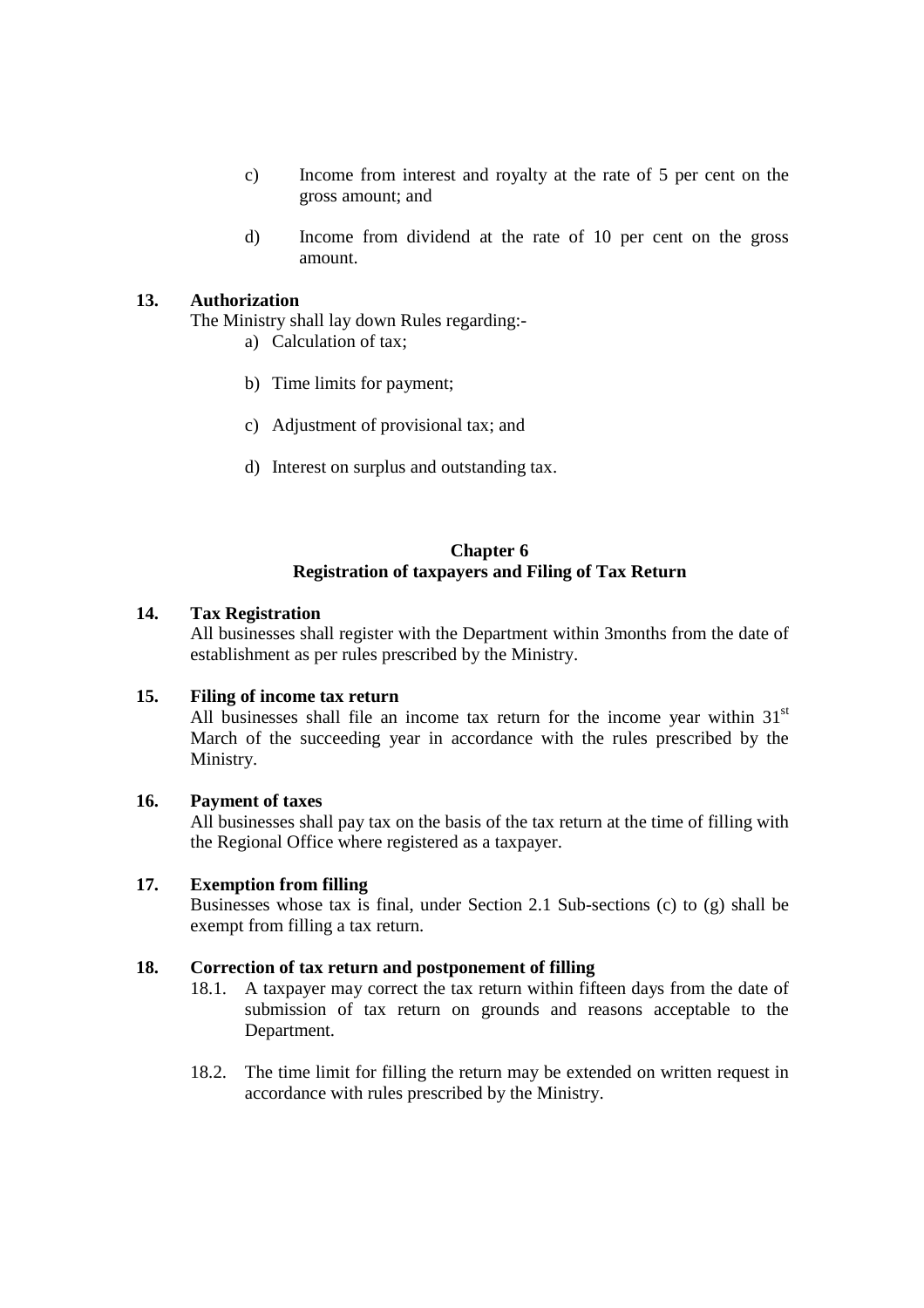18.3. Postponement of filling shall not postpone the payment of tax. In such casa, the amount payable within  $31<sup>st</sup>$  March shall correspond to tax paid for the previous year or the self-assessed tax, whichever is higher.

#### **PART III PERSONAL INCOME TAX Chapter 1 Tax Liability**

#### **1. Liability to tax**

1.1. Liability to tax under this part shall be on:-

- a) Citizens: and
- b) Residents.
- 1.2. Notwithstanding Section 1.1, liability to tax shall also be on persons having income as specified under Section 4 of this Part.

#### **2. Taxation of married couples under minors**

2.1. Each spouse shall be taxed separately.

- 2.2 Minors shall be taxed together with one of the parent's income.
- 2.2. Where a minor has a guardian appointed by the Court, the minor's income shall be taxed separately.
- 2.4. Where a minor has inherited by will, the income from the inheritance shall be taxed separately.

#### **3. Members of Diplomatic Missions and Consular Posts.**

Nothing in this Act shall affect the fiscal privileges of members of Diplomatic Missions or Consular Posts under the general provisions of international law or persons under the provisions of special agreement.

#### **Chapter 2 Taxable income**

#### **4. Taxable income**

4.1. Nu. 100,000 per annum of the net taxable amount under Section 13.1 shall be exempted from taxable as a basis exemption.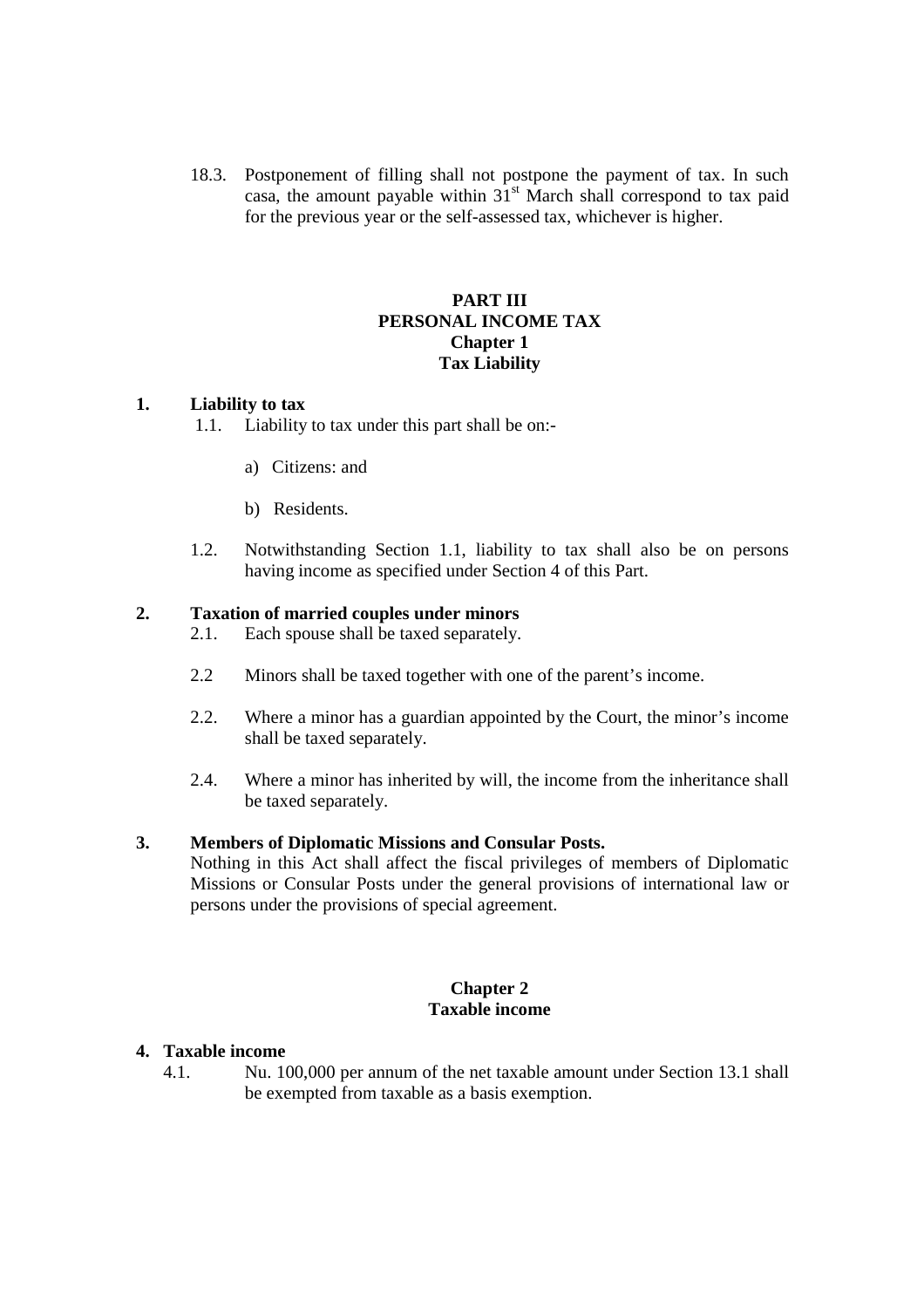- 4.2.Income on which tax is chargeable under this Part of the Act shall be income in respect of:
	- a) Salary including non-licensed consultant fee for an employer in Bhutan or of work performed in Bhutan for an employer abroad;
	- b) Income from Real property in Bhutan;
	- c) Divided from sources in Bhutan;
	- d) Interest from sources in Bhutan;
	- e) Income from cash crops in Bhutan; and
	- f) Income from other sources in Bhutan.

#### **Chapter 3 Income liable to tax**

#### 5. **Income from salary**

- 5.1.Income from salary shall include everything received in money or monies worth from the employer in accordance with the rules prescribed by the Ministry but excluding leave travel concession, traveling allowance and daily allowance.
- 5.2.Salaries shall be taxed on an accrual basis.

#### **6. Income from real property**

- 6.1.The term "real property" means land, building and houses.
- 6.2.Rental income from real property shall be taxed on an accrual basis.
- 6.3.Allowable deductions for rental income shall be follows:
	- a) Interest paid on borrowings provided that the loan is taken for the purpose of purchase or construction of the real property generating rental income and is from a recognized financial institution;
	- b) 20 per cent of the rental income for the purpose of repair and maintenance cost;
	- c) Municipal taxes and urban house taxes paid; and
	- d) Insurance premium paid to a recognized insurance company.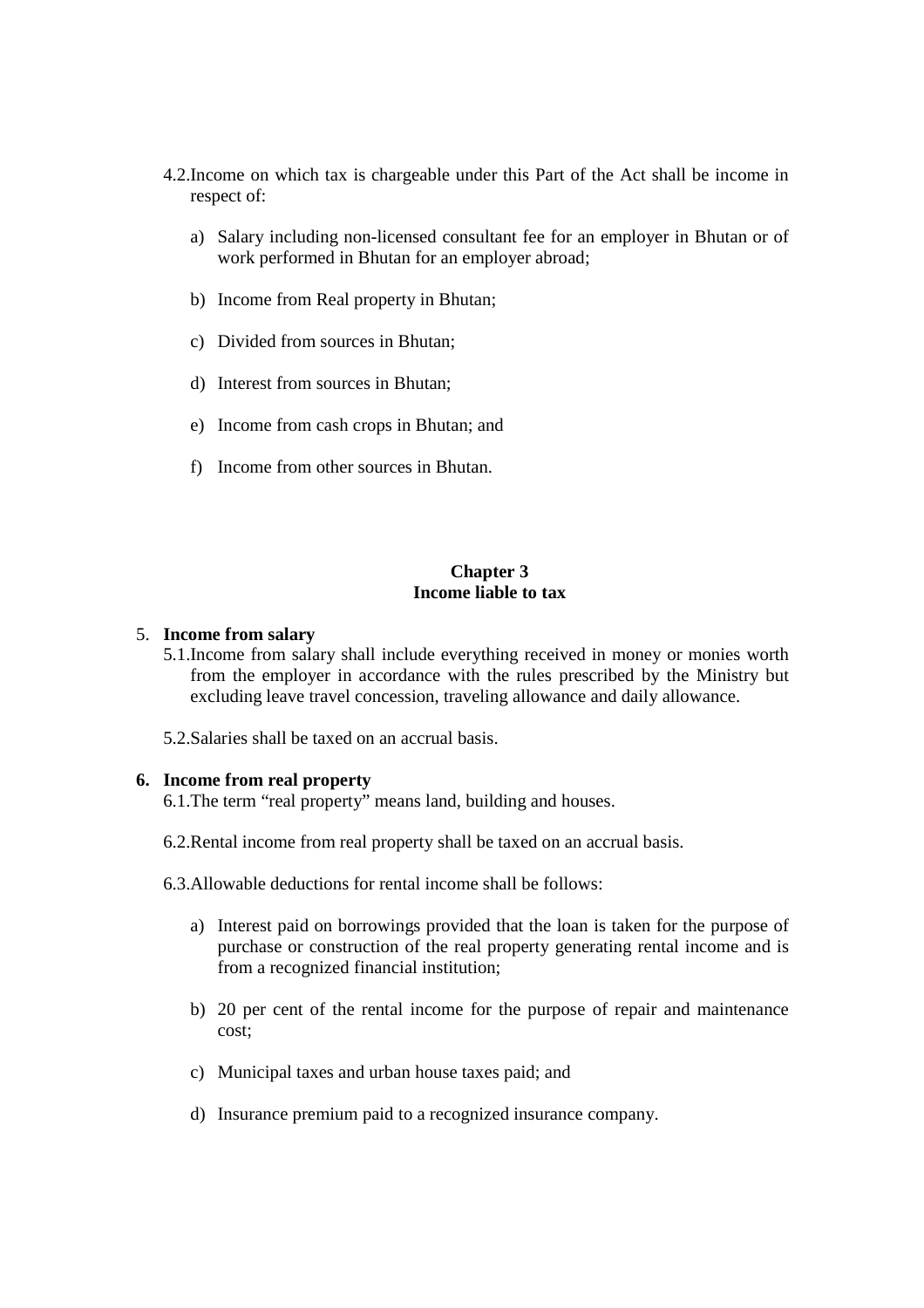#### 7. **Exemption from tax**

- 7.1.One dwelling unit for an individual or family used for self-occupation shall be exempt from tax.
- 7.2.Property remaining vacant shall be exempt from tax on the fulfillment of the following conditions:
	- a) The property has remained vacant;
	- b) Tax Authorities have been informed in writing of the property remaining vacant; and
	- c) Documentary proof to let out the said property is furnishes.
- 7.3. Property remaining vacant, and not covered under section 7.2 shall be taxed on the fair market rent.

#### **8. Income from dividends**

- 8.1.Dividend means everything that a legal entity registered under the Companies Act of Bhutan distributes to the shareholders excluding bonus shares and distribution of proceeds from the winding up of a company in the year of its liquidation.
- 8.2.Dividend shall be taxed in the year it is distributed.
- 8.3.Total dividend income from Bhutanese companies not exceeding Nu.10, 000 per annum shall be exempt from tax.
- 8.4.Interest paid on borrowings shall be allowed as a deduction provided that the loan is taken for the purchase of shares from a recognised financial institution.

#### 9. **Income from interest**

- 9.1.Interest for the purpose of this Act shall mean interest earned from fixed deposits held with financial institutions in Bhutan.
- 9.2.Interest income shall be taxed in the year it is received or credited.
- 9.3.Total interest income not exceeding Nu. 10,000 per annum shall be exempt from tax.

#### **10. Income from cash crops**

- 10.1 For the purpose of this Act, income from cash crops shall mean income from apple, orange and cardamom. The government may include other cash crops from time to time.
- 10.2 Income from cash crop shall be taxed on an accrual basis.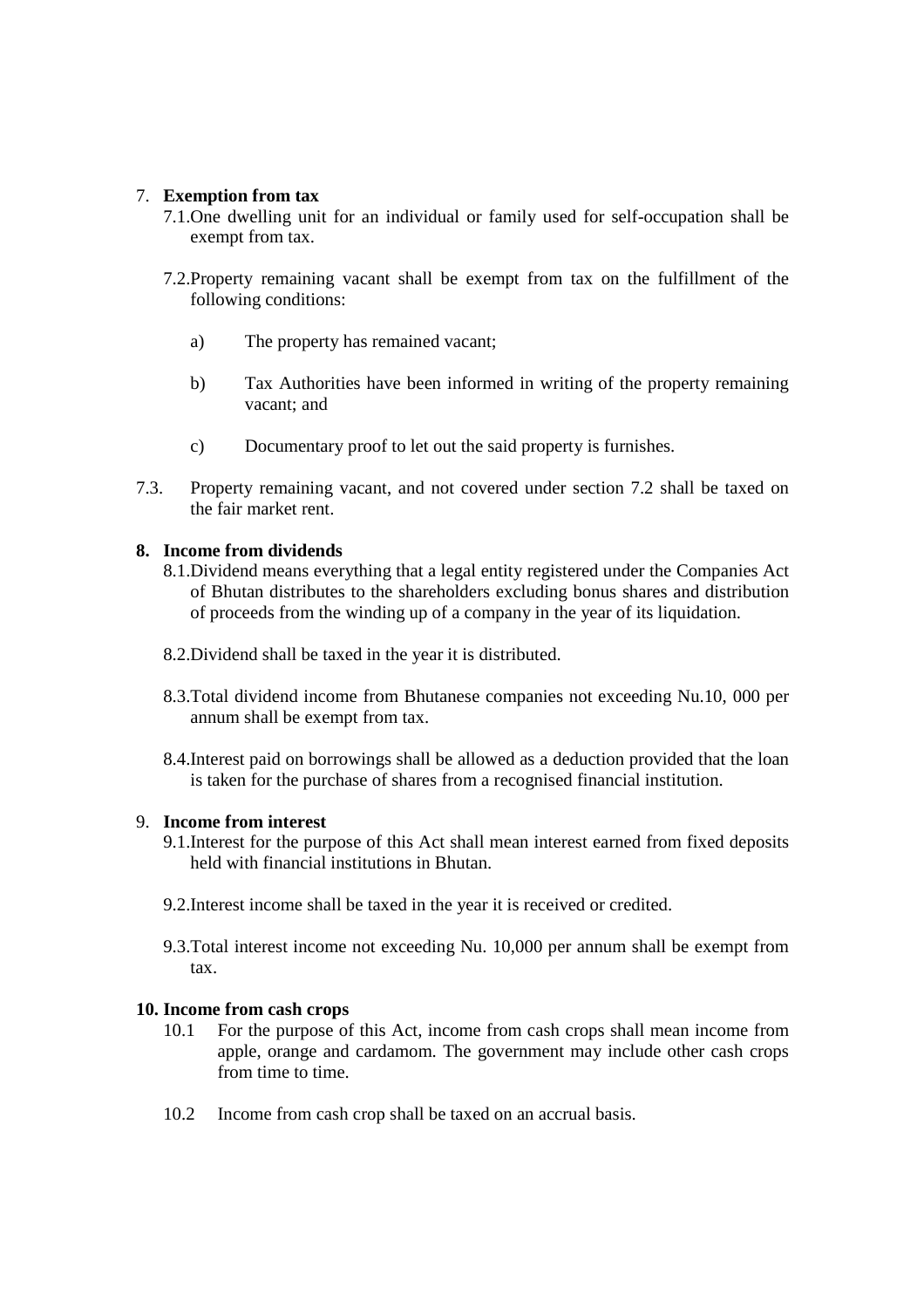10.3 30 per cent of the cash crop income shall be allowed as a deduction to meet the cost incurred to secure the income.

#### **11. Income from other sources**

- 11.1 For the purpose of this Act, income from other sources shall mean income from hire of privately owned vehicles, plant and machinery, and from intellectual property rights.
- 11.2 Intellectual property for the purpose of this Act shall mean income from copyright, patent, trademark, design, model or any artistic or scientific work.
- 11.3 The income from other sources shall be taxed on an accrual basis.
- 11.4 30 per cent of the income from other sources shall be allowed as a deduction to meet the cost incurred to earn such income.

#### **12. General Deductions**

- 12.1 Donations are allowed to be deducted from taxable income within limits and procedures prescribed by the Ministry provided that the donation is made for one of the following purposes:
	- a) Relief fund for natural calamities in Bhutan;
	- b) Preservation and promotion of religion and culture in Bhutan; or
	- c) Promotion of sporting, education, educational and scientific activities in Bhutan.
- 12.2 Actual cost of education or Nu. 50,000 whichever is lower.

#### **13. Net taxable income**

- 13.1 Net taxable income for the purpose of this Act shall mean total income derived from sources under sections 5, 6, 8, 9, 10 and 11 excluding allowable deductions.
- 13.2 Net taxable income shall be taxed as per the tax rates under Section 14.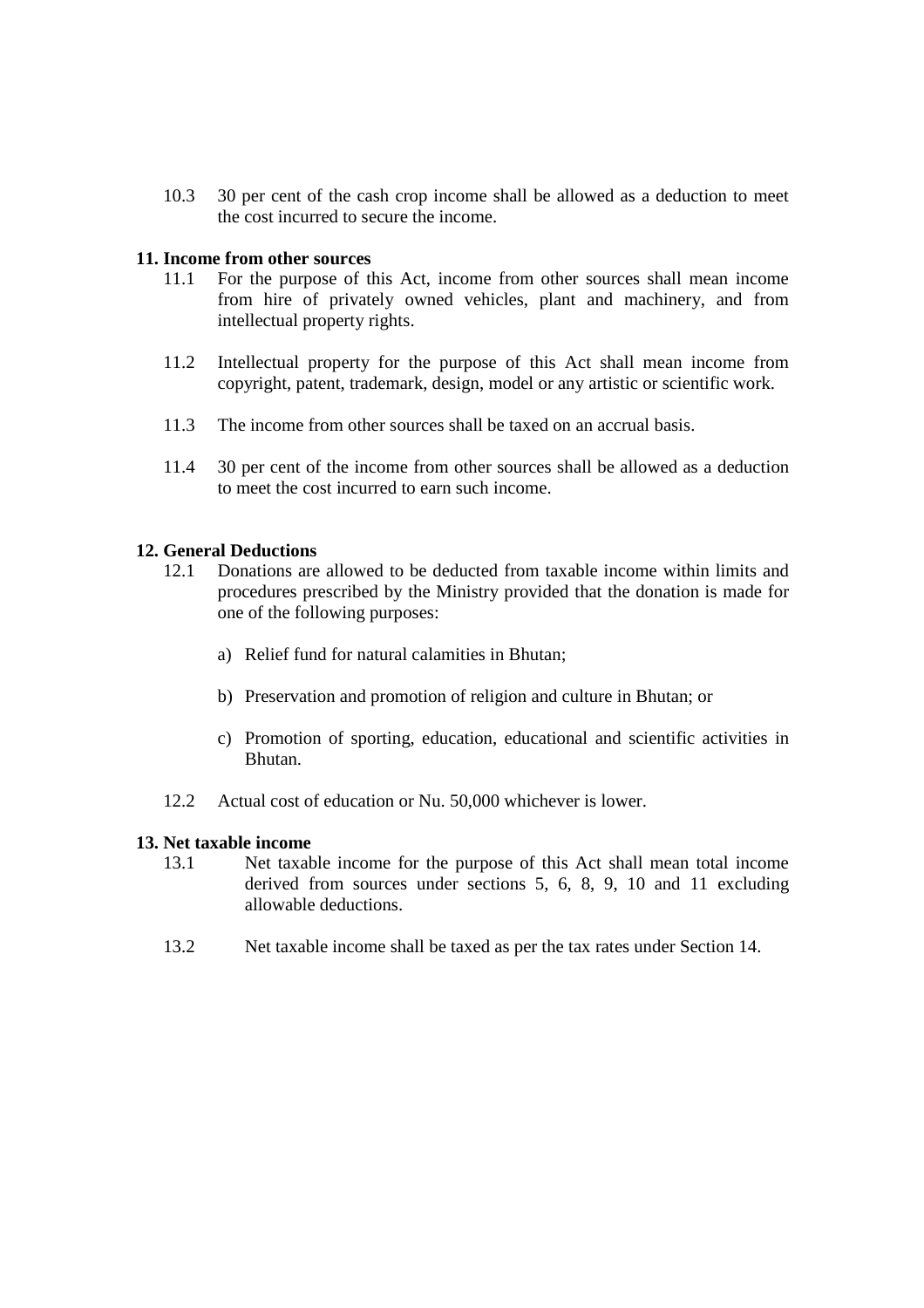#### **14. Tax rates**

The tax rates for personal income shall be:

#### **Taxable Income Tax rate**

- 1. Where the total income does not exceed Nu.100,000 Nill
- 2. Where the total taxable income 10 percent of the amount by which exceed Nu.250,000 100,000
- 3. Where the total taxable income Nu.15, 000 plus 15 percent of the exceeds Nu.250,000 but does not amount by which total taxable exceed Nu.500,000 income exceeds Nu.250,000
- 4. Where the total taxable income Nu.52, 500 plus 20 percent of the exceeds Nu.500,000 but does not amount by which total taxable exceed Nu.1,000,000 income exceeds Nu.250,000
- 5. Where the total taxable income Nu.152, 500 plus 25 percent of the exceeds Nu. 1,000,000 amount by which total taxable

exceed Nu.100,000 but does not the total taxable income exceeds Nu.

income exceeds Nu.1,000,000

#### **15. Set off and carry forward**

- 15.1. Taxes prepaid or deducted at source shall be adjusted against the final tax unless otherwise specified.
- 15.2. Deficit from one source of income shall not be offset against another source of income. Deficit for the purpose of this Act shall mean amount of deductions exceeding the income.
- 15.3. Carry forward of deficit from one income year to the following year shall not be allowed.

### **Chapter 4 Registration, filling of tax return and payment of tax**

#### **16. Registration**

Persons liable to tax under the provisions of this Part of the Act shall register with the concerned Regional Office in accordance with rules prescribed by the Ministry.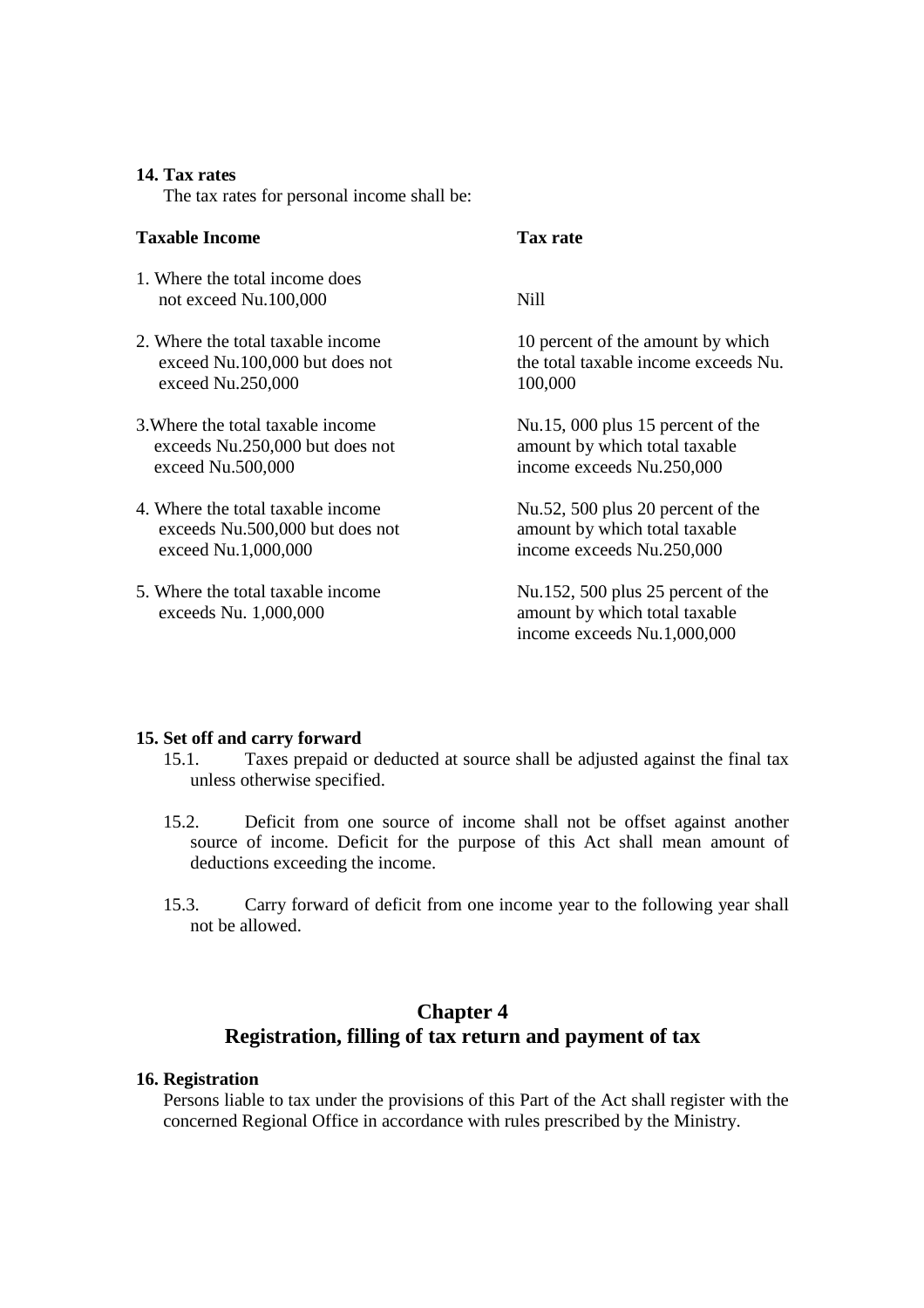#### **17. Filling of tax return**

- 17.1. Persons liable for tax shall file their tax return before  $1<sup>st</sup>$  March of the year following the income year with the Regional Office where registered.
- 17.2. Tax on self-assessed basis shall be paid at the time of filling the tax return.
- 17.3. Persons whose tax deducted at source is final shall be exempt from filling the tax return.

### **GENERAL PROVISIONS These provisions shall apply to Part 1, Part 11 and 111 of this Act.**

#### **Chapter 1 Taxation in the event of Bankruptcy**

#### **1. Scope**

This Chapter shall apply to taxation of entities declared bankrupt in a accordance with the Bankruptcy Act of the Kingdom of Bhutan, 1999.

#### **2. Companies, businesses and individuals**

Entities filing a bankruptcy petition under the Bankruptcy Act and taxation thereof shall be as follows:

- a) Income earned under bankruptcy proceedings shall not be taxable;
- b) Loss for years before the date where the bankruptcy procedure is finalized cannot be adjusted against any future income; and
- c) The provision of Sub-sections (a) and (b) shall not apply if an order of adjudication is annulled. In such an event, all provisions under the Income Tax Act shall apply.

#### **Chapter 2 Assessment**

#### **3. Assessment authority**

The Department shall be responsible for the assessment of taxes in accordance with the provisions of this Act and may prescribe rules thereto.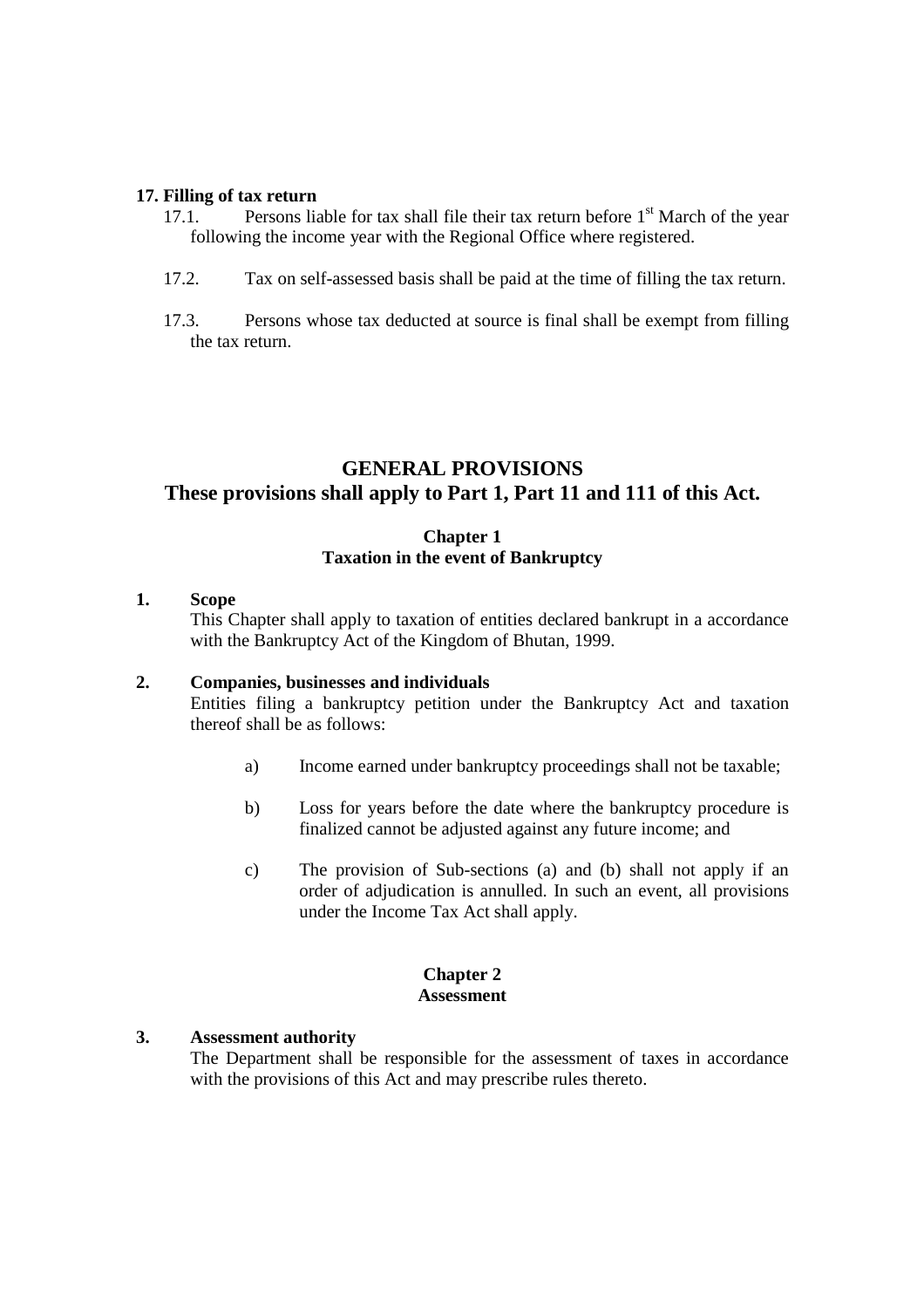#### **4. Assessment**

- 4.2. Assessment shall include all proceedings starting with the filing of tax return or issue of notice and ending with determination of tax payable by the assessee.
- 4.3. Where a person has submitted a return as provided under this Act the tax authority may:
	- a) accept the return and make an assessment; or
	- b) refuse to accept the return and determine the chargeable income and make an assessment according to the best of his judgement.
- 4.4. Where a person has failed to maintain accounts or file a return as provided under this Act, the tax authorities may make an estimated assessment based on best judgement.
- 4.5. The assessment of companies and businesses shall be finalized no later than twenty-four months from the  $31<sup>st</sup>$  March in the year succeeding the income year. If a taxpayer has obtained a postponement of filing, the time limit for finalizing assessment shall be calculated from the date on which the filing was allowed.

#### **5. Reassessment**

- 5.1. Reassessment may take place within 5 years for the end of the income year on the following grounds:
	- a) Where the taxpayer has petitioned the reassessment;
	- b) Where an appeal case cannot be decided without further investigation;
	- c) Where there are reasonable grounds to believe that some income may have escaped assessment.
- 5.2. Notwithstanding Section 5.1 reassessment may be made without any time limit in cases of tax fraud.

#### 6. **Transfer and closure of business**

A final assessment of business tax shall be made when a business is sold, transferred or closed.

#### **7. Associated businesses**

Tax authorities may make appropriate adjustments of the income of associated businesses if their dealings are not undertaken at an arms-length basis.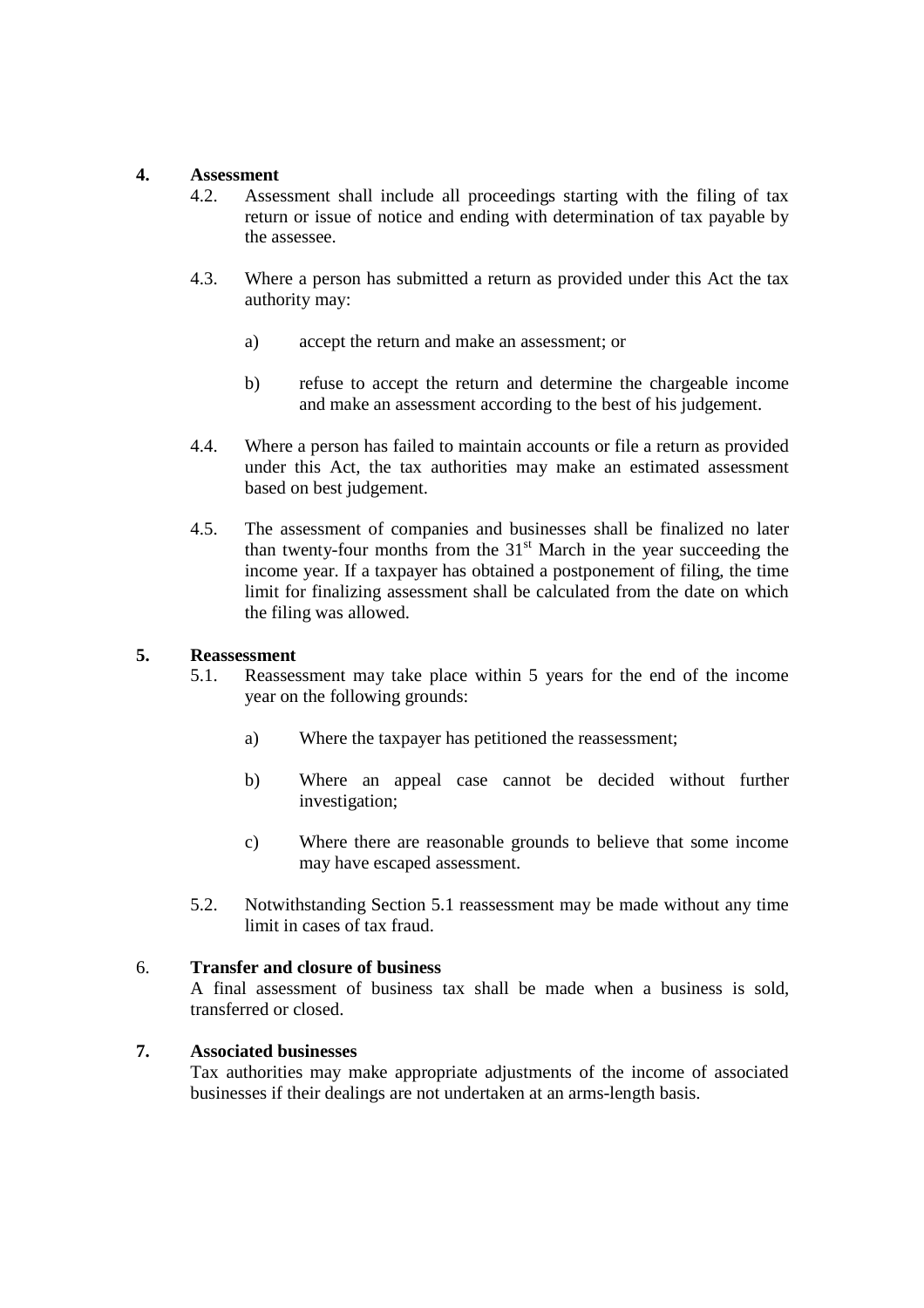#### **8. Double taxation relief**

- 8.1. The Government may enter into an agreement with the government of any country:
	- a) For granting of relief in respect of income earned in that country for avoidance of double taxation;
	- b) For exchange of information for the prevention of evasion or avoidance; or
	- c) For recovery of income tax under this Act.
- 8.2. Relief from double taxation shall be in accordance with treaties entered into and rules laid down by the Ministry.

#### **Chapter 3 Collection**

#### 9. **Collection authority**

- 9.1. The department shall be responsible for collection of taxes in accordance with the provisions of this Act.
- 9.2. The Ministry shall prescribe rules for the provisions under this Chapter.

#### 10. **Payment of tax**

- 10.1. Payment of taxes shall be made either by way of deduction at source, payment in installment or at the time of filing on a self-assessed basis.
- 10.2. Taxes paid under Section 10.1 shall be treated as provisional tax and adjusted against the final tax liability on finalization of the assessment unless otherwise specified.

#### **11. Taxes deducted at source**

- 11.1. Tax shall be deducted at source from the income specified under the provisions of this Act and in the manner and rates prescribed in rules by the Ministry.
- 11.2. The Ministry shall be aruthorized to broaden the coverage of taxes deducted at source from sources other than those mentioned in this Act.
- 11.3. Taxes deducted at source shall have priority over any other claims.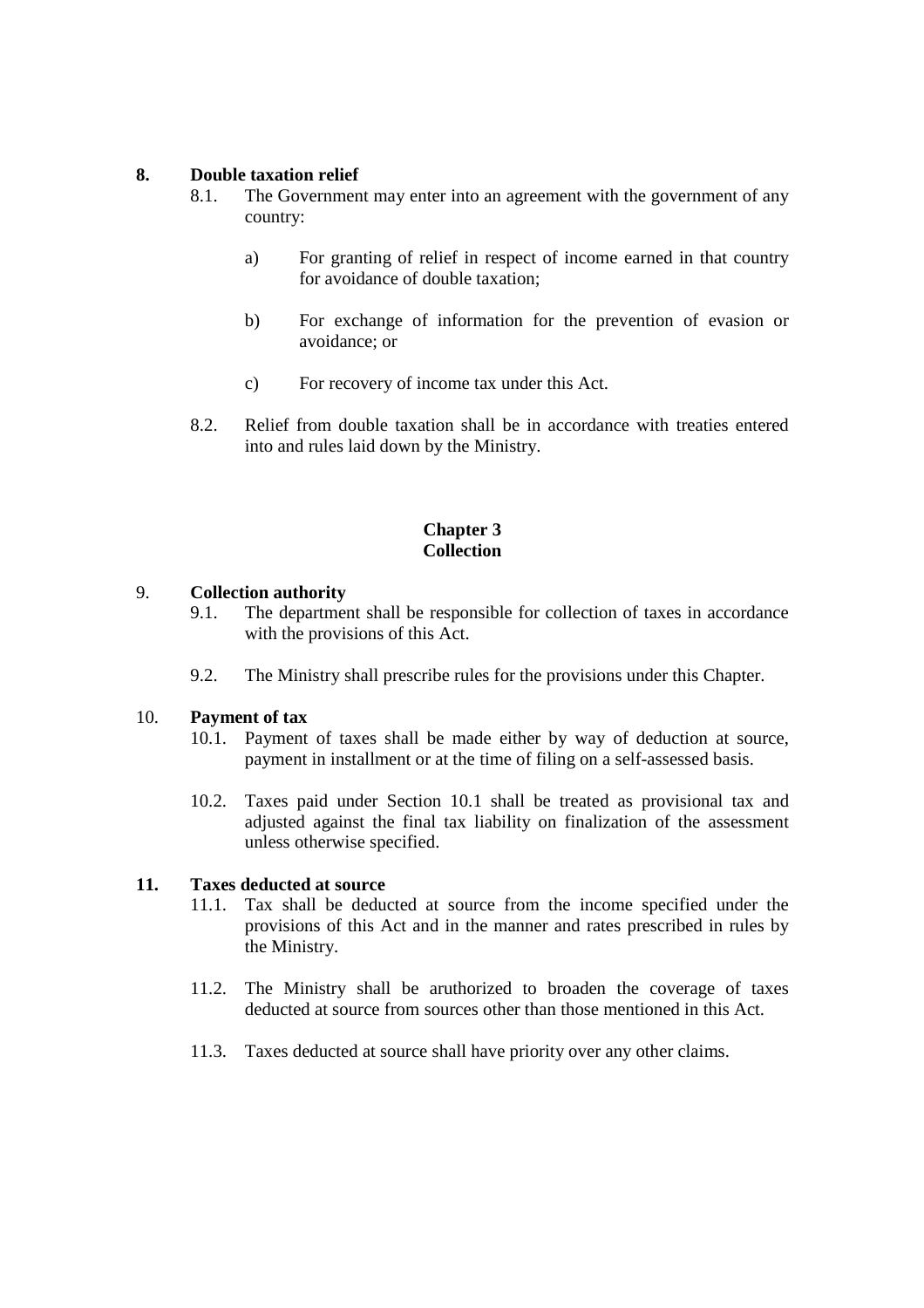#### **12. Salary income**

- 12.1. Provisional tax on salary income is payable on a monthly basis during the income year.
- 12.2. The employer or assignee of a foreign entity shall deduct tax at source from salary income.

#### **13. Dividend income**

- 13.1. Legal entities shall be responsible for deducting tax at source at the time of distributing dividends.
- 13.2. Dividend tax for persons under limited tax liability shall be deducted at source at the rate of 10 per cent of the gross amount and shall be treated as final.

### **14. Interest income**

- 14.1. Financial institutions in Bhutan shall be responsible for deducting tax at source on:
	- a) interest income from fixed deposits for individuals; and
	- b) interest tax deducted from non-residents not being a Bhutanese citizen is 5 per cent on the gross amount and shall be treated as final.
- 14.2. Interest tax deducted from non-residents not being a Bhutanese citizen is 5 per cent on the gross amount and shall be treated as final.

#### 15. **Royalty income**

- 15.1. Legal entities shall be responsible for deducting tax at source at the time of payment.
- 15.2. Tax deducted from royalty income of persons under limited tax liability is 5 per cent on the gross amount and shall be treated as final.

#### **16. Other income of individuals**

Tax shall be deducted at source by legal entities at the time of paying out the following:

- a) Hire charges on privately owned plant, machinery or vehicles; or
- b) Payments made for the use of any intellectual property.

#### **17. National tour operators**

The Department of Tourism shall be responsible for deducting tax at source from payments made to tour operators as specified in rules.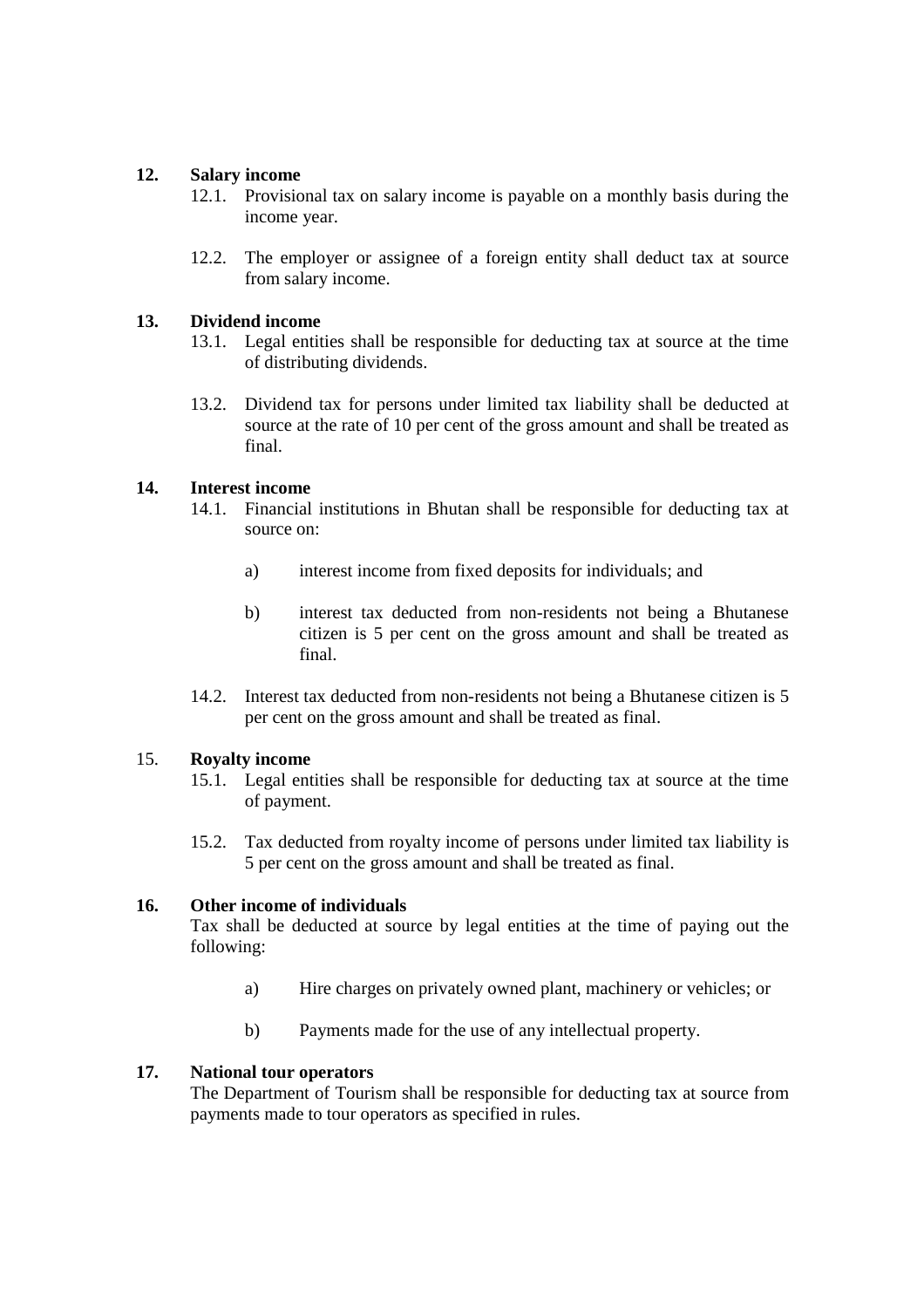#### **18. Contractors**

- 18.1. Tax shall be deducted from contractor under full tax liability for construction, logging work, transportation, management contracts, consultancy including other professional services and supplies.
- 18.2. Tax shall be deducted from contractors under limited tax liability for construction, logging work, transportation, management contracts, consultancy including other professional services and supplies. The tax shall be deducted at the rate of 3 per cent on the gross amount and shall be treated as final.

#### **19. Obligations of the withholder**

The withholder shall be responsible for the following:

- a) Deduct tax at source;
- **b**) Deposit the deducted tax on the due date; and
- **c)** Submit information as per the requirement of the Department.

#### **20. Obligations of the taxpayer**

Where tax is not deducted at source, or the deduction is lower than the rate prescribed, the taxpayer shall be liable to inform the tax authorities of the income earned and the amount of tax deducted.

#### **21. Taxes paid in installments**

- 21.1. All large and medium companies and businesses, except tour operators and contractors covered under Section 17 and 18, shall be liable to pay taxes in installment as prescribed in rules.
- 21.2. Provisional tax on salary received from an employer not liable to deduct tax at source shall be paid in no less than 4 installments by the employee.

#### **22. Exemptions from payment of tax in installment**

Notwithstanding the provisions of Section 21.1, the following assessment units are exempt from paying tax in installment:

- a) Newly established assessment units in the first income year of operation; or
- **b)** Unites classified as small assessment units in rules by the Ministry.
- **23. Refund and adjustment of prepaid taxes**  23.1. Prepaid taxes shall be adjusted against the final tax liability.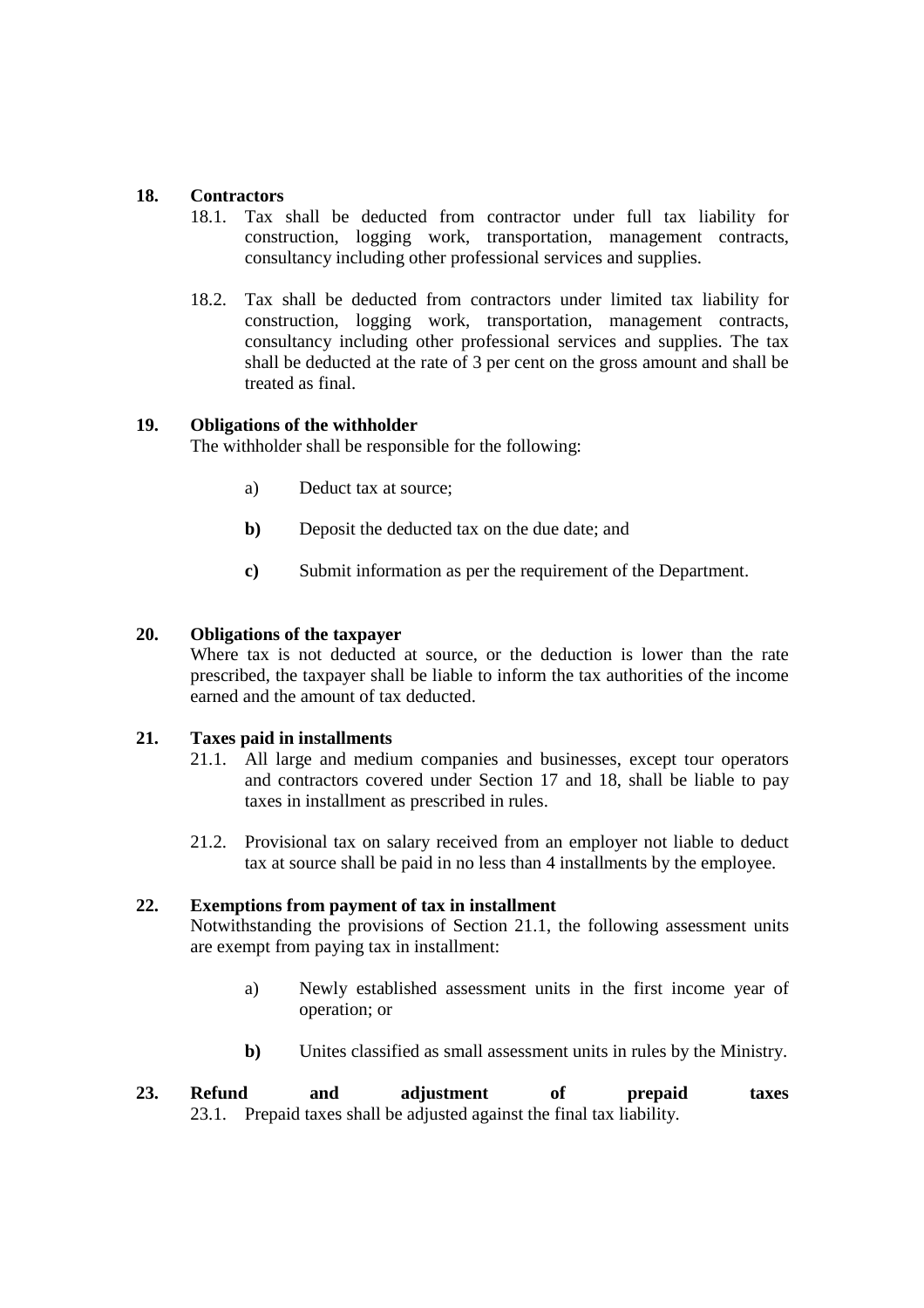23.2. Prepaid taxes in excess of final tax shall be refunded provided there is no outstanding debt to the government.

#### **Chapter 4 Information, control and documentation**

#### **24. Documentation**

- 24.1. All taxpayers shall maintain and submit accounts and any other documents relevant for the assessment as prescribed in rules by the Ministry.
- 24.2. Taxpayers shall be under an obligation to disclose any information relevant to the assessment.

#### **25. Information from third persons**

All public and private entities and individuals shall furnish any relevant information on a taxpayer to the Department on written request.

#### **26. Financial institutions and Insurance companies**

- 26.1. On written demand the financial institution or insurance company shall furnish information to the Department on the financial status and accounts of any taxable person.
- 26.2. Only the Head of the Department or an officer of superior rank in the Ministry may demand the information under Section 26.1.
- 26.3. Information on any single transaction exceeding Nu.1, 000,000 shall without request be furnished to the Department.

#### **27. General authority**

The tax authority shall have the power to investigate any taxpayer having disproportionate assets or any unexplained expenditure to the known sources of income.

#### **Chapter 5 Fines and Penalties**

#### **28. Scope**

A person shall be held liable to fines and penalties for default committed by him under the provisions of the Act.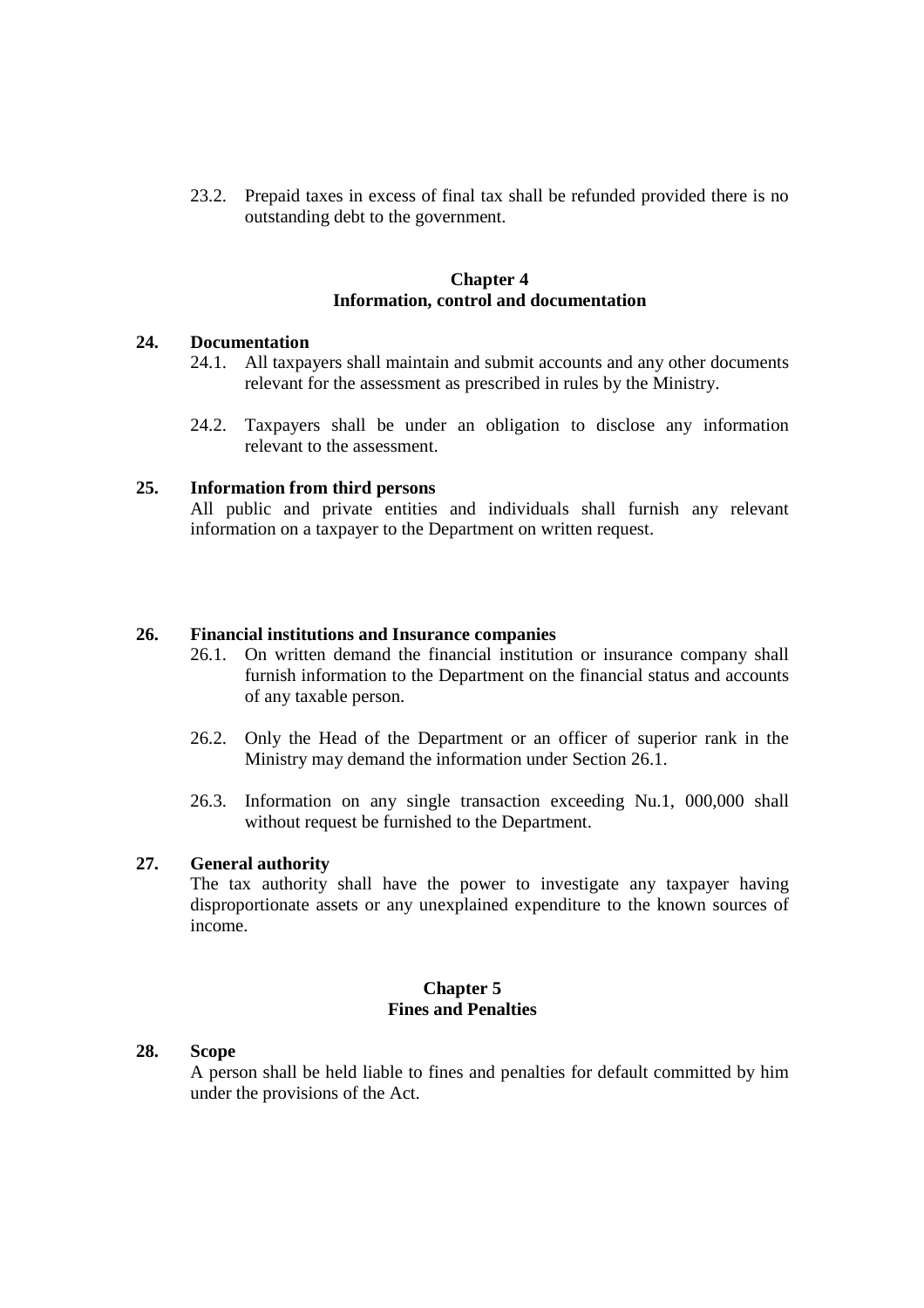#### **29. Late filing of tax return**

A fine equivalent to Nu.100 per day up to a maximum period of 3 months from the due date shall be imposed on late filing of tax return as per the rules prescribed by the Ministry.

#### **30. Late payment of tax**

A penal interest at the rate of 24 per cent per annum on the amount of tax due in addition to tax in arrears shall be imposed on failure to pay tax due as required under this Act.

#### **31. Non filing of tax return**

A fine at the rate of 100 per cent of the gross income shall be imposed on nonfiling. Non-filing of tax return shall mean tax return not filed after 3 months from the due date.

#### **32. Failure to maintain books of accounts and documents**

A fine ranging from Nu. 100,000 depending on the size of the business for failure to maintain books of accounts, documents and furnish information as required under this Act shall be imposed as per the rules prescribed by the Ministry.

#### **33. Failure to comply with a notice**

A fine ranging from Nu.500 to Nu.5,000 for each default shall be imposed for failure to comply with a notice issued by the Department to give evidence and produce books of accounts or any other documents as per the rules prescribed by the Ministry.

#### **34. Withholding agents**

Withholding agents responsible for the deduction and remittance of tax shall be liable for penalties as follows:

- a) Failure to deduct whole or part of tax at source as required under this Act shall attract a penal interest at the rate of 24 per cent per annum on the amount due in addition to the tax in arrears; or
- b) Failure to deposit the tax deducted at source as required under this Act, shall attract a penal interest at the rate of 24 per cent per annum from the due date in addition to the tax in arrears.

#### **35. Concealment**

- 35.1. A fine equivalent to twice the tax amount sought to be evaded in addition to tax due shall be imposed on concealment of the particulars of income or furnishing inaccurate particulars of income.
- 35.2. Expenses related to income under Section 35.1 shall be disallowed as deductions.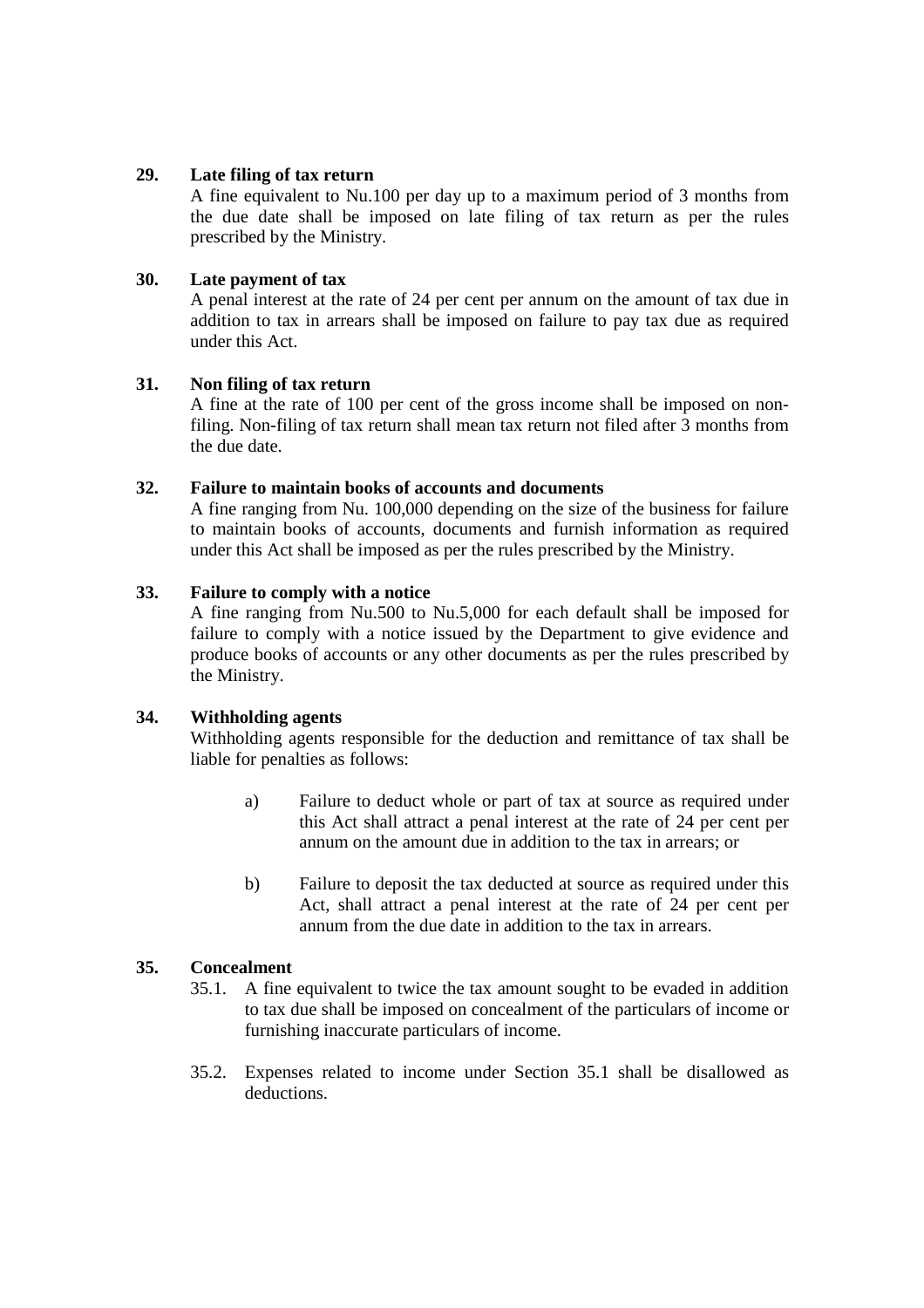#### **36. Prosecutions**

Notwithstanding the provisions of fines and penalties under this Act, the offender shall be liable for imprisonment for committing the following offences:

- a) Dealing with seized assets in contravention of the order made by the officer conducting the search;
- b) Removal, concealment, transfer or delivery of property to thwart tax recovery;
- c) Willful act or omission to deduct tax at source or pay tax to the government;
- d) Willful attempt to evade tax or failure to pay fines, penalty or interest imposed under this Act;
- e) Willful act or omission to file income tax return;
- f) Willful act or omission to produce books of accounts and documents;
- g) Making a false statement or deliver false accounts; or
- h) Abet or attempt to abet any offence under the provisions of this Act.

#### **Chapter 6 Recovery Measures**

#### **37. General**

- 37.1. Notwithstanding Chapters 2 and 3 of General Provisions, and where a person or entity does not pay or deduct tax within due date or pay fines and penalties, recovery shall be made in accordance with the provisions under this Chapter.
- 37.2. The Department shall recover the dues by:
	- a) entering into an agreement with the offender for payment of any dues in instalments;
	- b) executing bond or security issued by the entity or person
	- c) selling any goods seized by the Department through an auction with or without the consent of the person; or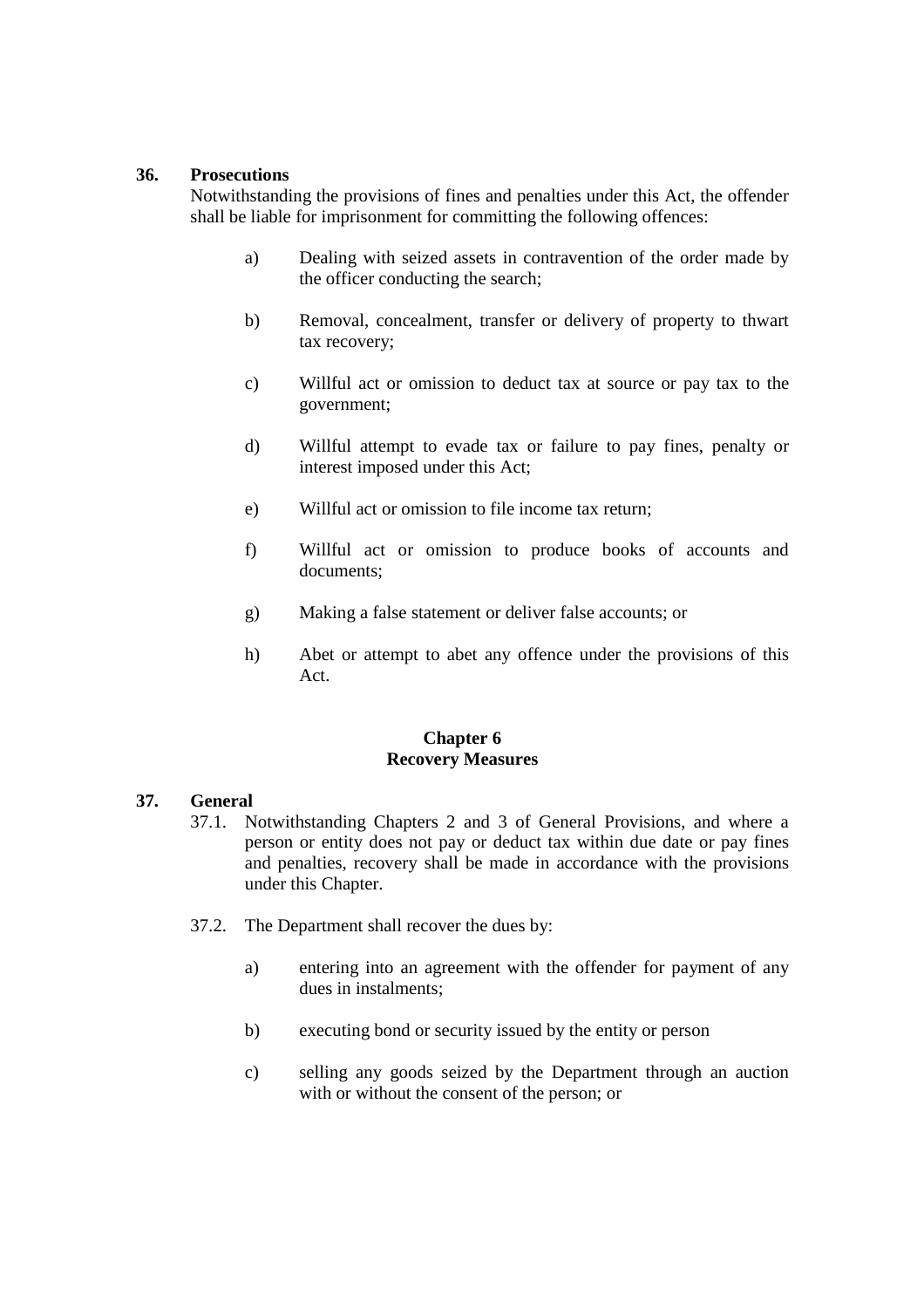- d) deducting the amount from any sum which may be due to the entity or person.
- 37.3. Notwithstanding Sections 37.1 and 37.2 above, any licence required to operate as a business shall be suspended or cancelled by the appropriate authority on the recommendation the Ministry.

#### **38. Restraints on assets**

- 38.1. Notwithstanding the provisions of Chapter 2 of General Provisions, the Department may put a restraint on assets belonging to the taxpayer where tax as per agreement under Section 37.2 (a) is not paid.
- 38.2. The Department shall by public notification publish the restraining order to prevent the person from disposing the assets.
- 38.3. Claims for tax and duty shall respect prior claims from third persons on the same asset but have priority to subsequent claims, unless the Regional Office has neglected to publish the restraint on the asset as prescribed.

#### **39. Detention of assets and auction**

- 39.1. Assets owned by any person violating Section 38.1 may be detained.
- 39.2. Restrained assets for which the person does not meet conditions of payment may be sold at an auction as per rules prescribed by the Ministry.
- 39.3. Proceeds from the auction shall be used to cover duties and taxes due, interest and fines as well as cost from detaining the assets and the auction thereof. The proceeds shall be deposited in the revenue account of the Government. Any excess amount shall be paid to the person.
- 39.4. The Department shall not detain assets that are exempt property under Section 36 of the Bankruptcy Act of the Kingdom of Bhutan.
- 39.5. The owner may appeal against the restraint on assets or detention of assets directly to the court of law. Detained assets may not be auctioned before an appeal procedure has been finalized.

#### **40. Responsibility of the Department**

The Department shall be responsible for compensation of losses and damages caused by unwarranted levying of execution, detention and auctioning of assets belonging to taxable persons.

#### **41. Power to Search and detain**

41.1. A Tax officer not below the rank of Assistant Commissioner shall have the power to search where he has reach to believe that a person has violated the provisions of this Act.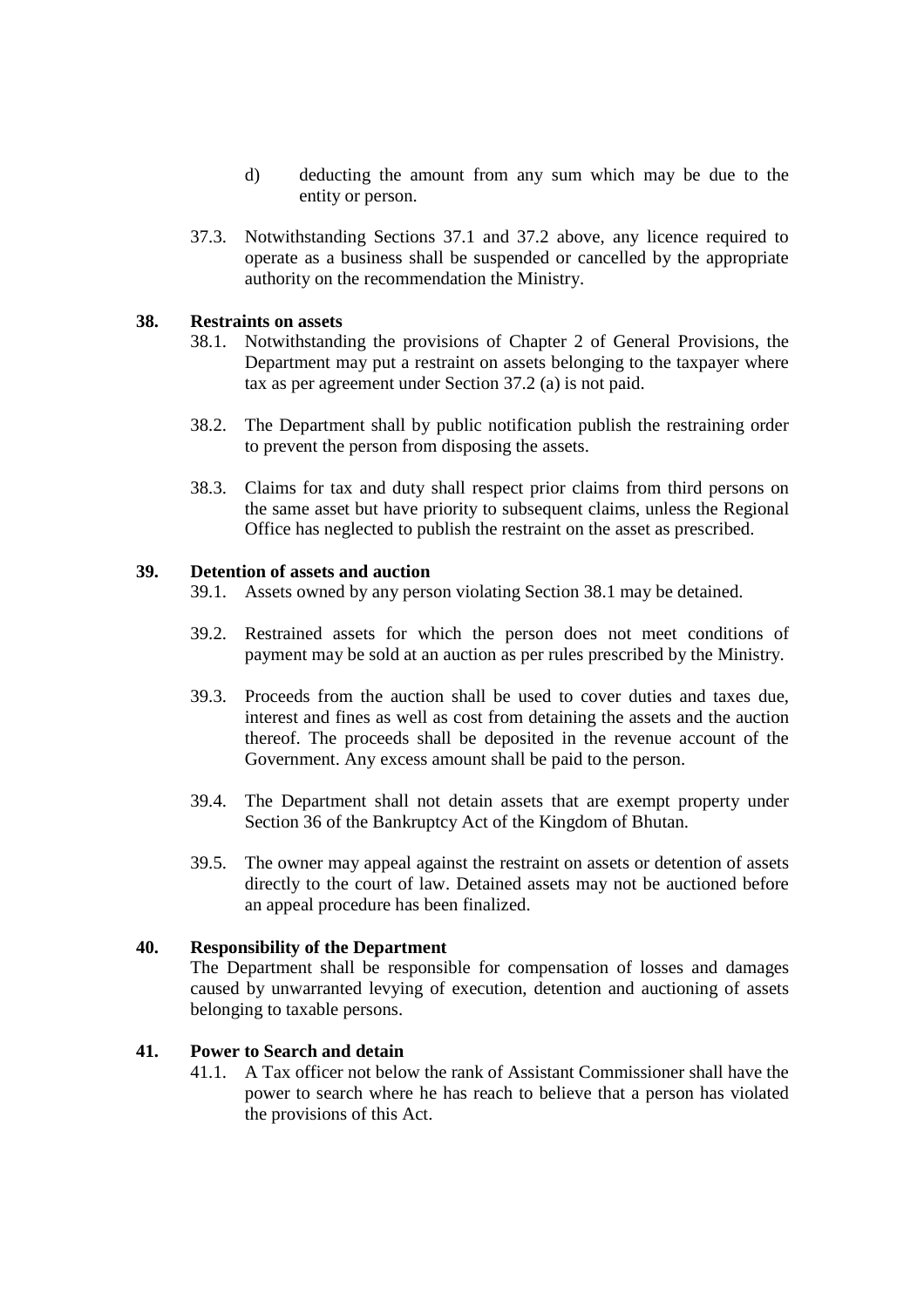- 41.2. Where a person refuses to be searched under sub-section 41.1, such person may be detained for the conduct of search.
- 41.3. A person so detained shall be handed over to the Royal Bhutan Police with a statement in writing of the grounds for such detention.

#### **42. Search of premises**

- 42.1. A search warrant shall be obtained from the nearest court of jurisdiction for conducting the search of premised.
- 42.2. Only a Tax officer not below the rank of Assistant Commissioner may conduct the search of premises.
- 42.3. A search without warrant may be done where:
	- (a) there exists an imminent risk of disposing or destroying evidence of tax evasion; or
	- (b) there exists reasonable cause to believe that the premise, houses goods or documents that may be required in the process of investigation.
- 42.4. Where a search without warrant is conducted the Court shall be informed in writing with grounds for the search within 24 hours or the next working day.
- 42.5. The procedures for conducting search with or without warrant shall be as per the provision of searches under the Civil and Criminal Court procedures of the Kingdom of Bhutan.

#### **43. Winding up a business entity**

- 43.1. In case of transfer, closure or winding up of a business under bankruptcy all outstanding taxes shall be recovered as per Section 112 of the Bankruptcy Act of the Kingdom of Bhutan.
- 43.2. If a tax clearance certificate is not obtained from the tax authorities, the current owner of an entity shall be liable for any due taxes and duties.

#### **44. Tax clearance certificate**

A person shall produce a tax clearance certificate in the following cases:

- a) Before leaving the country for 6 months or more;
- b) At the time of obtaining and renewal of license or bidding for any works and service contract;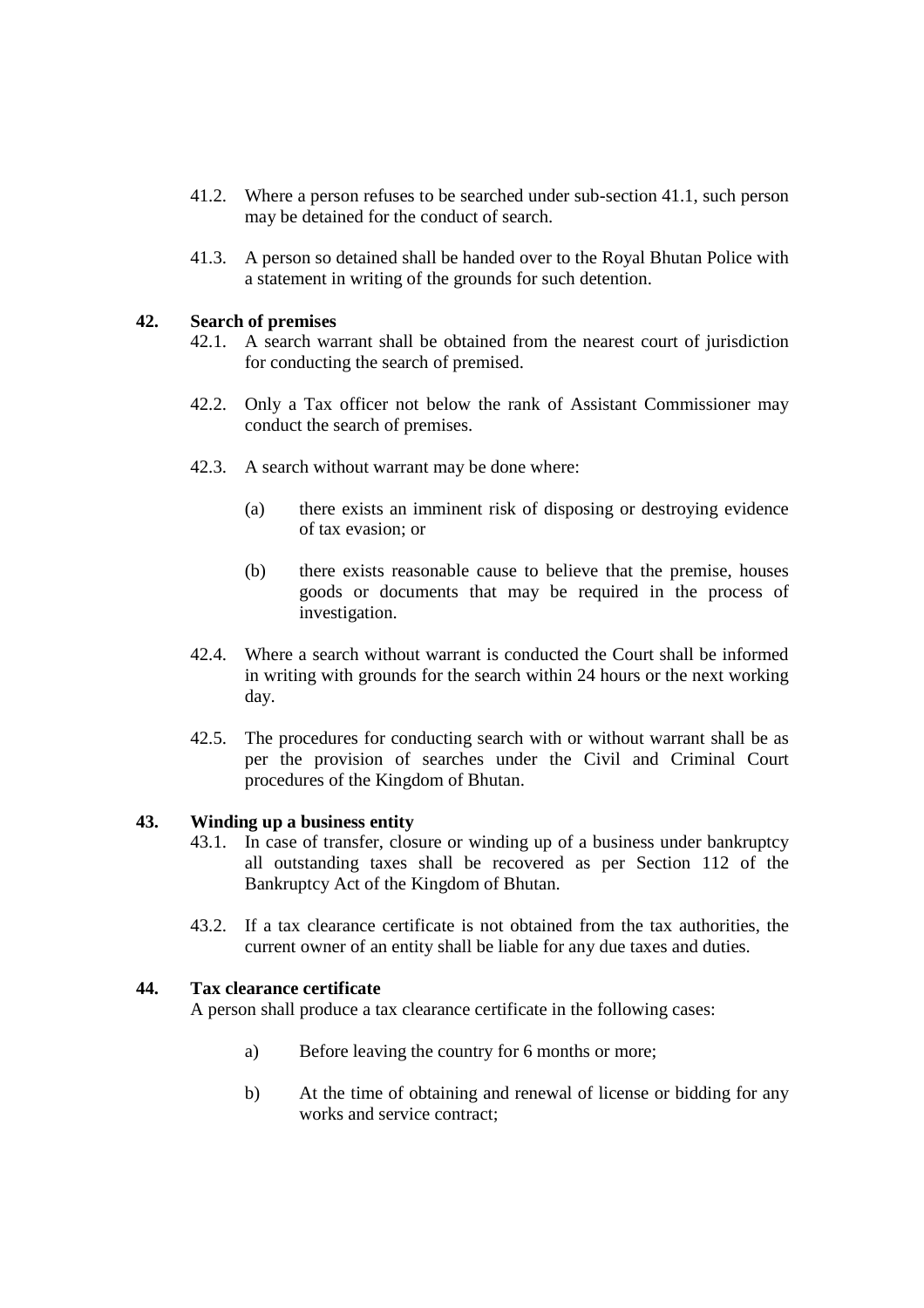- c) At the time of transfer of ownership or location of business; or
- d) At the time of closing of a business.

#### **Chapter 7 Settlement of Disputes and Appeals**

#### **45. Appeal**

- 45.1. A person taxable or business entity may appeal on assessment of tax or any other decision passed by an officer of the Department.
- 45.2. Filling an appeal against an assessment does not postpone the date for payment of taxes.
- 45.3. An appeal shall be admitted only if the undisputed part of the taxes is paid.
- 45.4. Where the order in appeal dose not reverse or the appeal is otherwise unsuccessful, the appellant shall be liable for the disputed amount along with a penal interest of 24 per cent per annum from the due date.

#### **46. Appeal Committee and Appeal Board**

- 46.1. An Appeal Committee shall be established at the Regional Office of the Department consisting of three officers of the Regional Office and chaired by the Regional Director but excluding the assessing officer.
- 46.2. An Appeal Committee shall be established at the Head Office of the Department consisting of five members.
- 46.3. An Appeal Board shall be established at the Ministry, consisting of four regular members and one ad hoc member as mentioned below:
	- a) Two from the Ministry of Finance;
	- b) One from the Ministry of Trade and Industry;
	- c) One from the Bhutan Chamber of Commerce and Industry; and
	- d) One ad hoc member.
- 46.4. Notwithstanding the Appeal Committee at the Regional and the Head Office, the quorum of the Board shall not be less than three members, one being always from the Bhutan Chamber of Commerce and Industry.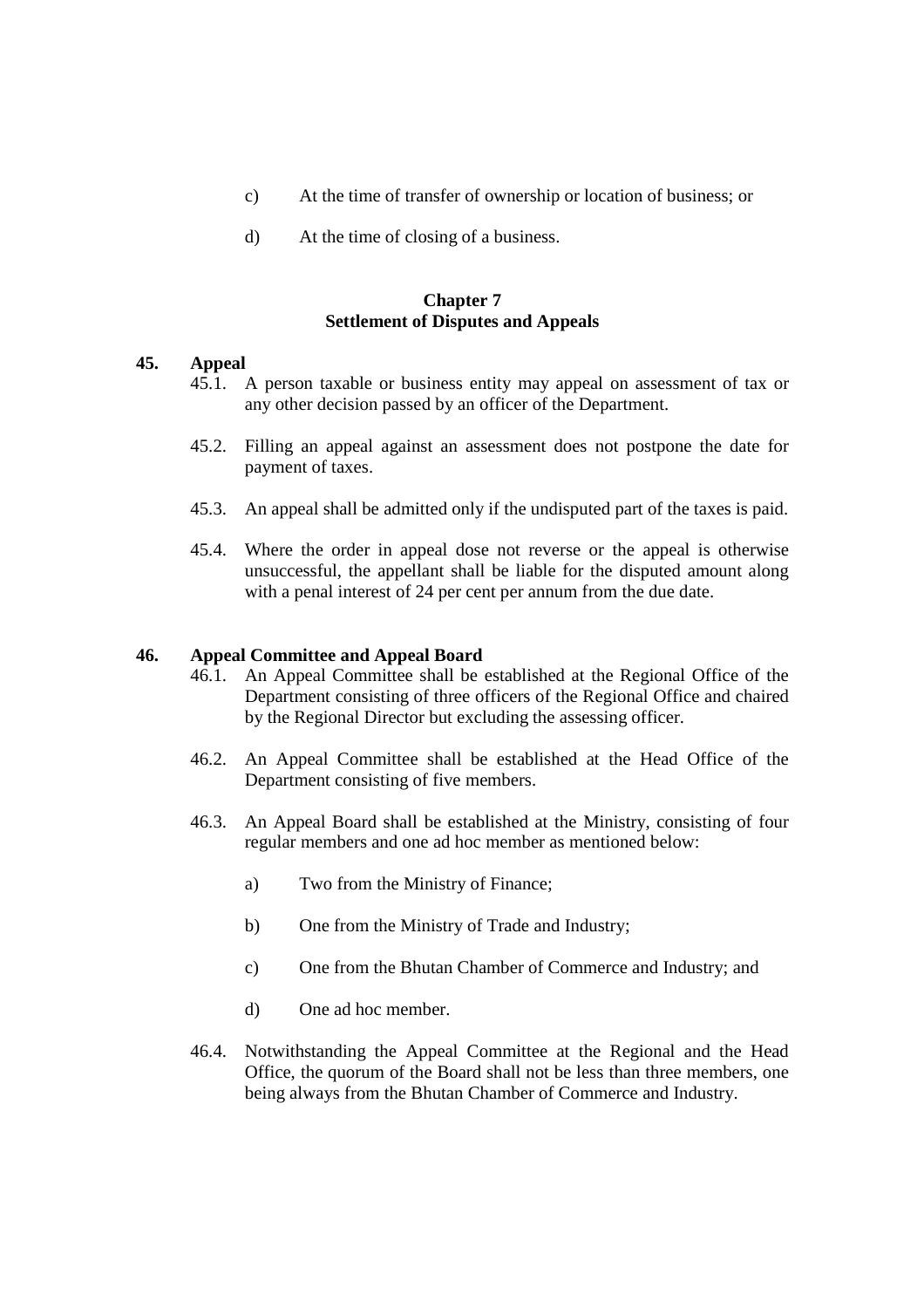#### **47. Appeal procedure**

- 47.1. Appeal shall be filed before the Appeal Committee within 30 days from the date of the issue of demand notice.
- 47.2. The Appeal Committee at the Regional Office shall pass its decision within 30 days from the date of the receipt of an appeal.
- 47.3. Where an Appeal Committee fails or does not pass decision as specified under Section 47.2, a person or entity may appeal to the Appeal Committee at the Head Office.
- 47.4. The decision of the Appeal Committee of the Regional Office may be appealed to the Appeal Committee at the Head Office within 30 days from the date a decision has been passed.
- 47.5. The Appeal Committee at the Head Office shall pass its decision within 60 days from the date of the receipt of an appeal.
- 47.6. Where an Appeal Committee fails or does not pass a decision as specified under Section 47.5, a person or entity may appeal to the Appeal Board.
- 47.7. The decision of the Appeal Committee of the Head Office may be appealed to the Appeal Board within 60 days from the date a decision has been passed.
- 47.8. The Appeal Board shall pass its decision within 60 days from the date of the receipt of an appeal.
- 47.9. The decision of the Appeal Board may be appealed to the Court of law within 30 days from the date a decision has been passed.
- 47.10. Where the Appeal Board fails or does not pass a decision as specified under Section 47.8, a person or entity may appeal to the Court of Law.
- 47.11. The decisions passed thereto by the Appeal committee or the Board shall be in writing.
- 47.12. The provision of appeal under this Act shall not bar a person from filing an appeal in the Court of Law.

#### **48. Waiver**

Any penal interest or fine imposed on a taxable person or entity may be waived in whole or in part by the Department on satisfaction that the violation of the provisions of this Act was unintentional.